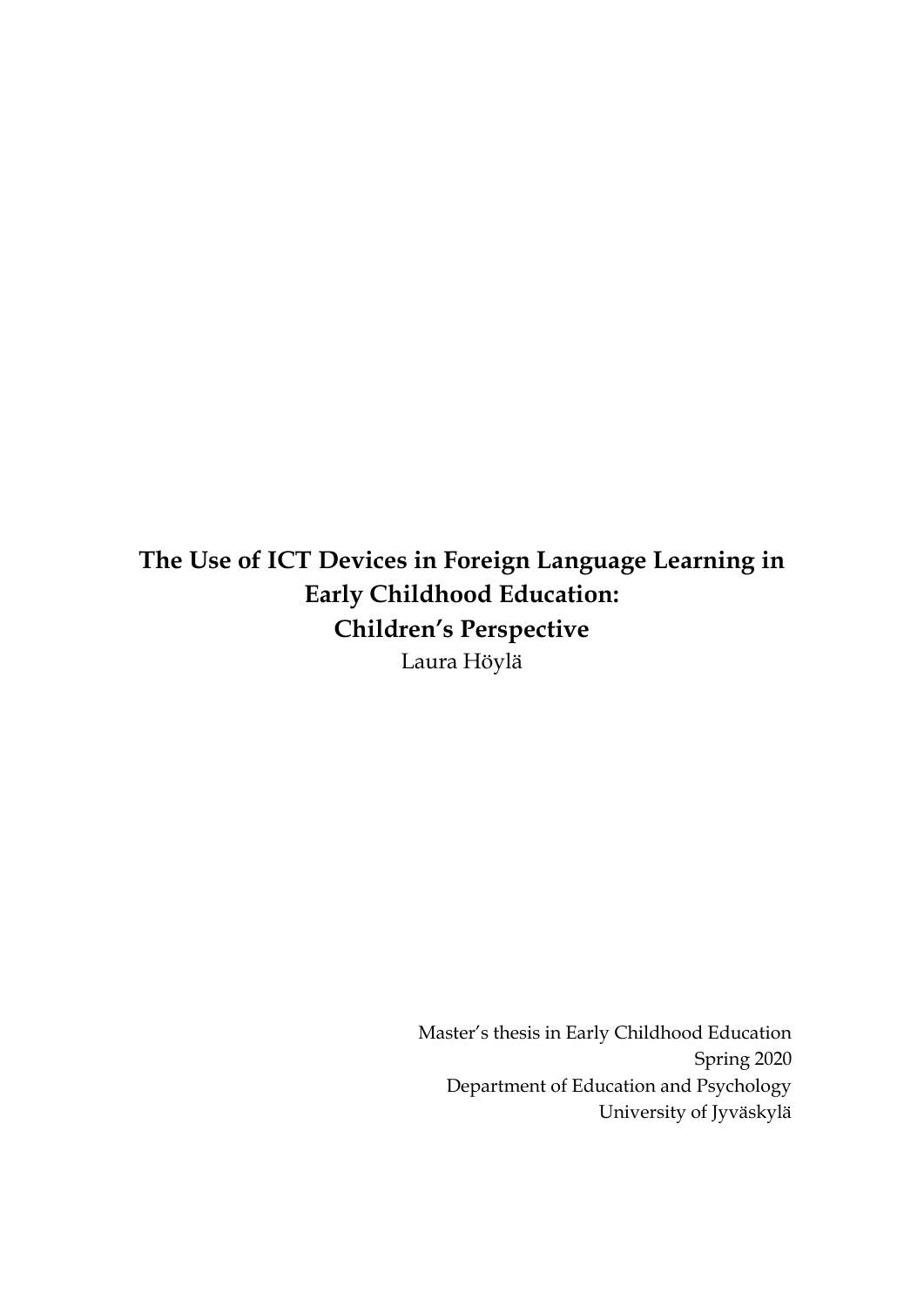### **ABSTRACT**

**Höylä, Laura. 2020. The Use of ICT Devices in Foreign Language Learning in Early Childhood Education: Children's Perspective. Master's thesis in Early Childhood Education. University of Jyväskylä. Department of Education and Psychology. 52 pages.**

Tieto- ja viestintätekniikan käyttöä kieltenopetuksessa ollaan tutkittu paljon. Tutkimus on tähän asti keskittynyt peruskouluikäisiin ja vanhempiin lapsiin sekä aikuisten näkemyksiin laitteista. Varhaiskasvatusikäisten lasten näkemyksiä sen sijaan ei olla juuri tutkittu. Tämän tutkimuksen tarkoituksena onkin selvittää lasten näkemyksiä tieto- ja viestintätekniikasta kieltenopetuksessa.

Tähän tapaustutkimukseen osallistui 14, iältään 5–6-vuotiasta lasta uusimaalaisesta päiväkodista, joka toteuttaa englannin opetusta varhaisen osittaisen kielikylvyn muodossa. Tutkimusaineisto koostuu lasten haastatteluista, piirustuksista, videomateriaalista sekä toissijaisena aineistona lapsiryhmien kasvattajien haastatteluista. Aineisto analysoitiin aineistolähtöisen sisällönanalyysin menetelmin.

Tutkimuksen tulokset osoittavat, että lasten näkemykset tieto- ja viestintätekniikasta liittyivät heidän aiempiin kokemuksiinsa laitteiden käytöstä, laitteiden omistajuudesta sekä mahdollisuuksista käyttää laitteita. Kieltenoppimisessa hyödynnettiin laitteiden lisäksi muita menetelmiä ja kieltenoppimisen paikkoja. Laitteiden avulla opittiin sanastoa ja tuettiin kieltenoppimisen motivaatiota.

Lapsilla oli pääosin positiivisia näkemyksiä tieto- ja viestintätekniikasta. Tabletit olivat ylivoimaisesti suosituimmat laitteet. Lasten mielipiteet linkittyivät laitteiden omistajuuteen tai mahdollisuuksiin käyttää laitteita itsenäisesti. Lasten näkemykset laitteiden hyödystä kieltenoppimisessa olivat vaihtelevia ja voidaankin todeta, että laitteiden käytön päätarkoitus oli pelaaminen ja hauskanpito kieltenoppimisen sijaan.

Asiasanat: tieto- ja viestintätekniikka, varhaiskasvatus, kieltenoppiminen, tapaustutkimus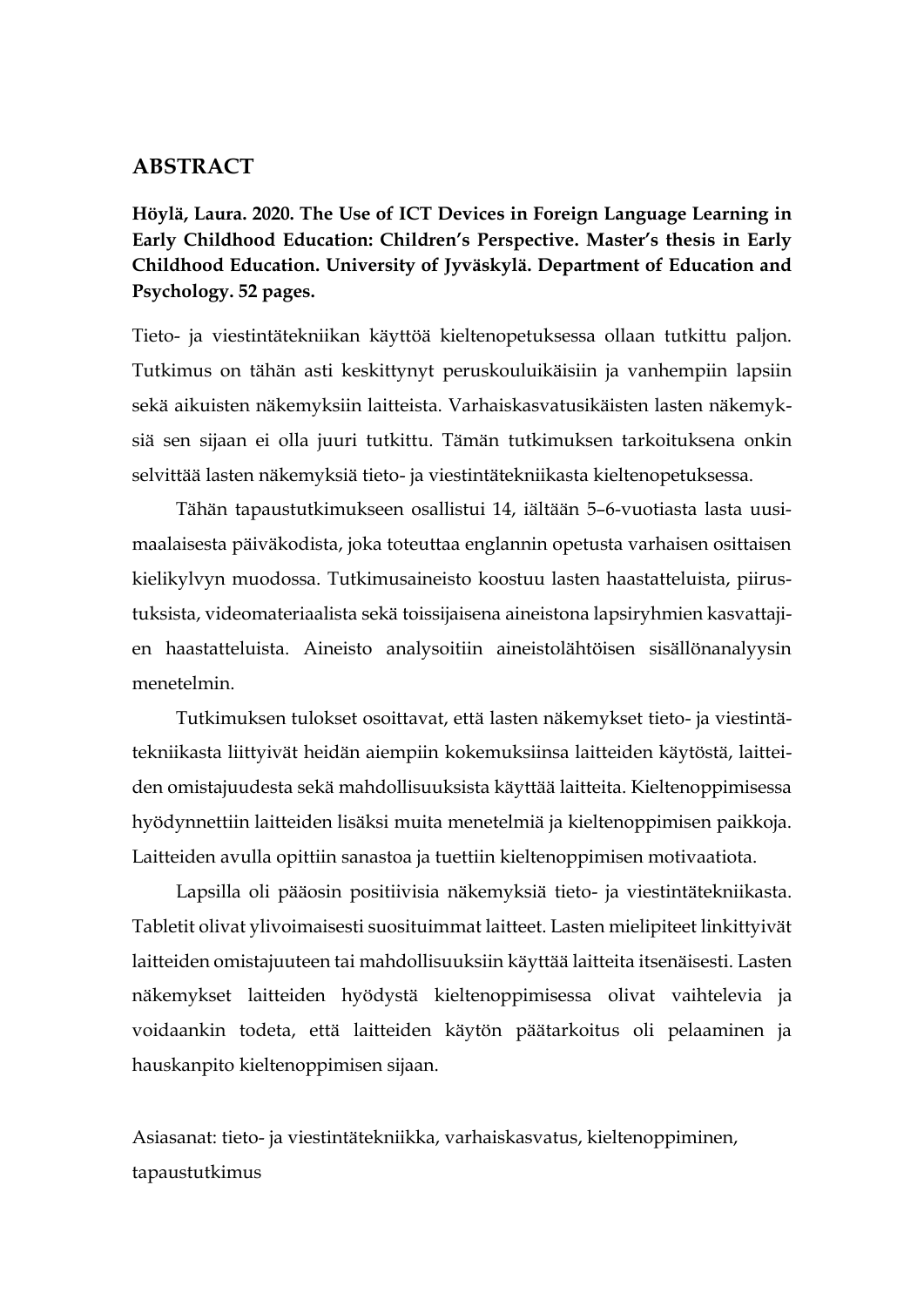# **TABLE OF CONTENTS**

# ABSTRACT

| $\mathbf{1}$            |                                                                       |  |  |  |  |
|-------------------------|-----------------------------------------------------------------------|--|--|--|--|
|                         |                                                                       |  |  |  |  |
|                         | 1.2 Information and communication technologies in early childhood  11 |  |  |  |  |
|                         |                                                                       |  |  |  |  |
| $\overline{2}$          |                                                                       |  |  |  |  |
|                         |                                                                       |  |  |  |  |
|                         |                                                                       |  |  |  |  |
|                         |                                                                       |  |  |  |  |
|                         |                                                                       |  |  |  |  |
| 3                       |                                                                       |  |  |  |  |
|                         | 3.1 Children's views and experiences regarding ICT devices 30         |  |  |  |  |
|                         | 3.2 Children's views on ICT devices and foreign language learning 36  |  |  |  |  |
| $\overline{\mathbf{4}}$ |                                                                       |  |  |  |  |
|                         |                                                                       |  |  |  |  |
|                         |                                                                       |  |  |  |  |
|                         | Appendix 1. Instructions for the staff on the drawings 56             |  |  |  |  |
|                         |                                                                       |  |  |  |  |
|                         |                                                                       |  |  |  |  |
|                         | Appendix 4. Instructions for the staff on videotaping children's      |  |  |  |  |
|                         |                                                                       |  |  |  |  |
|                         | Appendix 5. Results: subcategories, main categories, and themes 60    |  |  |  |  |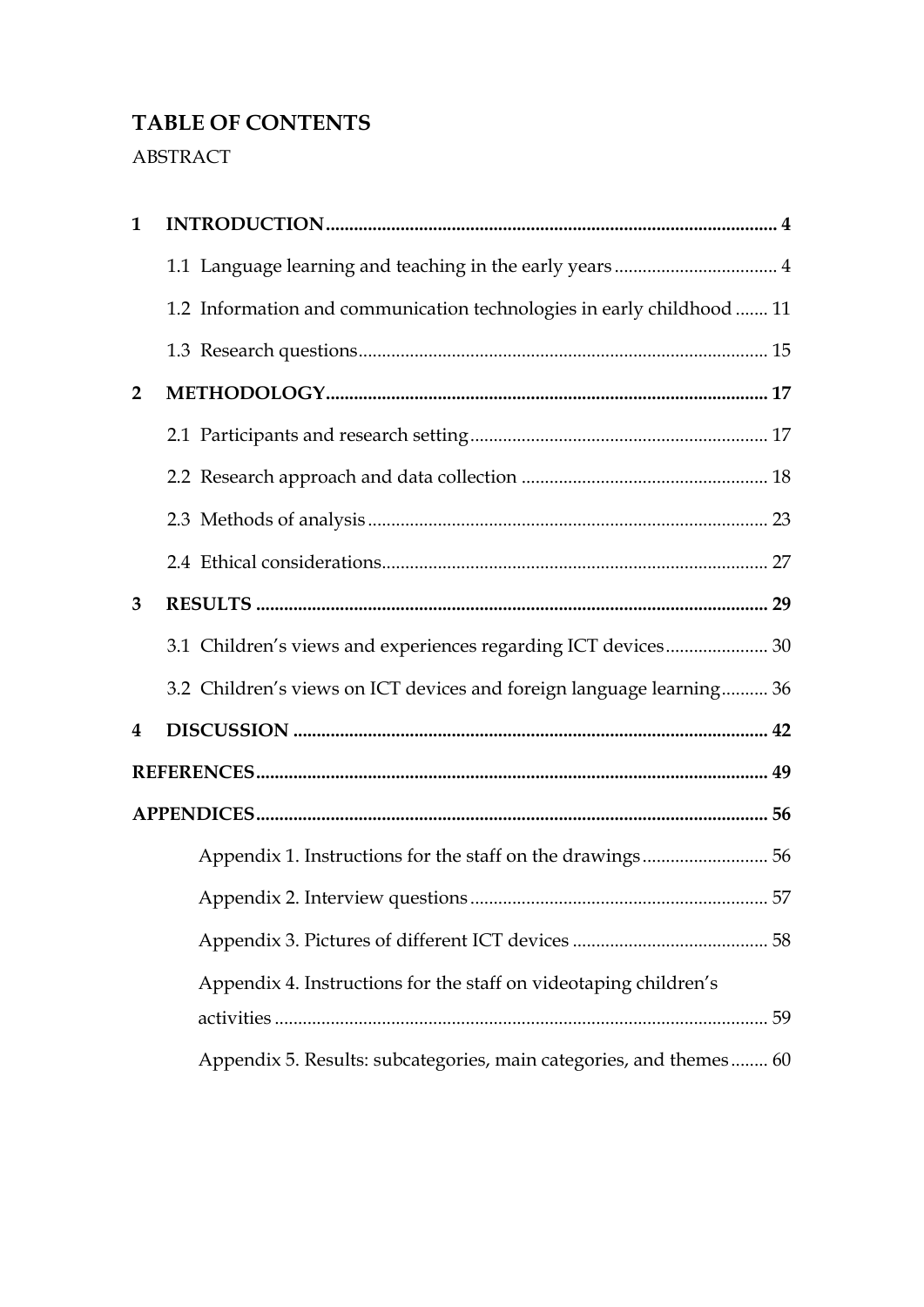# <span id="page-3-0"></span>**1 INTRODUCTION**

In Finland, early language learning has received a great deal of attention in recent years, especially around 2018, when the Finnish Government determined that second and foreign language teaching should start in the first grade for all children. Furthermore, education providers are encouraged to start second and foreign language teaching already in early childhood education and preschool (Mård-Miettinen & Mattila 2018). There is, however, still a lack of research on early language teaching, including its benefits, challenges, and methods (Mourão & Lourenço 2015). This present study contributes to this discussion by adding knowledge about early language teaching from children's perspective.

One topic of particular interest at the moment in language teaching, and education in general, is the use of information and communication technology devices (ICTs). The use of ICTs in education have been extensively studied in recent years but previous studies have concentrated on older pupils and students (e.g. Gonzalez-Vera 2016; Lehtonen & Vaarala 2015) and the teachers' perspective (e.g. Masoumi 2015; Nikolopoulou & Gialamas 2015). Studies of early foreign language teaching with ICT devices are scarce, and there are barely any studies that focus on the children's perspective.

The purpose of this qualitative case study is to examine the use of ICT devices in foreign language learning and teaching in early childhood education and care. The focus is on the children's perspective, their views and experiences on ICT devices and on language learning through these devices. The data of this study consist of interviews, drawings, and video recordings. The data were analyzed with qualitative content analysis.

# <span id="page-3-1"></span>1.1 **Language learning and teaching in the early years**

In this chapter, some of the main views concerning language learning and teaching in early childhood are discussed. First, I will describe early language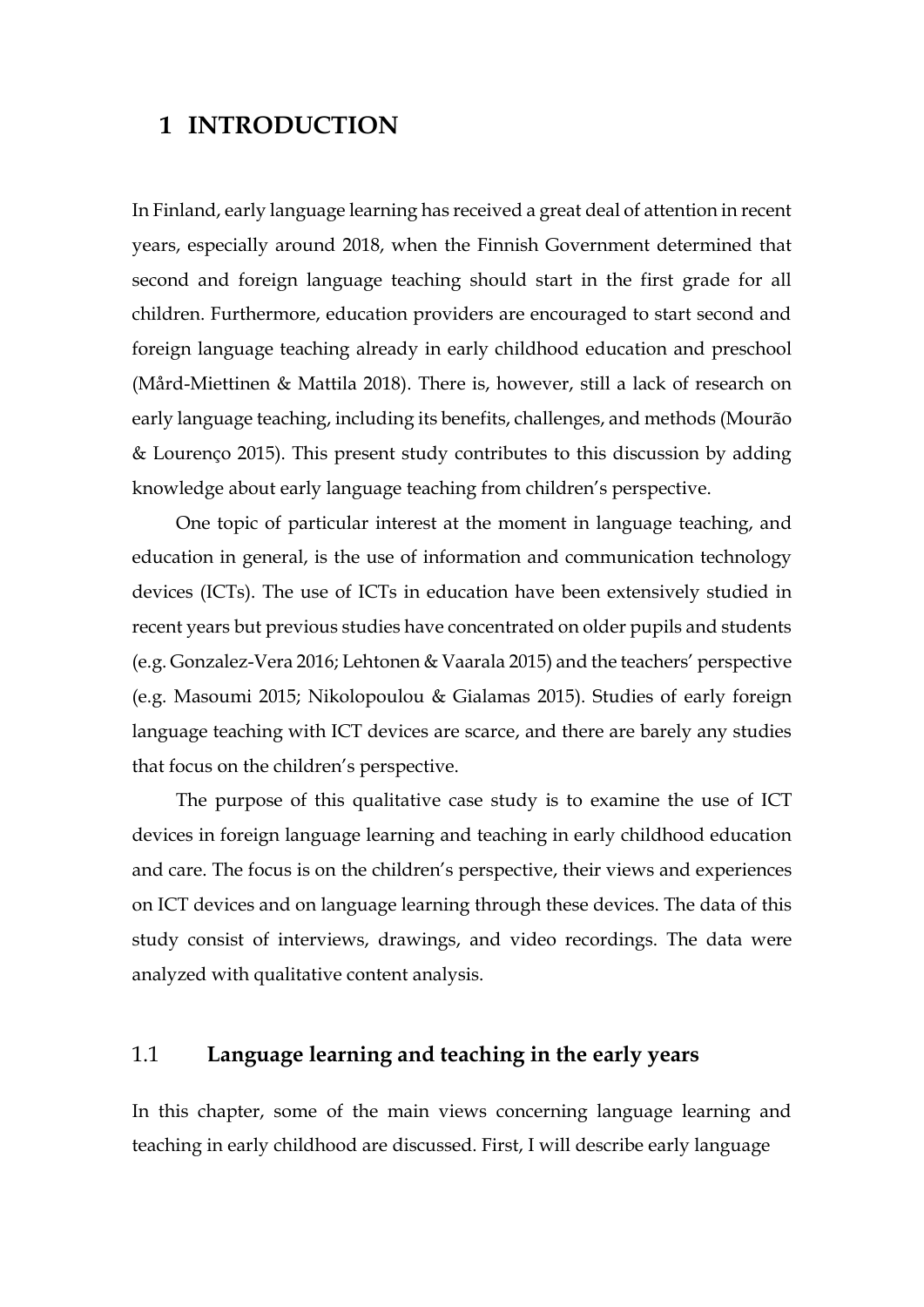learning in more detail, and second, I will focus on foreign language teaching in early childhood education.

#### **Second and foreign language learning in the early years**

The acquisition of language is one of the most important processes taking place in early childhood, and the topic has been studied widely. The focus of research has mostly been on first language acquisition (e.g. Goodluck 2011; Matthews 2014) and, during recent years, on bi- and multilingualism (e.g. Uno, Park, Tyler & Ortega 2016), since increasingly more children all over the world are learning multiple languages from a very early age. This section will concentrate on early language learning from various perspectives: some key terminology is first explained, and then, different factors and characteristics of early language learning, including sensitive learning period are discussed.

When discussing language learning, the relationship between the language and the learner is described using terms such as mother tongue, native language, second language, own language, or additional language, to name just a few. These have all been criticized (see e.g. Hall & Cook 2012; Mourão & Lourenço 2015). The issue with many of the definitions is that they are seen as biased. For example, *first*, *second*, and *third language* might indicate that there is a ranking between languages or speakers of those languages. Furthermore, there could be misleading connotations with *native language* or *mother tongue*. (Hall & Cook 2012, 274.) Hall and Cook (2012, 274) additionally point out that multilingualism has influenced the definition of languages. Languages are no longer viewed as static, separate units but they are rather fluid, adapting and constantly changing. For this reason, it is not always necessary or even reasonable to distinguish between first, second and third languages (Mourão & Lourenço 2015, 2).

It is important to be aware of the issues and values behind each term that is used when speaking of languages, as well as the multilingual nature of language. For the sake of clarity, in this study, the terms first language, second language and foreign language are used as they have remained widely accepted and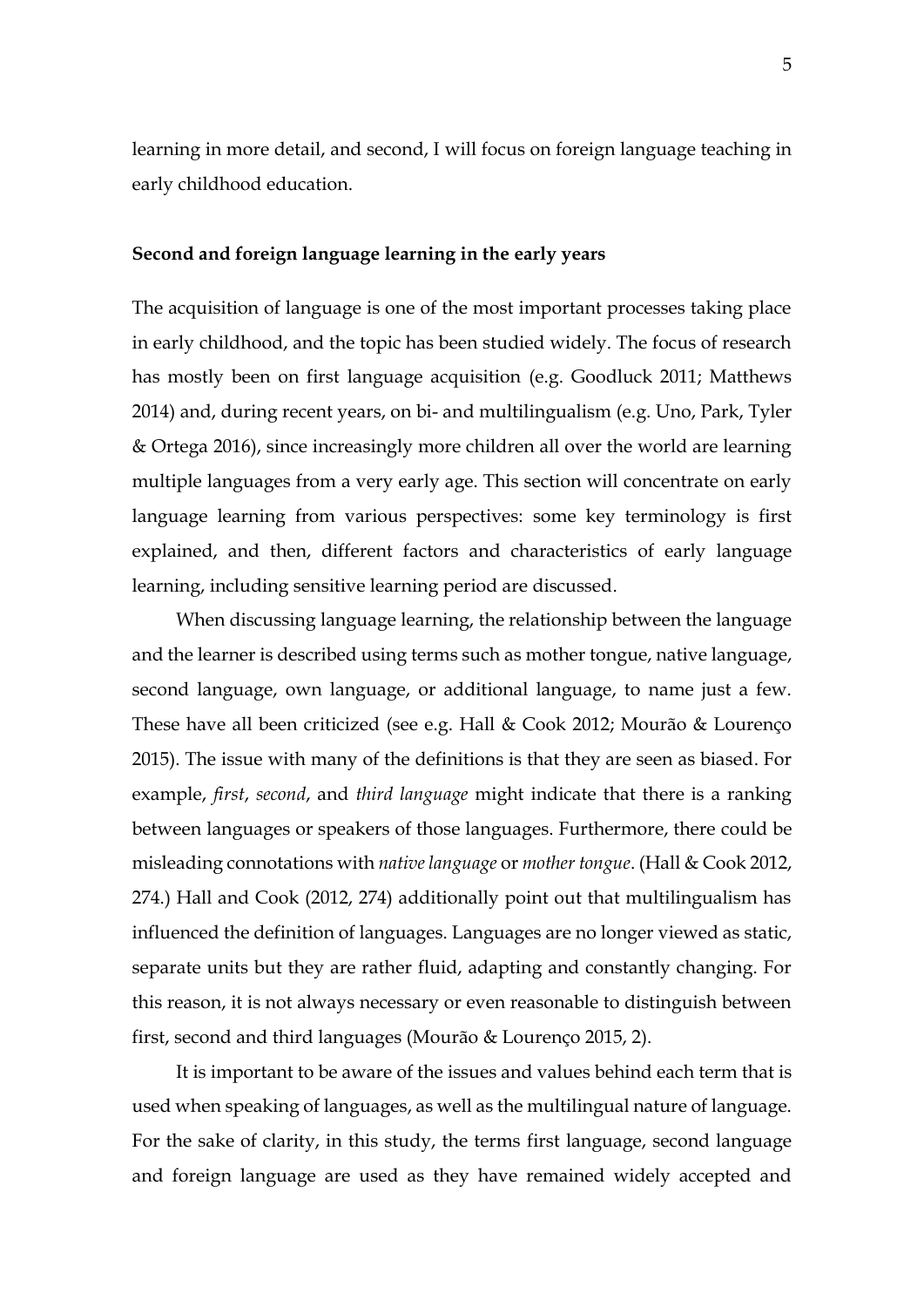recognized in the field of language learning and teaching (Mourão & Lourenço 2015, 2), and to make a distinction between second and foreign language in the Finnish context, as second language usually refers to Swedish or Finnish, and foreign language to other languages that do not have an official status in Finland.

Foreign language learning (FLL) has been studied for years, yet despite numerous theories on the subject (see e.g. Chomsky 1965; Dörnyei 2005; Krashen 1981; Skinner 1957; Vygotsky 1962) it is still not clear how exactly languages are learned. The process of language learning is a complex one, and therefore, it is often examined from different perspectives, focusing on, for example, linguistic, psychological, or sociological aspects (Gass & Mackey 2012, 1). These can include studies on language skills, the effects of different learning settings and teaching methods and individual differences such as motivation, language aptitude and age. While foreign language learning can be studied from multiple different perspectives, the most comprehensive view of the process of FLL can be obtained by examining all factors in combination. (Gass & Mackey 2012, 1; Pinter 2011, 37.) In the following section, however, the focus is on the age factor of FLL, as it would not be reasonable to explore all factors in detail in this study.

It is commonly thought that young children learn languages faster and more efficiently than adults. The *critical period hypothesis*, according to which there is a limited age period to acquire high levels of language proficiency due to chances in brain plasticity, has been widely accepted with first language acquisition (DeKeyser 2012, 442). However, whether there is a critical period for second and foreign language learning is a matter for debate, and research on the subject has produced conflicting results (Pinter 2011, 49.) On the one hand, Pinter (2011, 64) concludes that studies do not support the existence of a critical learning period for second and foreign language learning, but rather, that there are other factors, such as environmental or individual, that affect early language learning. Pyykkö (2017, 21), on the other hand, states that there is a *sensitive learning period*, which ends between the ages of 6–13, during which children learn foreign languages more easily, whereas DeKeyser (2012, 443) uses the term *age effect*, and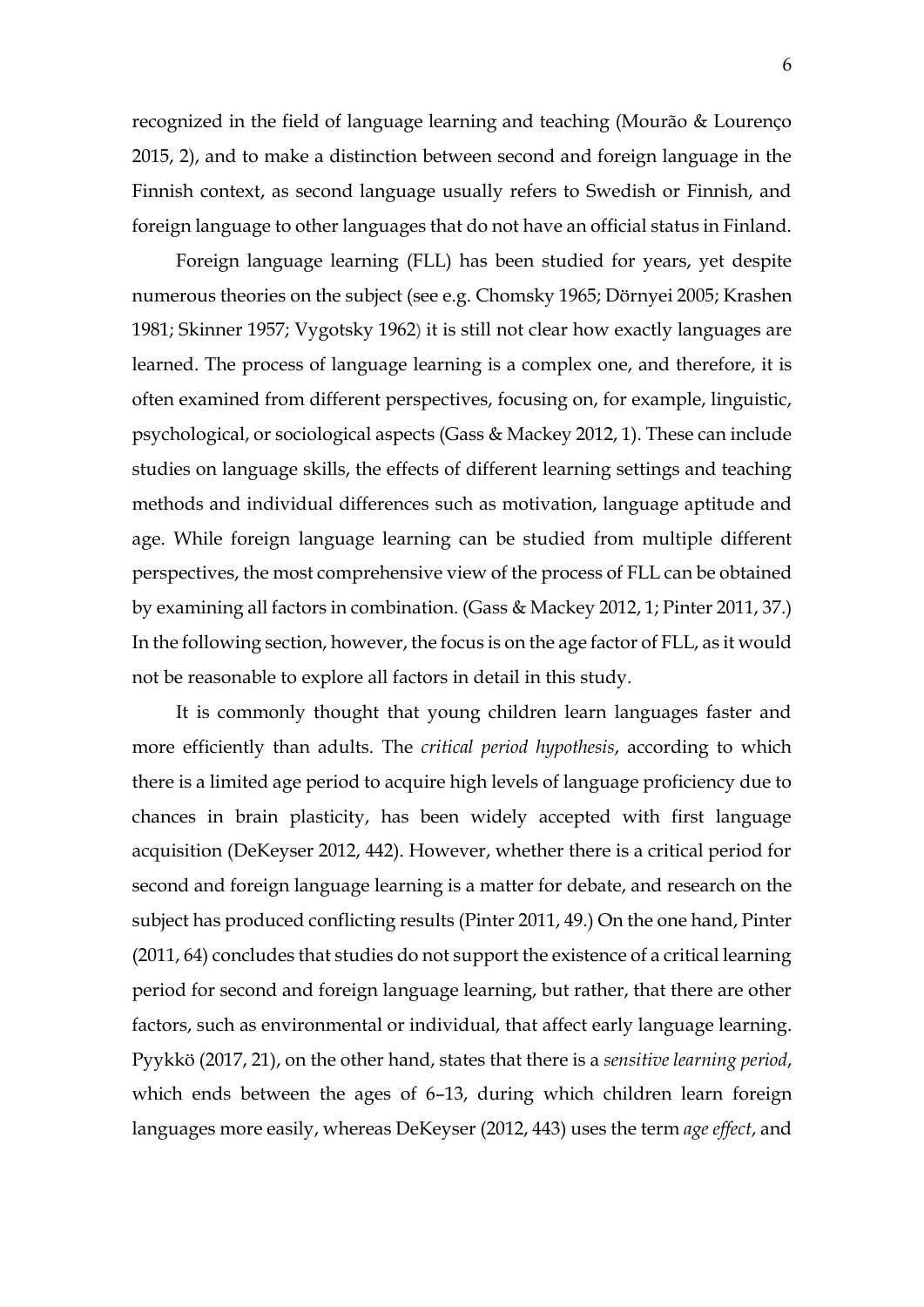argues that there is no critical learning period, but instead, some age related issues that affect foreign language learning.

Regardless of whether there is a critical learning period, sensitive learning period, or age effect for early FLL, it can be argued that, in general, it is worthwhile to start language learning early (Skinnari & Sjöberg 2018, 16). First, Skinnari and Sjöberg (2018, 7) point out that language learning should start from an early age because it takes advantage of characteristics that are typical for children: their curiosity, adaptability, and open-mindedness. Second, DeKeyser (2012, 444) further adds that children do not learn faster than adults, but instead, are more likely to achieve high-level language proficiency. Third, early language learning has the benefit of time. Simply, there is more time to learn the language (Skinnari & Sjöberg 2018, 14). Skinnari and Sjöberg (2018, 14) further add that in addition to the age of the learner, the quality, quantity, and duration of language teaching impact the effectiveness of early language learning, which is why more attention should be paid to provide high-quality early language teaching.

## **Foreign language learning and teaching in early childhood education and care**

According to Mourão and Lourenço (2015, 4), very little research has been conducted on second or foreign language education with children under the age of 6. However, in the past decade or so, there has been a growing interest in formal language education for young children (e.g. Enever 2016; Nikolov 2016). In 2018, the European Commission recommended that all Member States should invest in language learning from an early age, and all citizens should have the opportunity to learn two additional languages besides their first language (European Commission 2018, 1–2, 13). In Finland, more attention has been paid to foreign language learning and teaching in the early years, as one of the Government's key projects between 2017-2020 has aimed at introducing language teaching earlier, during first grade or even in early childhood education. Furthermore, the new National Core Curriculum for Early Childhood Education and Care (2018) and the National Core Curriculum for Pre-primary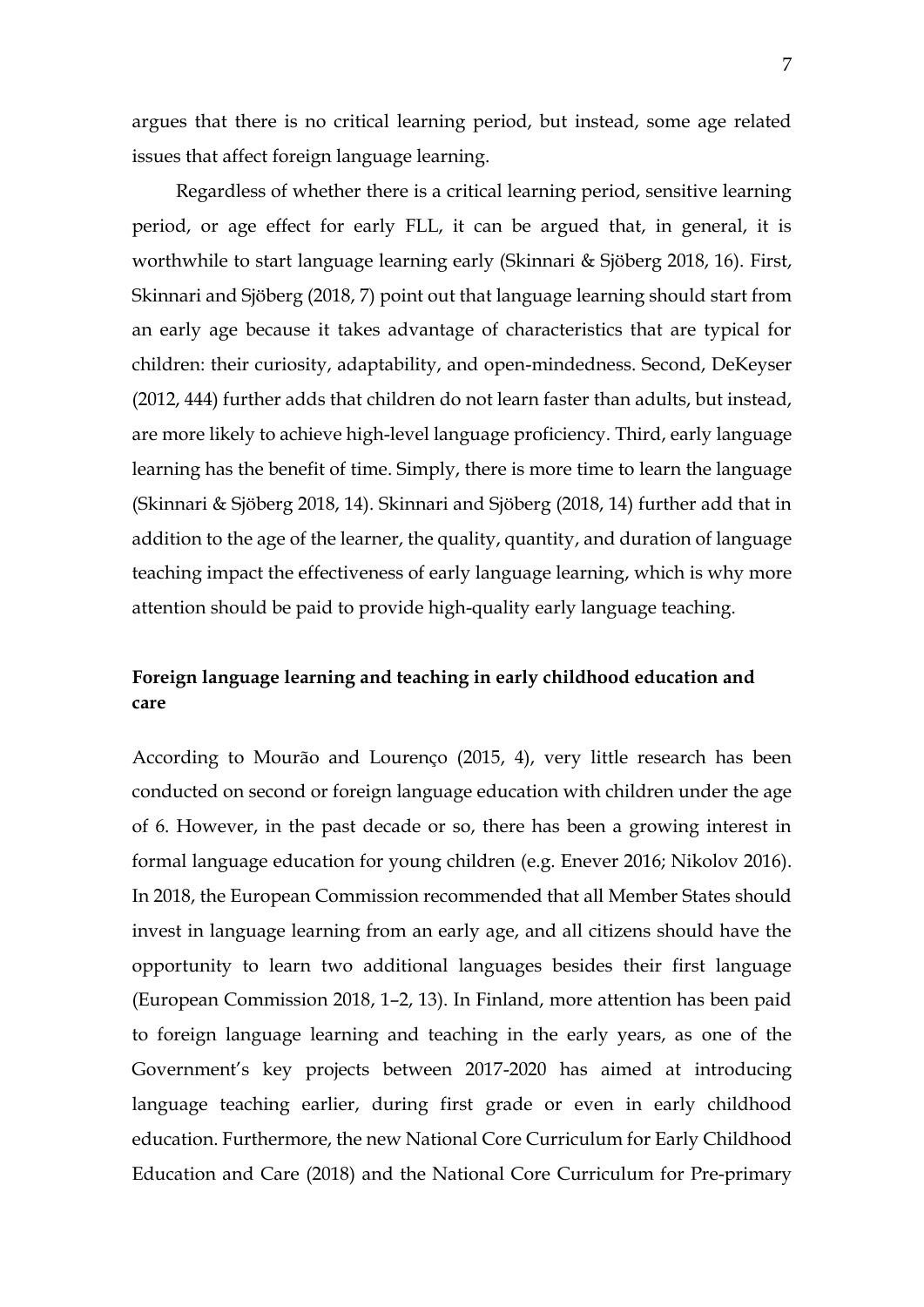Education (2016) emphasize multilingualism and learning of different languages more than the previous ones. Next, I will discuss early foreign language teaching in the Finnish context in more detail.

In Finland, early childhood education (ECE) and pre-primary education are regulated by the National Core Curriculum for Early Childhood Education and Care (2018) and the National Core Curriculum for Pre-primary Education (2016), respectively. Regarding foreign language learning, these documents emphasize language awareness and linguistic diversity as important values in early childhood education. Both curricula highlight that early childhood education and pre-primary education should support children's interest in different languages by offering a multilingual environment, where children can observe and explore languages around them, which then supports the development of children's language awareness and their linguistic and cultural identity. (National Core Curriculum for Early Childhood Education and Care, 2018; National Core Curriculum for Pre-Primary Education, 2016.) Pyykkö (2017, 21) concludes that, in these new curricula, the basis for language learning and teaching is the idea of multilingualism instead of monolingualism. These values and goals, consequently, pose new challenges for teacher education and inservice training of all educators working with children.

In 2018, early FLL was further encouraged in Finland when the Government determined that by 2020, foreign language teaching should start during the first year of school for all pupils (Ministry of Education and Culture 2018). Previously, first foreign language was introduced in the third grade, although several municipalities had already offered language teaching to younger children. One of the main purposes of this key project is, therefore, to ensure that all children start language education at the same time, regardless of their place of residence (Ministry of Education and Culture 2018). Yet, as Skinnari (2018) presents, municipalities do not have equal resources to arrange early language teaching due to, for example, the financial situation and availability of qualified staff.

While the main focus of the Government's key project has been on basic education, some of the assistance granted by the National Agency for Education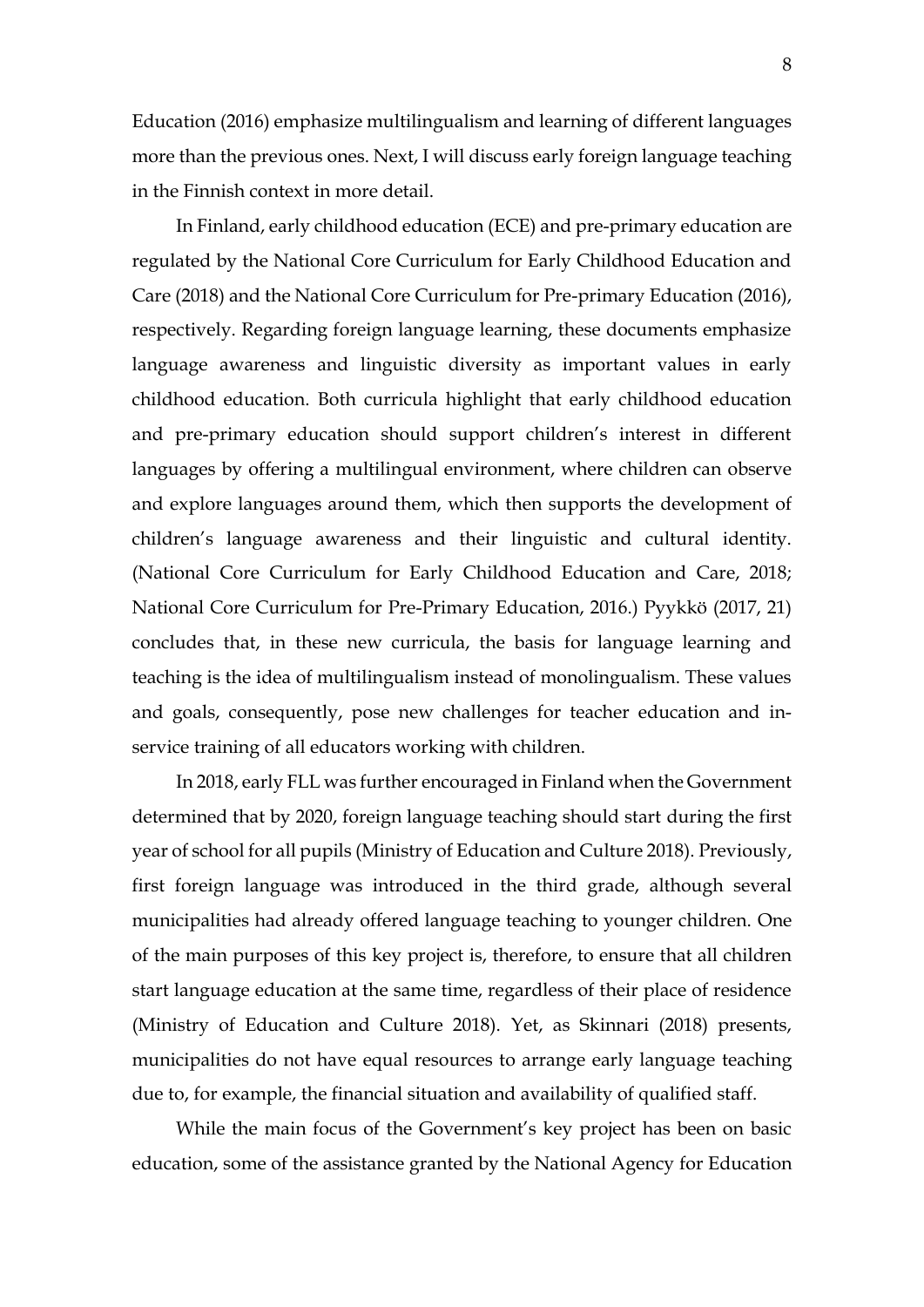has been used to encourage education providers to start introducing different languages in early childhood education and preschool (Mård-Miettinen & Mattila 2018). At this point, little research exists on how the Government's project has been implemented in early childhood education but, for example, Inha (2018) reports some results one year into the project. According to her, the basis of the project in early childhood education has been built on the idea of a sensitive learning period for language learning, and the main goal has been to motivate and encourage children to observe different languages around them. In early childhood education, early language learning has been executed with short, playful language lessons (Inha 2018). While Inha (2018) also reports first, second and third grade pupils, their teachers and parents' views regarding the project, experiences from early childhood education are limited.

 There are several forms of second and foreign language teaching in Finnish early childhood education, and some forms are presented in the National Core Curriculum for Early Childhood Education and Care (2018): bilingual early childhood education is first divided into *extensive bilingual early childhood education* and *language enriched early childhood education*. Extensive bilingual ECE aims at providing children with language skills to help them function in bilingual and multilingual contexts, and it is further divided into *complete language immersion in official languages* and *language immersion in other languages*. Complete language immersion in official languages can be implemented in either Finnish, Swedish or Sami, and teaching is mostly in the target language. With language immersion in other languages, at least 25% of the activities are in the target language. In language enriched ECE, on the other hand, the target language is used in less than 25% of the teaching. (The National Core Curriculum for Early Childhood Education and Care 2018, 51–52.) Some other forms of second and foreign language teaching are language nests, language showers, content and language integrated learning (CLIL), and multilingual teaching, to name a few (Kangasvieri et al. 2012, 20). The new curricula have clarified the definitions but there might still be variation between the programs offered under the same name (Peltoniemi, Skinnari, Mård-Miettinen & Sjöberg 2018, 16).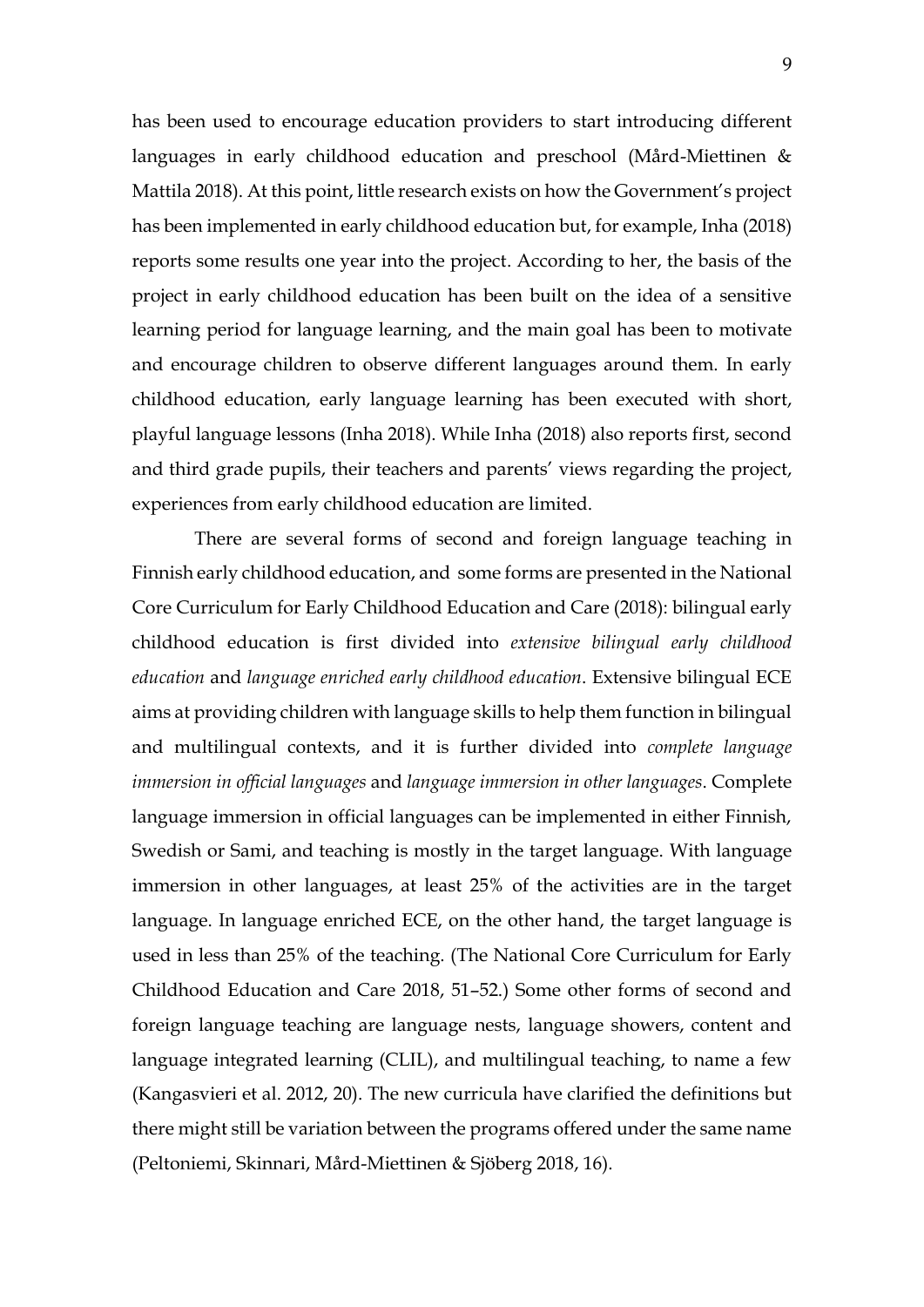Now that the education providers in Finland have been urged to offer more foreign language teaching in the early years, one of the questions that has been considered by researchers, teachers and other professionals in the educational field is what kind of qualifications should be required from teachers who teach foreign languages to young children. For example, Skinnari and Sjöberg (2018, 26) report that education providers are concerned about the fact that teachers in early childhood education do not usually have proper qualifications for teaching new languages. Peltoniemi et al. (2018, 25, 29) further state that there is not enough training on bilingual ECEC neither in teacher education nor as in-service training. While there are no official recommendations, Skinnari (2018), for example, suggests that teachers responsible of early language teaching should have competence in both language pedagogy and the target language. Pyykkö (2017, 22) further recommends that teacher training should pay more attention to language awareness and early language learning in general.

Even though I have described FLL in general in this section, it is worthwhile to note that it is not be possible to examine all foreign languages in the same way. Skinnari and Sjöberg (2018, 14) indicate that the context where a foreign language is learned should not be ignored. For example, in Finland, English is the most learned foreign language (Pyykkö 2017, 9), and it can be argued that English has a status of a second language as English is heard, seen and used everywhere, in addition to its higher learning objectives in formal education compared to other foreign languages (Skinnari & Sjöberg 2018, 14). Hall and Cook (2012, 272–274) further point out that it has become increasingly difficult to distinguish English as a second or a foreign language because of its widespread status all over the world, which is why learning and teaching English cannot be seen in the same context as learning and teaching any other foreign language.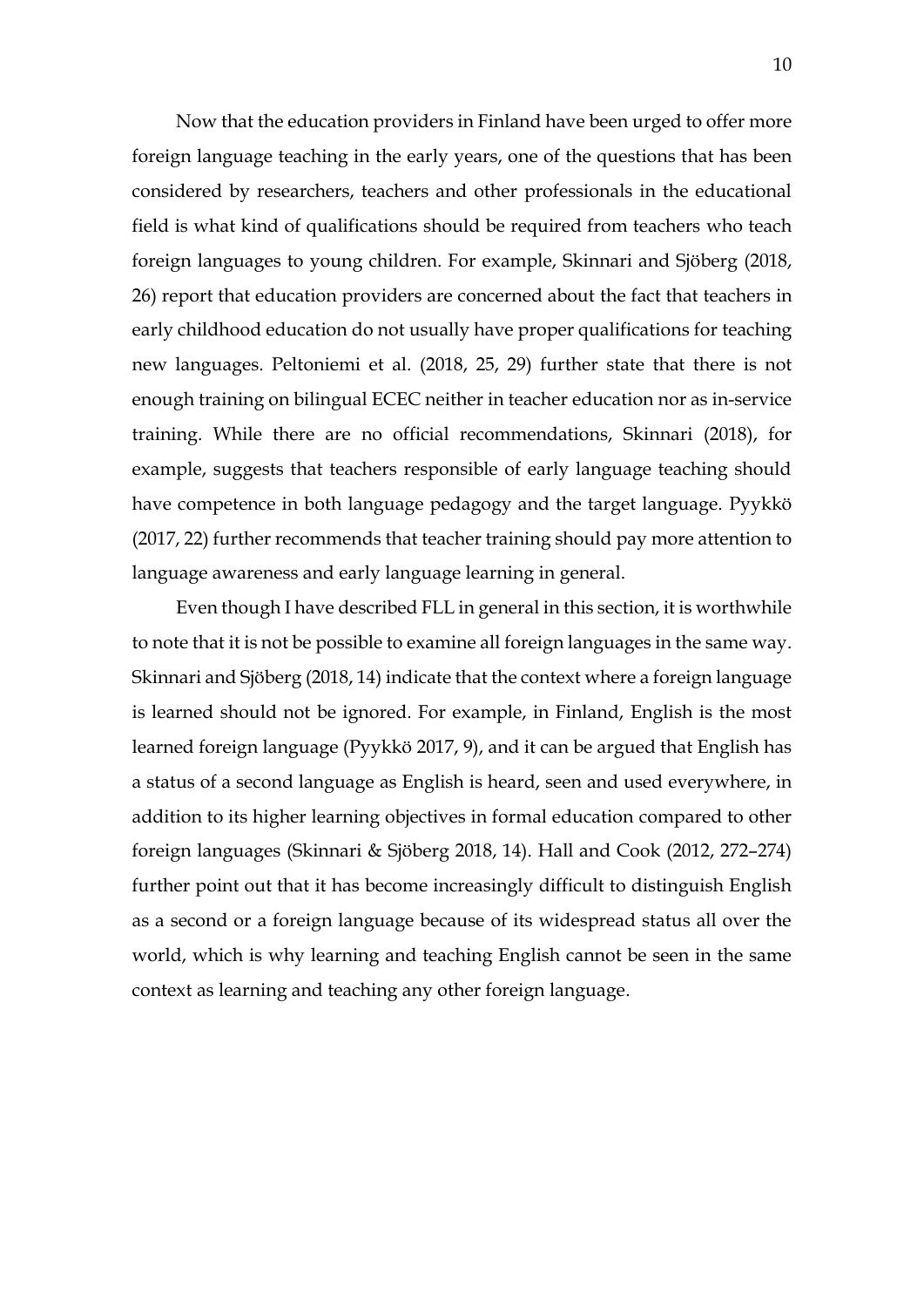# <span id="page-10-0"></span>1.2 **Information and communication technologies in early childhood**

The use of information and communication technologies (ICTs) in education, especially with young children, has remained a controversial topic (Antar 2019, 61). Even though many researchers, educators and parents have a positive approach towards ICTs in teaching, some are concerned of the possible negative influence that ICTs might have on children (Arnott 2017, 8). Much of the previous research on ICTs in education, especially during the last few decades, has focused on the advantages and disadvantages of ICTs, whereas recently attention has shifted towards finding the best practices for integrating ICTs in education. (Masoumi 2015, 5). In this chapter, I will first discuss ICTs in education, and in the second part, I will present previous research on children's views on ICTs.

#### **Information and communication technologies in education**

*Information and communication technologies*, *ICT*s, is a widely used term in educational settings. Today, it is used instead of *information technology*, *IT*, which refers to computers and the internet. (Bolstad 2004, 1.) The reason for the change in terminology is the fact that technological devices today are used for much more than just gathering information. Nowadays the communicational aspect of these devices is emphasized. (Bolstad 2004, 1.) Buckingham (2015, 22) argues that different devices can no longer be considered simply as machines, but rather as ways of communicating, as well as representing our world and culture. Livingstone (2012, 13) points out that ICTs is an umbrella term, and there is a great deal of variation in the devices that can be included in the definition. According to Bolstad (2004, 1), ICT can mean anything used to collect information, to communicate, or to affect the environment using electronic or digital devices. While gaming and different touch-screen devices have massively gained popularity in early childhood education, more traditional ICTs, such as televisions and radios are still present not only in daycare centers but also in homes (Chaudron, Di Gioia & Gemo 2018, 33).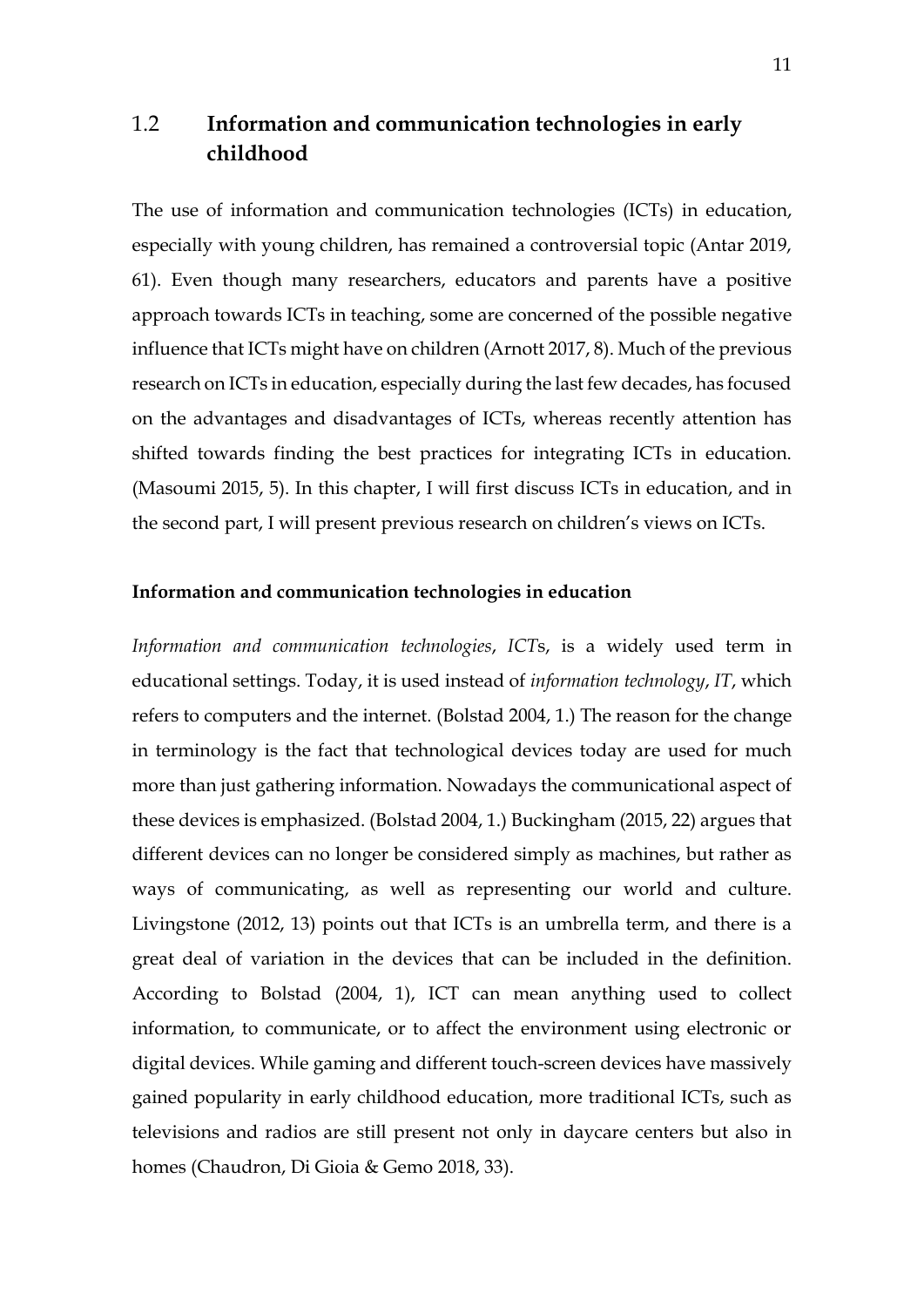As mentioned above, the topic of using ICTs in teaching remains controversial, especially with young children. Most concerns with ICTs and young children seem to relate to emotional and behavioral issues (Hoskins Sakamoto 2015, n. pag.) in addition to the development of social skills and physical activity (e.g. Plowman & McPake 2013). These problems are, however, mostly connected to extensive screen time and the lack of adult supervision (e.g. Parkes, Sweeting, Wight & Henderson 2013). Therefore, it appears that the problems associated with ICTs stem not from ICTs themselves but rather from the way in which they are utilized.

In fact, most researchers seem to agree that ICT devices can be useful in education (Nikolopoulou & Gialamas 2016, 409). For example, Hoskins Sakamoto (2015, n. pag.) mentions that ICTs can improve children's learning and communication skills through active play and collaborative learning. Arnott (2017, 17) further adds that ICTs enable children to interact with other people and with new learning environments, which can positively influence their selfefficacy, academic skills, and cognitive, social, and emotional development.

Rather than problems and disadvantages with ICTs as such, Hoskins Sakamoto (2015, n. pag.) argues that major issues with effectively incorporating ICTs in teaching are teacher incompetence and their lack of confidence. Many researchers emphasize the teachers' role in providing effective, high-quality ICT education for young children (e.g. Masoumi 2015, Nikolopoulou & Gialamas 2015). Livingstone (2012, 11) also states that while ICT devices have gained a solid position at schools, teachers are not equipped to use them to support children's learning. This is further corroborated by Kerckaert, Vanderlinde and van Braak (2015, 185), who emphasize that it is crucial for teachers and other early childhood educators to recognize their important role in using ICT devices in teaching. The focus of attention, therefore, should be on providing future teachers with skills to effectively include ICTs in teaching, such as using collaborative and co-learning methods, instead of traditional, teacher-centered approaches (Hoskins Sakamoto 2015, n. pag.).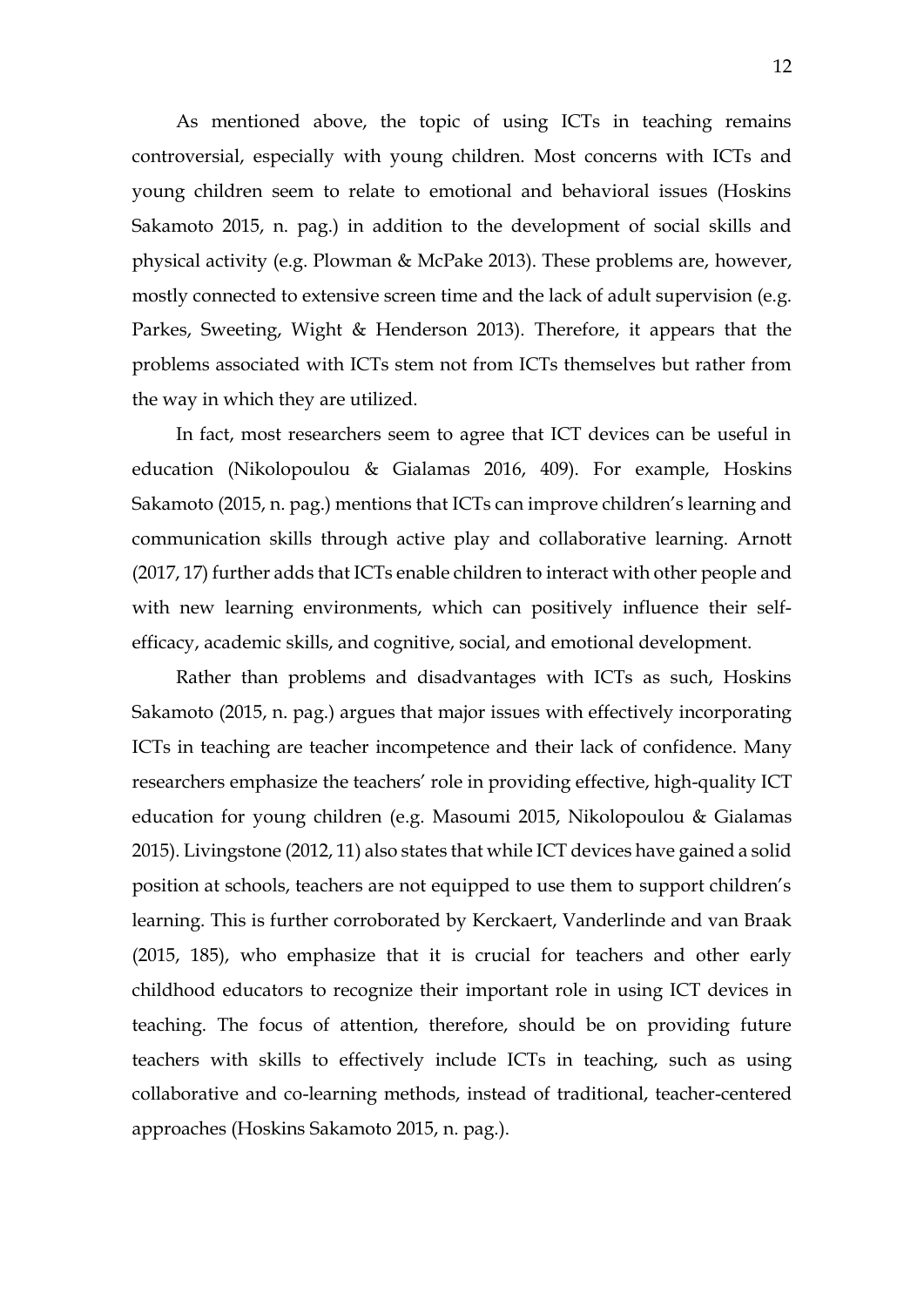ICTs are used both at home and in early childhood education more than ever. However, formal educational settings are still behind on the quantity of ICT devices used, when compared to children's homes (Hoskins Sakamoto 2015). Similarly, Palaiodogou (2016, 10) argues for continuity between home and early childhood education: according to her, most young children already use ICTs at home but early childhood education has not yet been able to fully participate in a meaningful, purposeful way in children's digital education.

ICTs can be utilized in education in various ways. Playing educational games to practice literacy and mathematics seems to be the most popular way of using ICTs in early childhood education (Mertala 2016). According to Masoumi (2015, 13–14), ICTs in preschools are mainly used as tools for documentation and as educational objects to enrich teaching. Teachers also see ICTs as entertainment for young children (Masoumi 2015, 14). Bueno-Alastuey and García Laborda (2016, 31) observed that while teachers used various ICTs with young children, most ICTs were used in a limited way, usually for transmitting information. One danger, mentioned by both Masoumi (2015, 14) and Hoskins Sakamoto (2015, n. pag.) is that ICTs can often be used in classrooms passively, which means that they are used as new tools but only to do the same tasks as before. Hoskins Sakamoto (2015, n. pag.), therefore, proposes that more attention should be paid on how ICTs can encourage children's creativity and enrich the learning process.

In Finland, the National Core Curriculum for Early Childhood Education and Care (2018, 26) encourages early childhood education professionals to support children's opportunities to observe and investigate various ICT devices, apps, and games. The main goal of *technology education* is to support curiosity, creativity, and experimenting with different technologies (the National Core Curriculum for Early Childhood Education and Care 2018, 47). The National Core Curriculum for Pre-primary Education (2016, 37) has similar guidelines, but additionally, it highlights the meaning of ICTs in supporting children's literacy.

Livingstone (2012, 11–12), however, points out that despite many teachers, parents and children believing that ICTs enhance learning, there has been very little research on the actual benefits of ICTs. There is a lack of studies that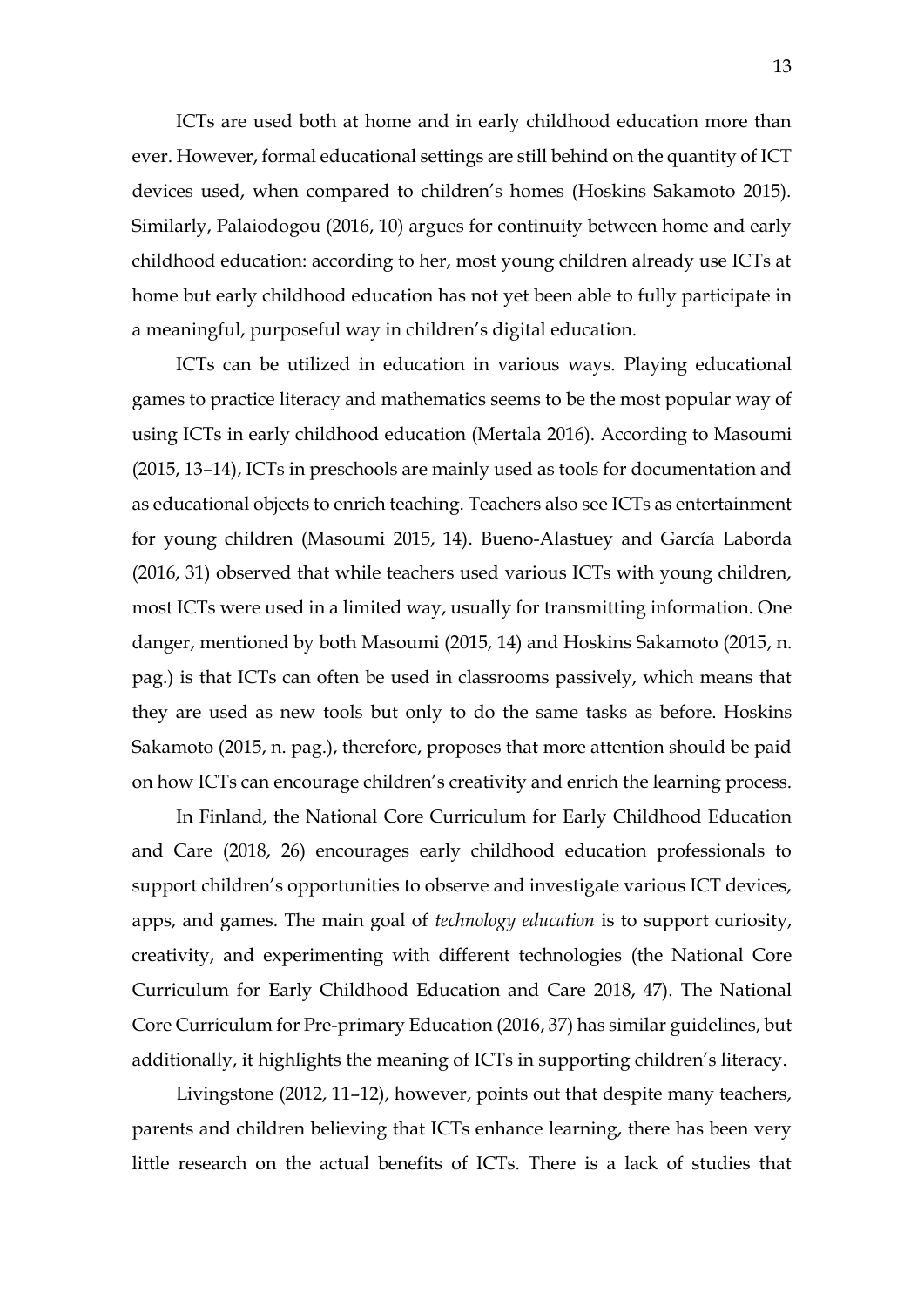compare traditional teaching and teaching with ICTs and their learning outcomes. She further adds that most of the conclusions of these studies are rather vague, and they fail to clearly demonstrate that ICTs are beneficial or harmful. It is also challenging to present consistent results because of the wide range of different ICT devices used in education. (Livingstone 2012, 13.) Furthermore, it is often assumed that children are motivated and competent to make the most out of ICTs in educational settings simply because they enjoy using technology (Livingstone 2012, 12).

#### **Children's views on ICTs**

As mentioned above, children's views, opinions and experiences on ICT devices have not been studied a great deal. However, Chaudron et al. (2018) and Mertala (2016) have researched children's views on ICTs and their ideas for the use of ICTs, respectively. Chaudron et al. (2018) have focused on children between the ages of 0-8, while Mertala has studied 5–6-year-olds. Next, I will present some of the findings from these studies.

Most popular ICT devices for 6-year-olds, according to Chaudron et al. (2018, 33), are smartphones and tablets, as they are multi-functional and portable, and are easy and fun to use because of touch-screen technology and various apps. Televisions are still the most used ICTs, although the children themselves rarely mention using them. Many families own laptops and computers, but their use is often regulated by adults, and, thus, they are considered less popular than portable devices. (ibid.) The most popular activity for young children is watching videos and program and playing video games (Chaudron et al. 2018, 34).

At home, children use ICTs for four main purposes: relaxation and entertainment, learning, creation, and communication (Chaudron et al. 2018, 33). Family members and friends are often included in activities with ICTs, and they affect the use of the devices (Chaudron et al. 2018, 39, 55). According to Chaudron et al. (2018, 39), children are very well aware of the ownership of ICTs at their home and have clear opinions on their favorite and least favorite devices. Their opinions are based on whether they can access and use the device autonomously,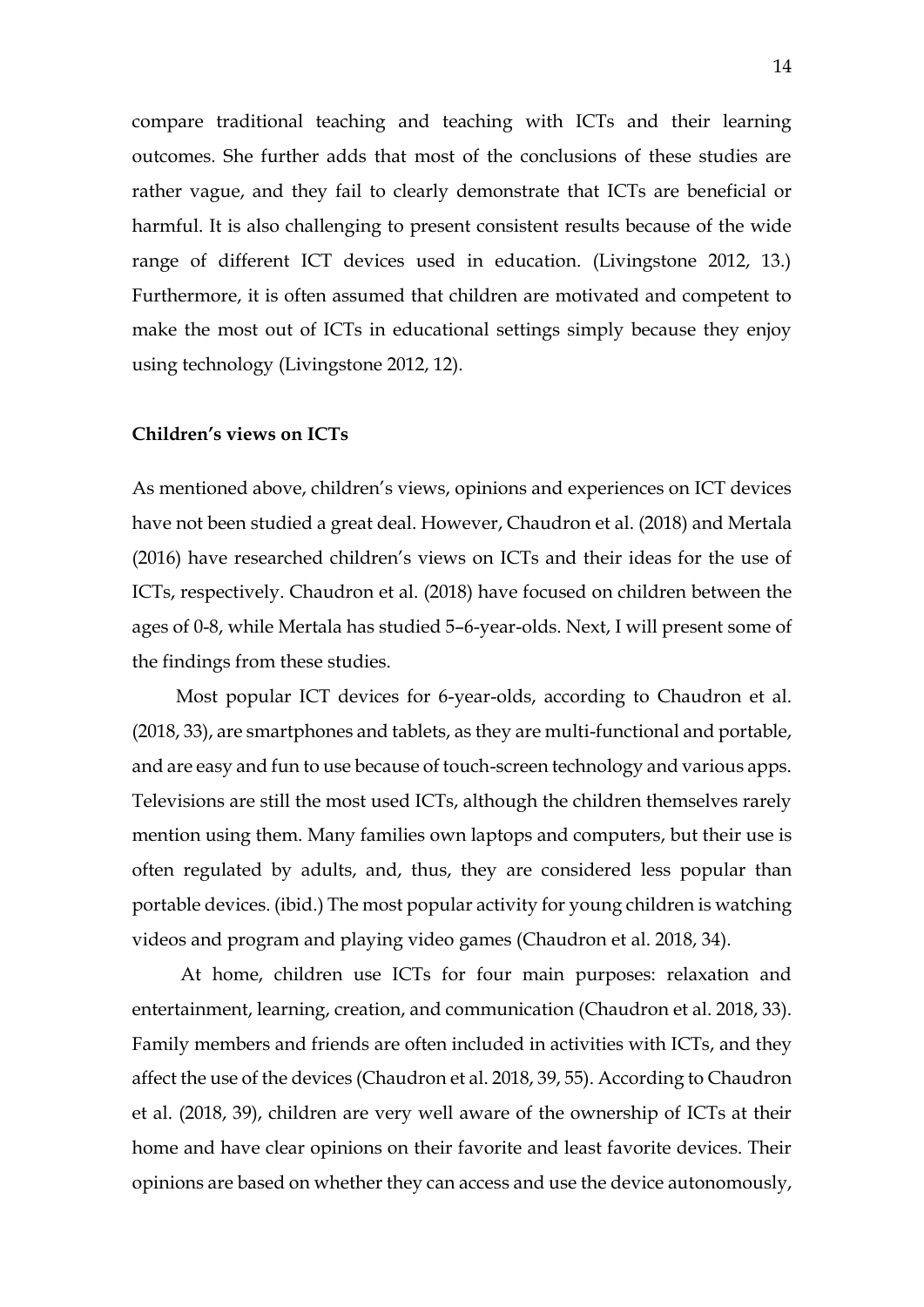the selection of apps on the device, and their personal interests. While their views of ICTs are mainly positive, the risks and disadvantages that the children experience mirror their parents' views (Chaudron et al. 2018, 41).

Mertala (2016, 216) concludes that, overall, children have positive views on ICTs. His study focuses on children's ideas on how to use ICTs in preschool, and there are six categories of activities mentioned by the children: gaming, media production, media reception, interaction, learning and playing (Mertala 2016, 215). Similarly to Chaudron et al. (2018), playing games is the most popular activity (Mertala 2016, 216). Moreover, Mertala (2016, 217) states that it seems that children view ICTs mostly as a leisure activity, rather than a learning experience.

### <span id="page-14-0"></span>1.3 **Research questions**

The aim of the present study is to gain an understanding of the views and experiences that children have of information and communication technology devices. In addition, the goal of this study is to examine how children perceive foreign language learning using ICT devices.

While the use of ICTs has been studied extensively in education, research has so far concentrated on students' and teachers' attitudes towards ICTs (e.g. Lehtonen & Vaarala 2015; Masoumi 2015; Nikolopoulou & Gialamas 2015), in addition to the advantages and disadvantages of technology devices (e.g. Hoskins Sakamoto 2015; Kerckaert, Vanderlinde & van Braak 2015). Similarly, studies in the early childhood education setting have focused on the benefits and dangers of the use of ICTs with young children (e.g. Berson & Berson 2010). However, the perspective of these studies has mainly been limited to teacher's views or on children's learning observed by the researcher. Only few studies have focused on children's experiences and opinions on ICTs and studies concerning foreign language learning described by children themselves are rare.

The research questions were first formed based on the goals of this study. They were modified after data collection, as children's experiences with ICTs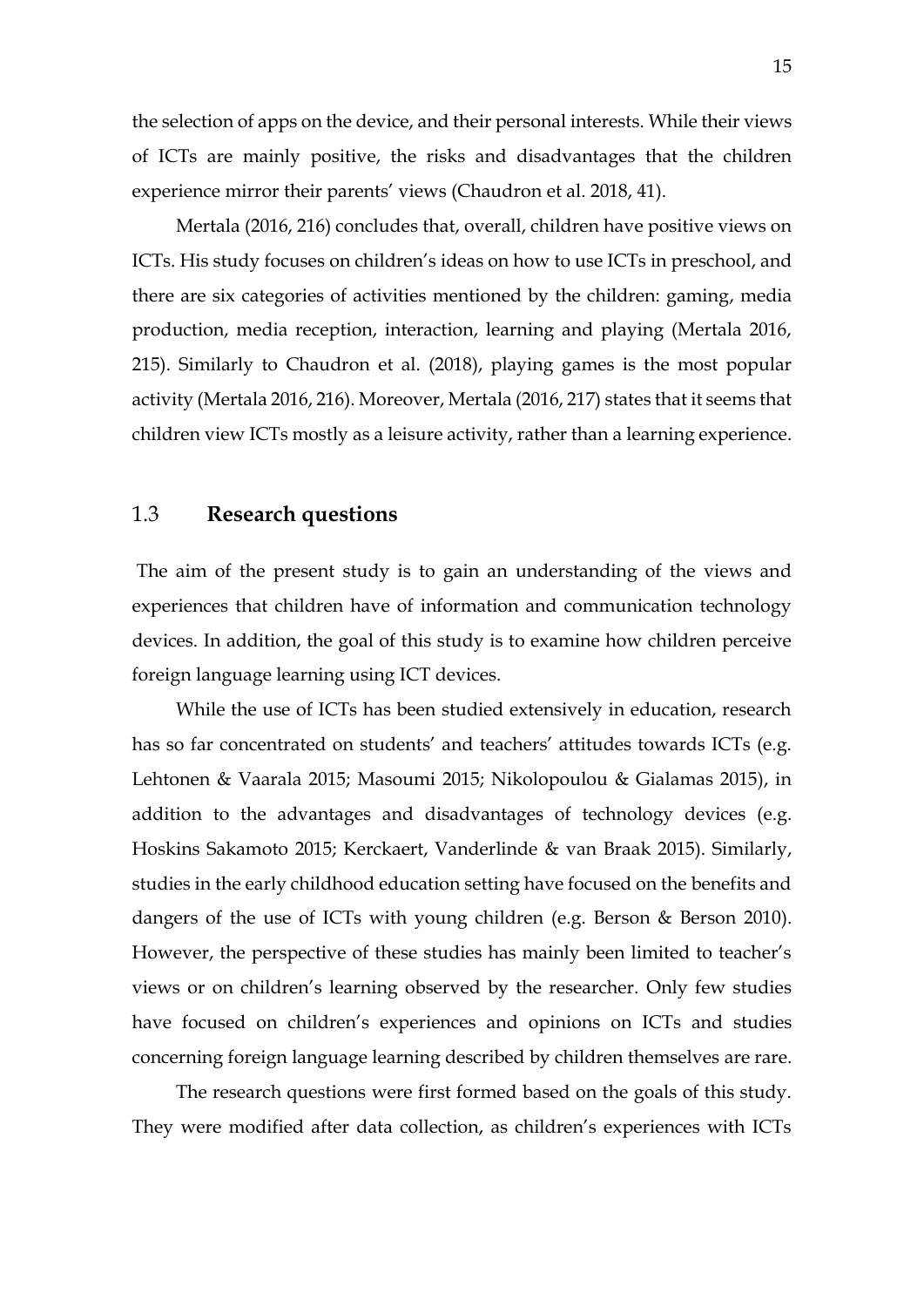were strongly present in the interviews. The research questions of the present study are therefore the following:

1. What kinds of views and experiences do children have on the use of ICT devices?

2. How do children view and experience foreign language learning using ICT devices?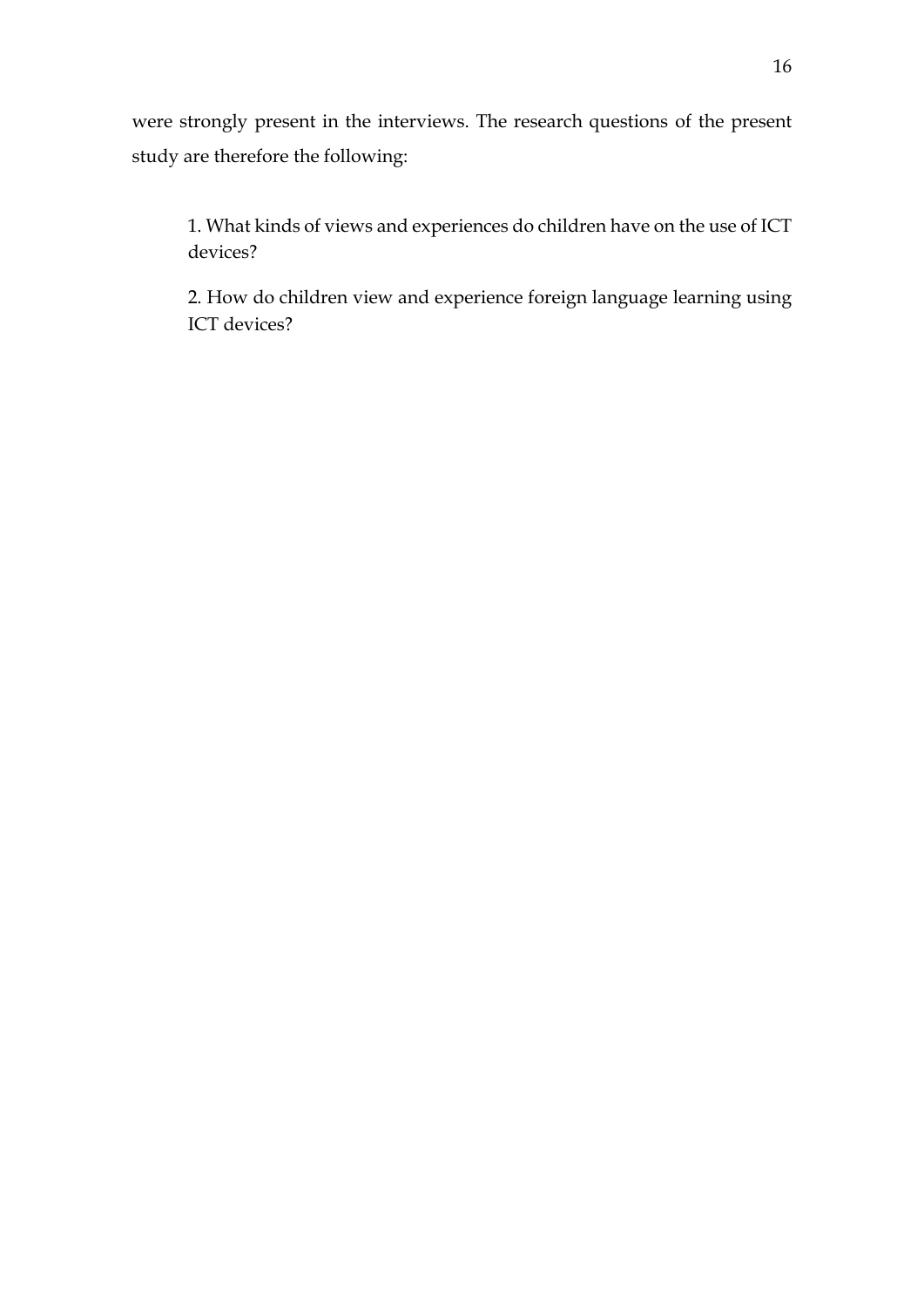## <span id="page-16-0"></span>**2 METHODOLOGY**

In this chapter, I will describe the research methods of this study. First, I will introduce the participants and the research setting. Second, the research approach, as well as the methods of data collection and data analysis are explained. Finally, I will consider the ethical issues of this study.

#### <span id="page-16-1"></span>**2.1 Participants and research setting**

The participants of this study were 14 five- and six-year-old children, of whom six were 5-year-olds and eight were 6-year-olds. Five- and six-year-olds were chosen for this study as they are likely to have more experience on the use of ICT devices and foreign language learning than younger children might have. Six of the participants were girls and eight were boys. The data of this study consist of interviews, drawings and video material that were collected at a daycare center in the Uusimaa region. In order to enhance the validity of the interviews, a pilot interview was conducted, and the interview questions were revised accordingly. As the pilot interview was successful, data from this interview has also been used in the analysis. The data were collected from September to November in 2017.

The daycare center was first contacted as regards this study because it offers foreign language teaching in the Uusimaa region. As previously explained, foreign languages are not typically taught in early childhood education unless the daycare center is specifically language oriented. Hence, it was natural to contact a daycare center that has a foreign language program. In addition, even though foreign language teaching for children in early childhood education is considered more and more important, foreign language programs are still few and far between, which narrows down the options considerably.

The daycare center that participated in this study executes foreign language teaching, in this case English, as early partial immersion. In this daycare center, this means that English is taught mainly in small groups, through play, music, books, rhymes, and stories, and during every-day interactions between the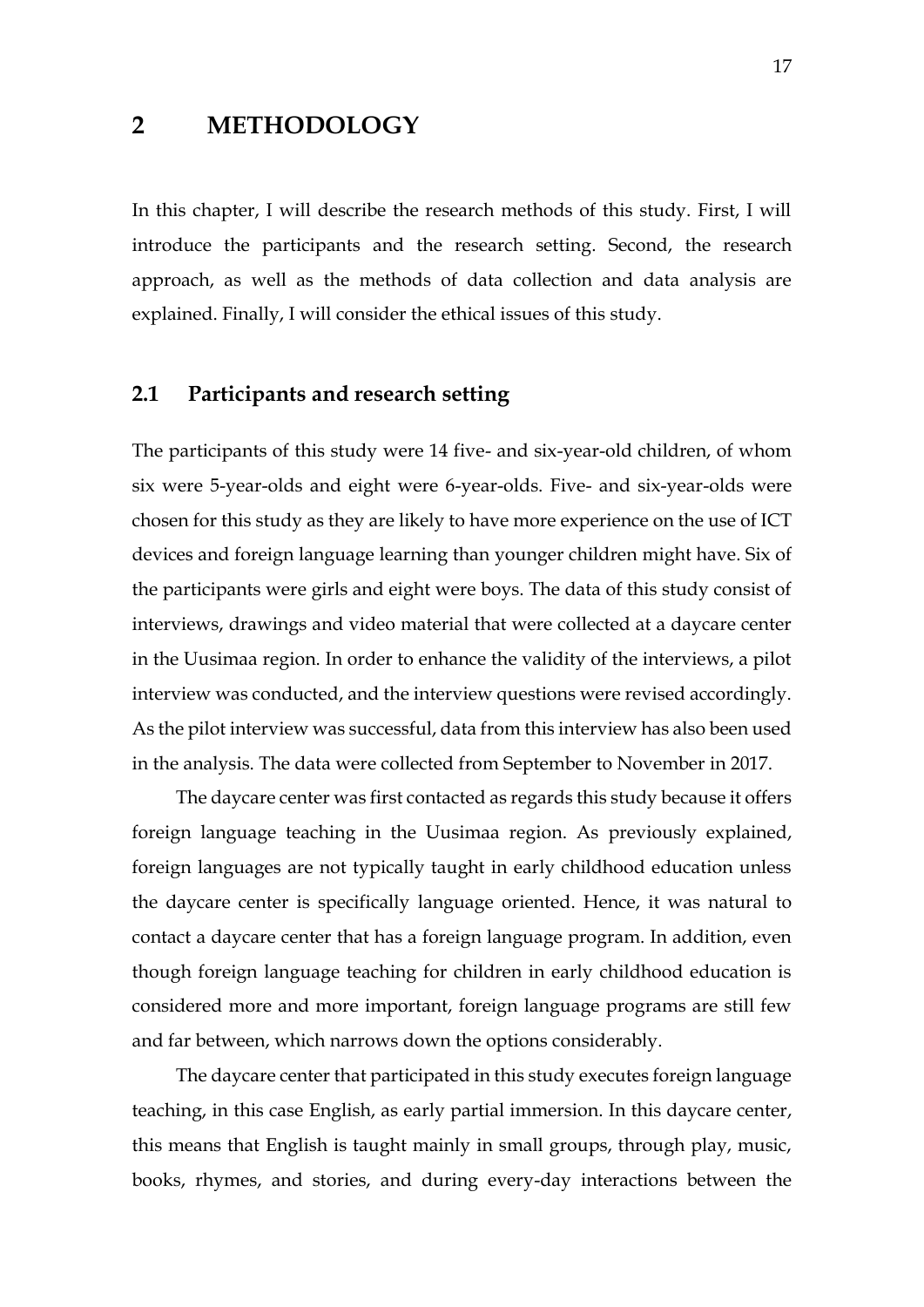children and the personnel. The children can use both Finnish and English, and according to the preschool teacher, they usually choose to play in Finnish. Some of the personnel only speak English, and some both English and Finnish. The teaching in preschool is in English, except for a Finnish book called *Seikkailujen eskari* that is sometimes used in teaching.

## <span id="page-17-0"></span>**2.2 Research approach and data collection**

As the aim of this study was to gain an understanding of children's views and experiences and the main interests of qualitative research are people's experiences and perspectives on different phenomena (Flick 2018, 4), a qualitative research approach was chosen. In broad terms, qualitative research attempts to explain and understand the phenomenon in question as comprehensively as possible, from the point of view of a person or group of people (Flick 2018, 4). The qualitative research approach has been criticized for not being objective and generalizable, but Eskola and Suoranta (2008, 61) point out that the purpose of qualitative research is transferability, not generalization. Some of the most common ways of data collection in qualitative research are, for example, interviews, observation, and visual and written data (Flick 2018, 4).

This study is also a case study. A case study approach can be applied in numerous research fields with different starting points and objectives, and due to these varied ways of applications, a case study is often classified as a research strategy or approach rather than a research method or methodology (Eriksson & Koistinen 2014, 4). Case study research has also been defined in numerous ways. For instance, according to Woodside (2010, 1), a case study aims to describe, understand, predict, and/or control the individual. Here, the individual can refer to a person, process, group, organization, or culture, to name a few. Eriksson and Koistinen (2014, 4), on the other hand, suggest that in a case study, one or more cases are examined, and the most important aim is to define, analyze and resolve these cases. Woodside (2010, 6) further emphasizes aiming at a deep understanding of the individual in question, while Eriksson and Koistinen (2014,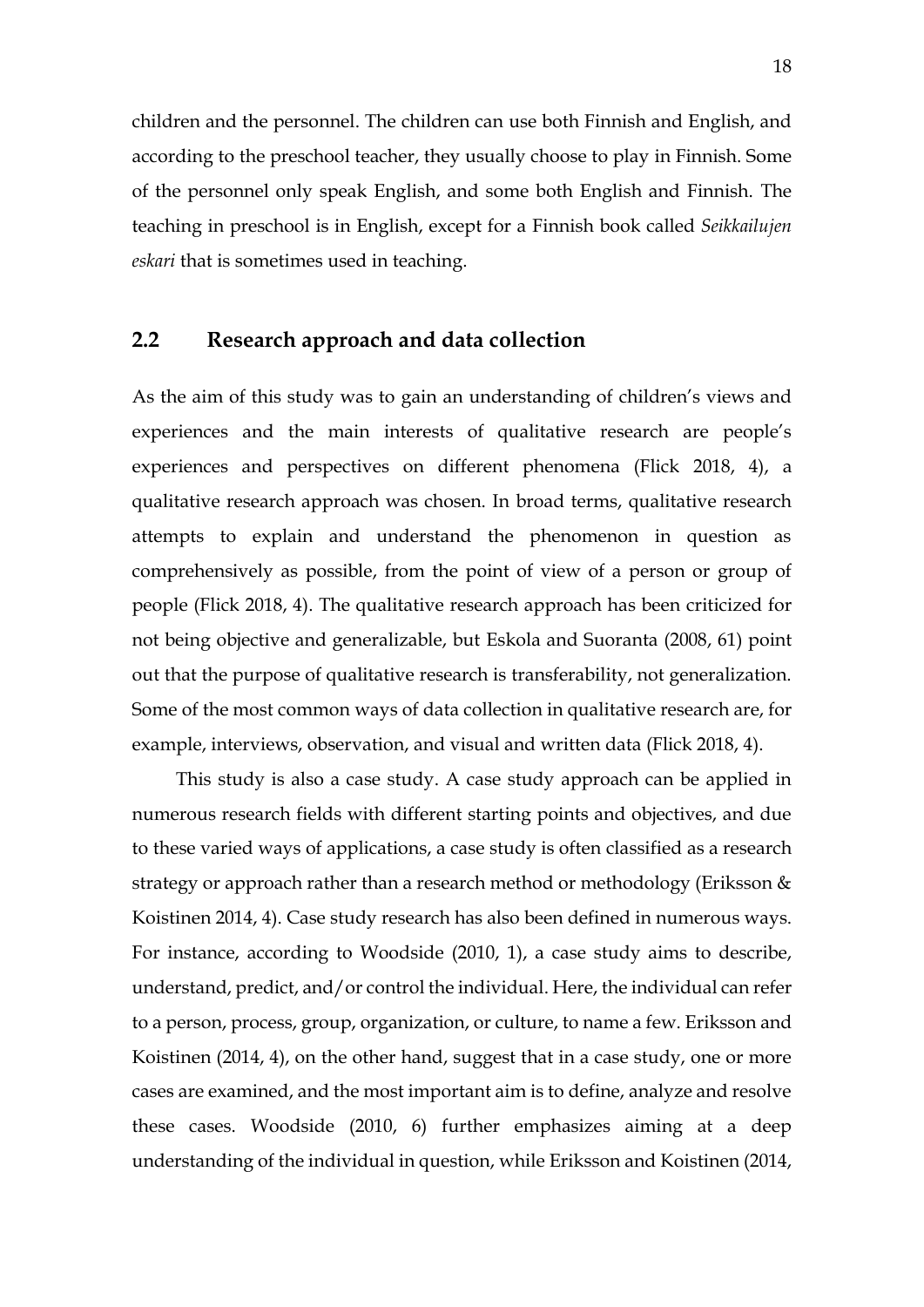4, 6) highlight the importance of defining the case and the context of the study. As they point out, a case study is usually contextual, meaning that the case is studied in a certain context (Eriksson & Koistinen 2014, 4). In this study, the phenomenon in focus is children's perspectives and views on ICT devices and foreign language learning in the context of one daycare center but also foreign language teaching and early childhood education in Finland.

As mentioned above, the data of this study consist of interviews, drawings, and video material. By combining different methods of data collection the aim was to gain a better understanding of the context of this study. According to Woodside (2010, 6–7), combining several methods can also help deepen the understanding of the subject. Triangulation, which refers to this process of combining different methods, can be used to improve the quality of the data. However, as Eriksson and Koistinen (2014, 46) point out, triangulation does not equal a successful case study; using triangulation should be justifiable and provide a demonstrable benefit. Triangulation in qualitative research often includes observations, interviews, and diverse visual or written data (Woodside 2010, 6). This was the case in this study, as well. The first part of the data collection process, drawing, was executed by the pre-school teacher at the daycare center in September. I interviewed the children and the staff a week after, and the staff videotaped children's activities during October and November. Next, I will describe the data collection process in more detail.

The first phase of data collection were the drawings. There are 10 drawings altogether, as nine of the 14 children who participated in the interviews drew pictures, and one child wanted to draw another picture during the interview. The staff at the daycare center were asked to instruct the children to draw a picture of the ICT devices that they like to use the most to learn English, or other foreign languages, or simply to draw some of the ICT devices they like (see Appendix 1)*.* They could also draw devices that they do not enjoy using but all children chose to draw devices that they like. The drawing was executed during free play, and the most suitable moments for drawing were chosen by the staff. There were 2 to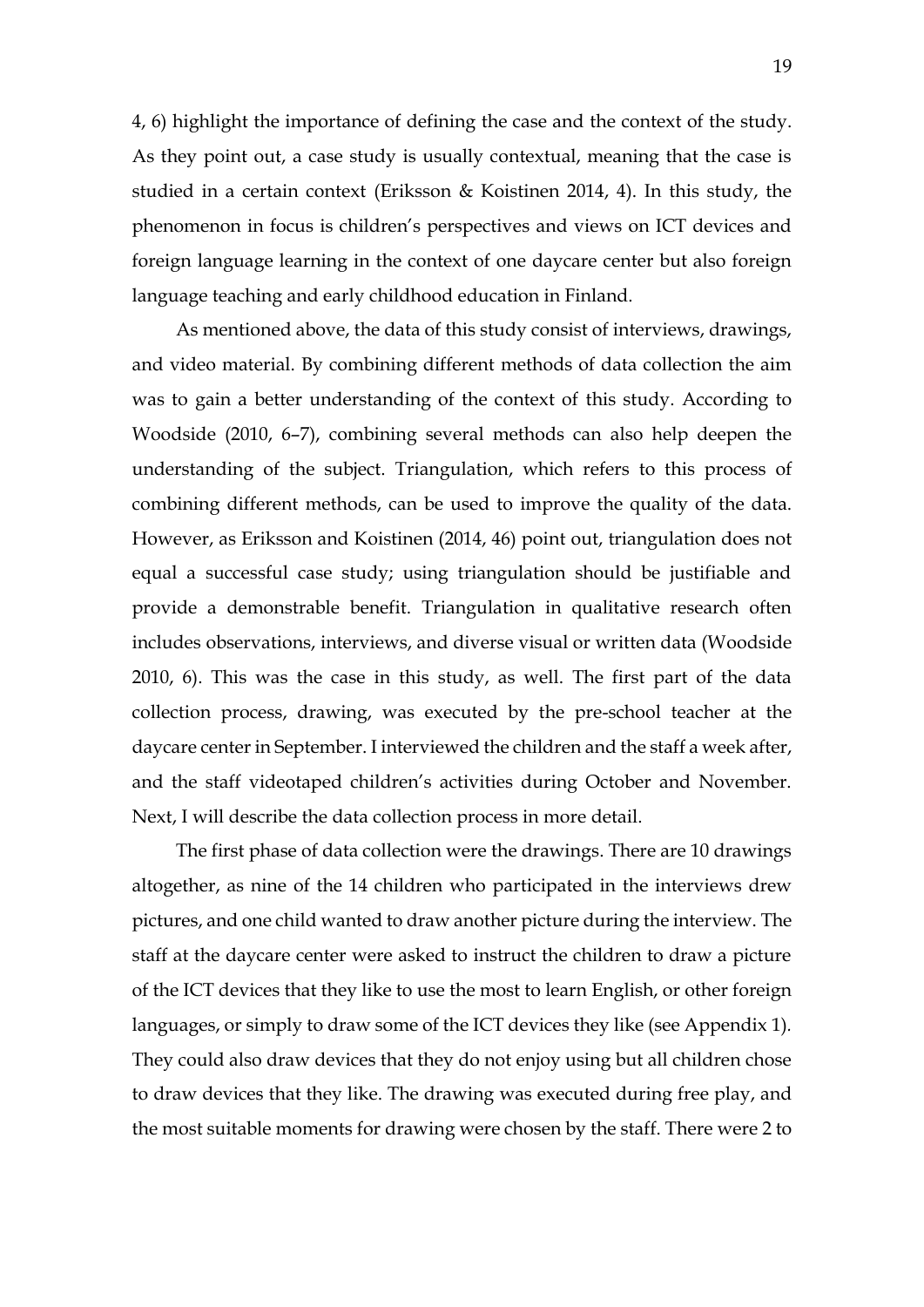5 children present at a time. According to the pre-school teacher, drawing was an easy task for the children, and most of them were finished within 5 minutes.

Drawing can be a helpful way of collecting data when studying a subject that might be difficult to express verbally. For some children, drawing can be more familiar, and therefore easier, when expressing their thoughts and opinions than, for instance, participating in an interview. According to Aarnos (2010, 178), drawings can work well with interviews as these two methods can support each other and therefore might deepen the understanding of the subject. MacDougall and Darbyshire (2018, 9) argue, however, that drawings should be used carefully in research because it is not realistic to assume that drawings reveal something of children's thoughts, especially if children themselves do not have the possibility to explain their drawings. In this study, the main purpose of the drawings was to introduce the children to the topic of this study and help make participating in the interviews easier and more comfortable.

The second and the main phase of data collection occurred the following week, when the participants were interviewed in pairs or alone. 12 children were interviewed in pairs, while two of them were interviewed alone. The pairs and single person interviews were chosen by the pre-school teacher. The interviews lasted from 9 minutes to 23 minutes, the 9-minute interview being a single person interview. The pair interviews lasted about 15 minutes on average. Most children seemed to participate readily in the interviews and enjoy being asked about their opinions. One child chose not to participate in the interview. A couple of times some of the children wanted to leave, but they chose to stay if their pair wanted to stay, and then again, some children wanted to leave if their pair wanted to leave. Two interviews were ended on the children's initiative.

Children were first asked to tell about the drawings. Next, they were asked about their thoughts towards the use of ICTs in a focused interview. A focused interview gives participants a chance to describe their views in their own words, which, for example, a structured interview does not allow. In focused interviews, certain themes and subjects are discussed in each interview but not necessarily in the same form or order (Ruusuvuori & Tiittula 2005, n. pag.). In this study, the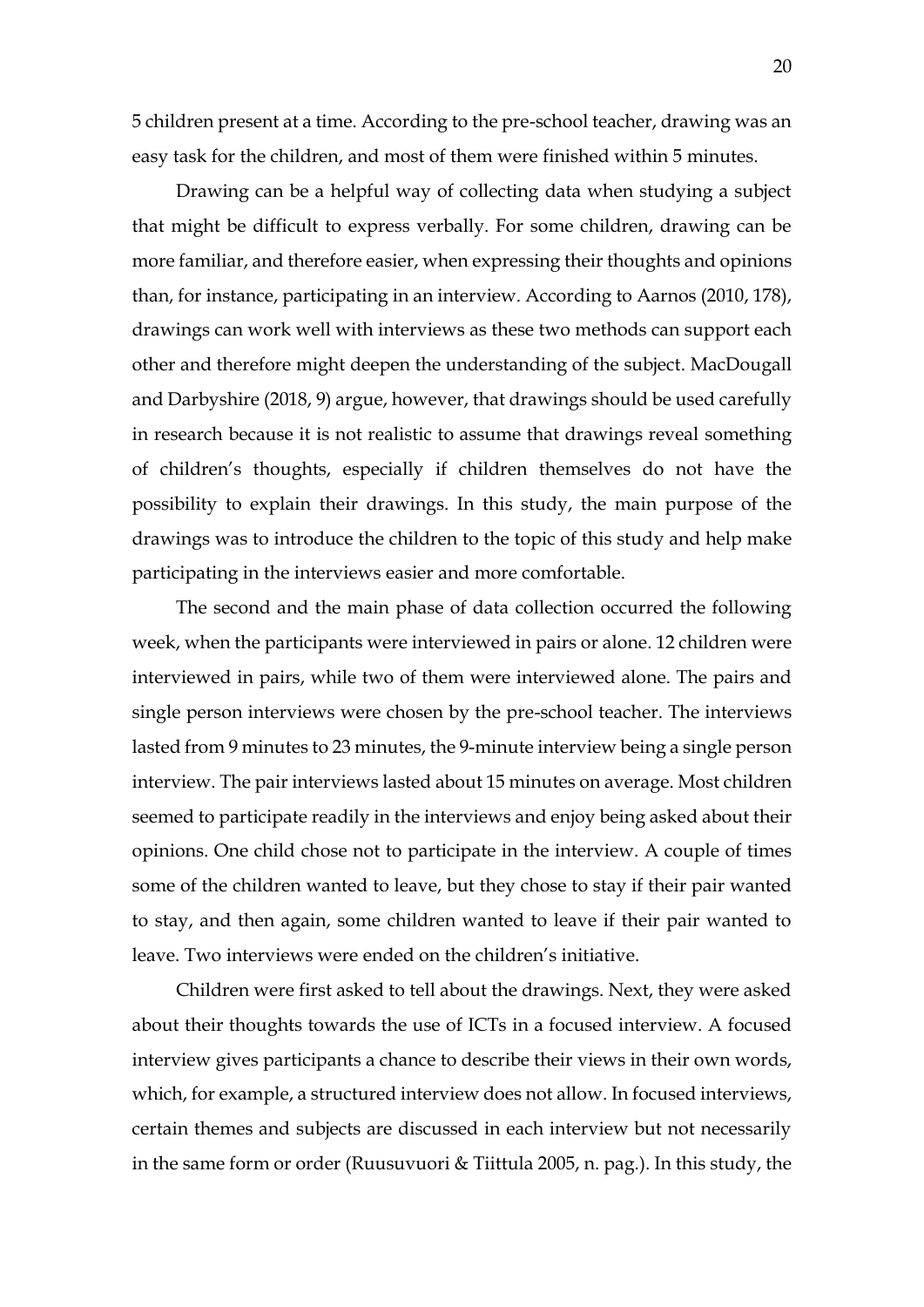children were asked about their favorite and least favorite ICT devices, the use of these devices in language learning and teaching. I had planned the interview questions beforehand, but I also adjusted them during each interview based on the current situation (see Appendix 2). The purpose of the interviews was to understand the children's thoughts, experiences, and opinions on the use of ICTs.

Interviewing is a useful method for data collection when the goal is to understand other people's views, thoughts, and opinions (Raittila, Vuorisalo & Rutanen 2017, n. pag.). Interviews can be either single person, pair, or group interviews, and in this study, mostly pair interviews were used. Pair interviews can be suitable for studying views and attitudes, as there are several advantages. They may offer possibilities to gain profound insight on the topic as there can be multiple views present (Pietilä 2017, n. pag.). In addition, the participants can also receive support from each other (MacDougall & Darbyshire 2018, 7), which happened in the interviews conducted for this study: when one of the children said something, the other one remembered an important point on the subject. There are, however, possible disadvantages with pair interviews. For example, pair and group interviews can make it more difficult for some participants to express their honest opinions, and the other person's views can have an effect on their answers (Pietilä 2017, n. pag.). In this study, some of the children were clearly affected by the other child present and gave the exact same answers throughout the whole interview. Moreover, some children were encouraged, for example, to play with the audio recorder by their pair. On the other hand, some children seemed to feel more comfortable with the situation with a friend.

There are some important aspects to consider when interviewing children. Irwin and Johnson (2005) mention the importance of building rapport, structuring the interview appropriately, and considering the setting of the interview. Building rapport before the interview can help the children feel more comfortable with the situation, and, consequently, might increase the quality of the data (Aarnos 2010, 173, 175; Irwin & Johnson 2005, 824). Before the interviews for this study, I spent a little time with the children while they were having breakfast and playing to help the children feel less nervous about the interview.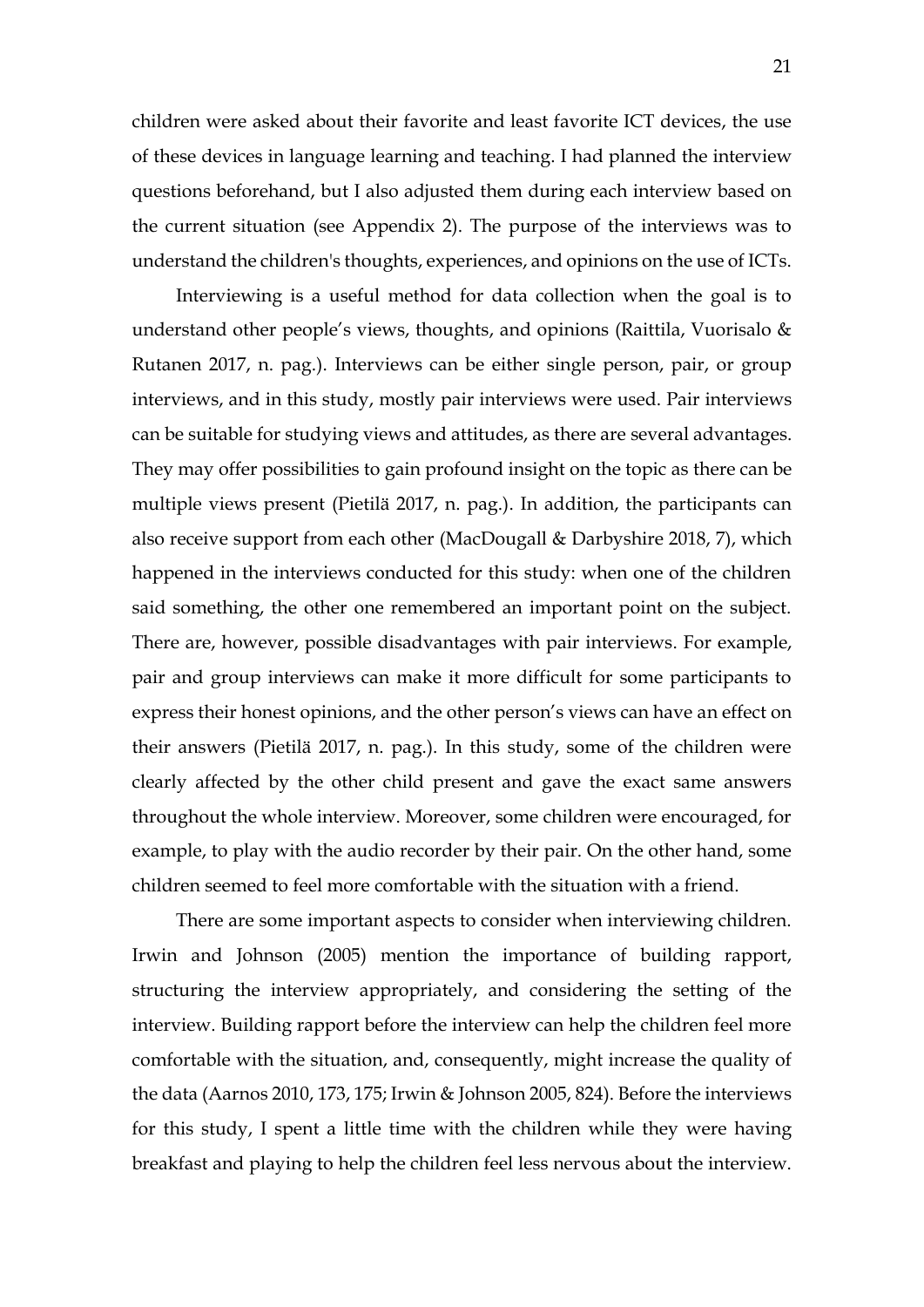We also discussed some unrelated subjects before the interviews, such as their program for the day, their favorite food, and their friends and families. Moreover, we tested the recorder together, made funny sounds and listened back to the recording. All these things seemed to make the children more comfortable with me and the situation.

It is often expected that all participants are willing and able to tell about the subject at lenght even after simple open-ended questions. While this can be true for some adults, interviews with children might not proceed similarly. Irwin and Johnson (2005, 824–825) point out that children's linguistic needs should be considered when interviewing them. This means that closed questions and offtopic discussions might be needed for the child to become more relaxed with the situation and lessen the emphasis on verbal abilities. Some children might prefer answering closed questions (Raittila et al. 2017, n. pag.). During the interviews (see Appendix 2), I asked quite many closed questions, as I noticed that some children seemed to feel that it was difficult to answer open-ended questions, especially at the beginning of the interviews. Towards the end of the interviews, almost all children seemed more relaxed, and answered open-ended questions, as well. Thus, closed questions were justifiable, as they helped the children get acquainted with the topic and the situation.

The setting of the interview can also affect the situation (Irwin & Johnson 2005, 826). For instance, in this study, the children were interviewed at the daycare center in a room in middle of the house. There were, at some points, loud noises that disrupted the interview slightly, and there was constant background noise, which did not make the room as peaceful as possible. Moreover, as Raittila et al. (2017, n. pag.) point out, a daycare center is a place where the children are expected to follow the rules of adults, which makes it important for researchers to consider their role. On the other hand, a safe, familiar space can make the situation less stressful (Irwin & Johnson 2005, 826). Different objects and furniture can also, sometimes unexpectedly, affect the interview (Raittila et al. 2017, n. pag.). In this study, the interview room was used as a drawing space, and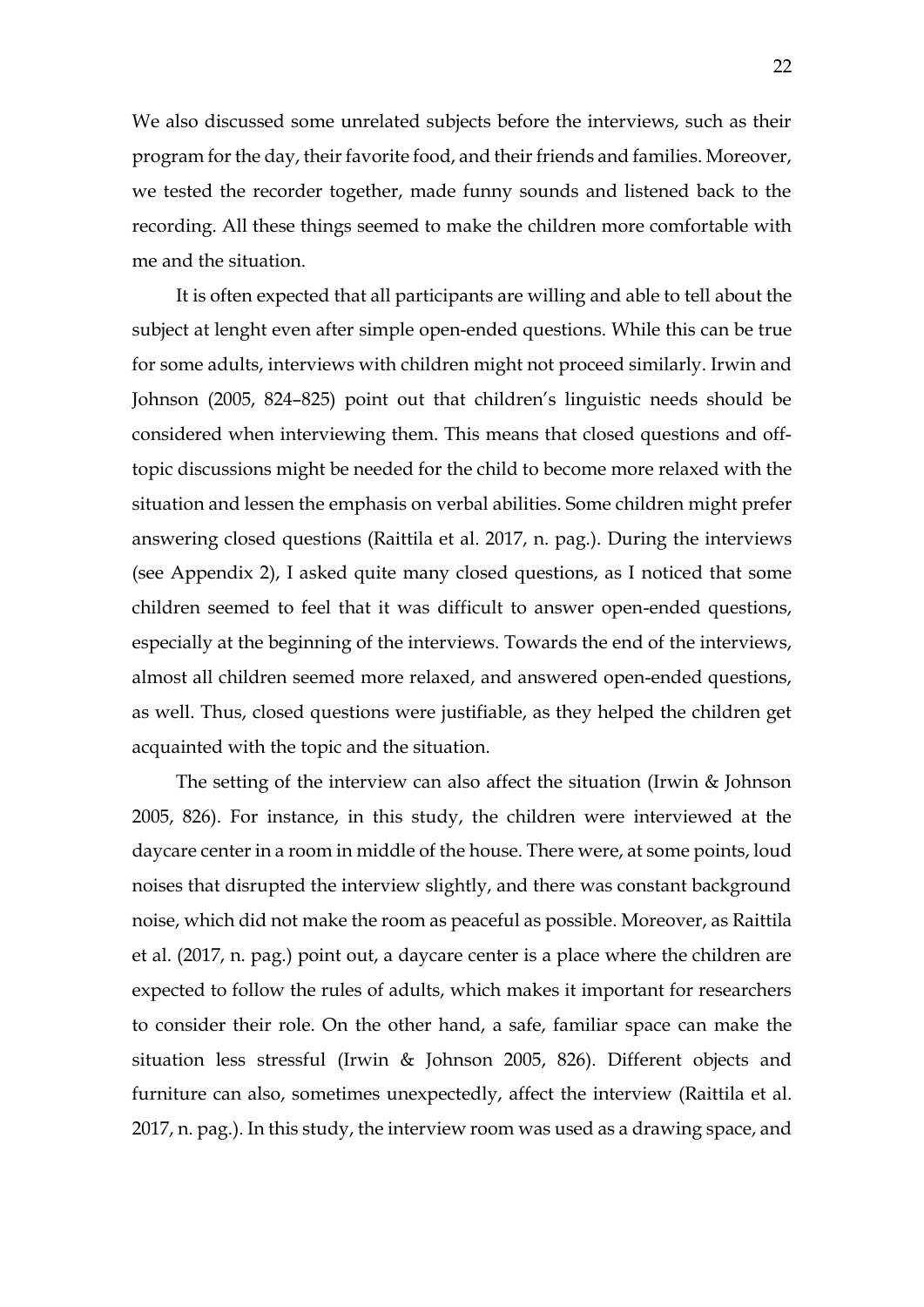some of the children wanted to add to their drawing or draw more pictures during the interview.

After interviewing the children, I interviewed two of the groups' teachers, as well. The interviews lasted for about 5 minutes each, and the objective was to gather information on the context for this study: what kinds of ICT devices are used in the groups, and when and how they are used. These interviews were focused interviews, and one of them was in Finnish and the other one in English. These data were used as secondary data.

The third phase of data collection were the video recordings. These video recordings were carried out by the staff at the daycare center and there was altogether 17 recordings and a total of about 12 minutes of video material. Many of the clips have been recorded during the same activity, for example, while playing with a tablet or looking at photos on a smart phone. Before the recording, I instructed the staff on how and what kinds of situations to record (see Appendix 4). The purpose of the video recordings was to provide information on how ICT devices were used at the daycare center. An important issue to note here is that the video material might have been very different, if the children would have been asked to video tape the use of ICT devices. Thus, the fact that the video recordings are collected by the staff only provides material of the situations and ICT devices that adults have decided to film.

### <span id="page-22-0"></span>**2.3 Methods of analysis**

The interviews were first transcribed and then analyzed using qualitative content analysis. Content analysis can refer both to a method of analysis or to a broader theoretical approach, which then can be used to carry out other forms of analysis (Tuomi & Sarajärvi 2018, n. pag.). In this study, I have used content analysis as a method of analysis, and next, I will describe this process.

Content analysis is a way of collecting the most relevant and interesting findings from data and arranging these findings systematically into a compact form (Schreier 2013, 2). In simplified terms, data are first reduced, then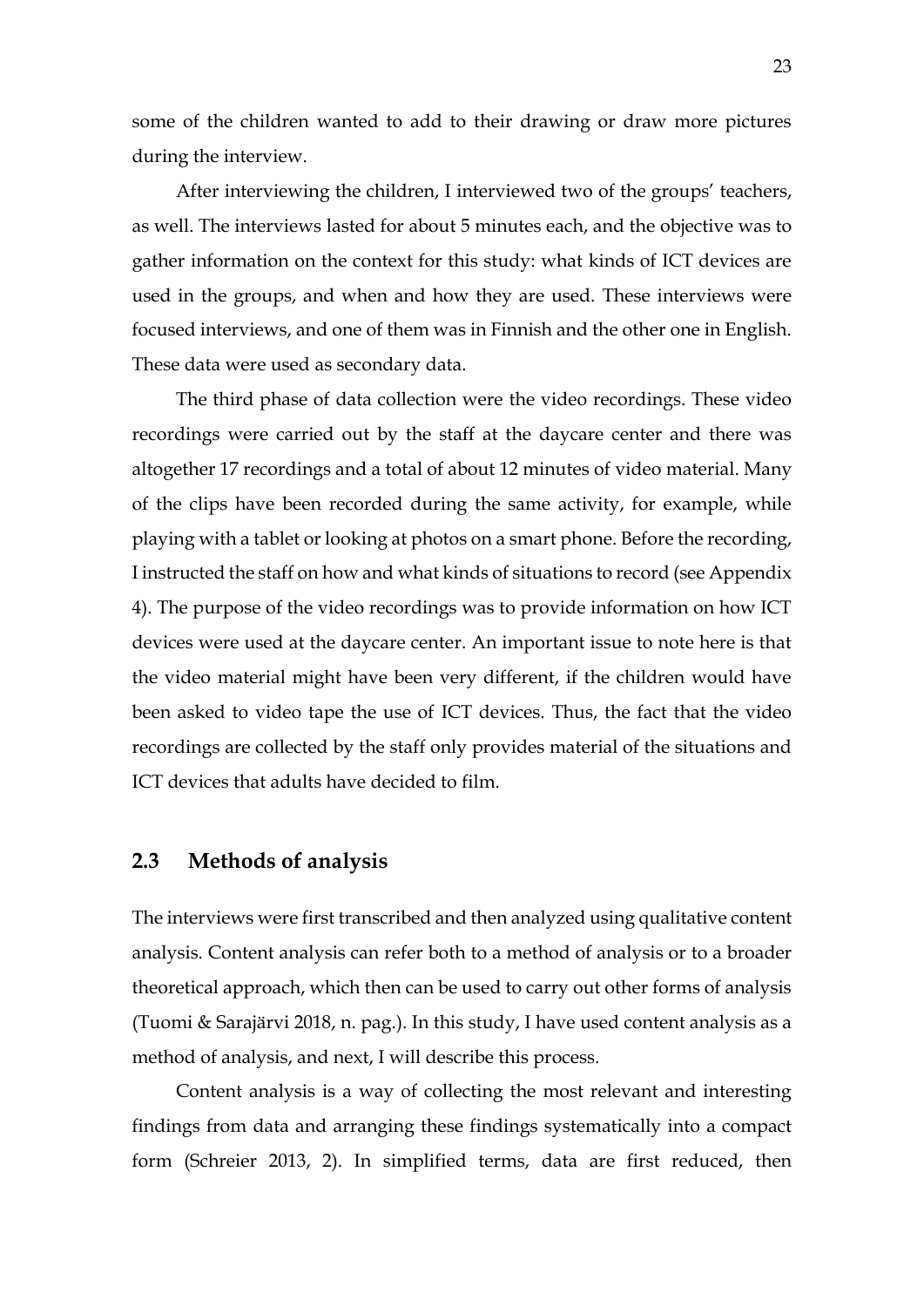segmented, and divided into categories and lastly arranged into a logical entity (Tuomi & Sarajärvi 2018, n. pag.). Tuomi and Sarajärvi (2018, n. pag.) further point out that, with content analysis, data are only arranged into a more defined form, and this alone is not enough to fully describe the results. Therefore, gathering conclusions after content analysis is always a required step in the process. Additionally, Schreier (2013, 2) underlines the systematic nature of qualitative content analysis: it always requires certain stages and a careful examination of all relevant material. I have chosen to apply this method of analysis, as the purpose of this study is to describe children's views and experiences on ICT devices and language learning, and describing the meaning of data is the main goal of qualitative content analysis (Schreier 2013, 2).

Tuomi and Sarajärvi (2018, n. pag.) present three different methods of content analysis. One of them is a method called *data-driven content analysis*, which is used in this study. There, the basis of analysis is on the data itself, and on the children's views without a certain concept or theoretical framework in mind (Tuomi & Sarajärvi 2018, n. pag.). In data-driven content analysis, a theoretical framework does not guide the analysis process, but instead, the aim is to create a comprehensive theory based on the findings from the data. Schreier (2013, 3–4), however, argues that, usually, content analysis incorporates both data-driven and *concept-driven* approaches, while data-driven approach should always be used to ensure that the results reflect the data. Tuomi and Sarajärvi (2018, n. pag.) further point out that even though data-driven content analysis is not based on a certain theory, research can never be executed fully without any theoretical background. Thus, while I have mainly applied data-driven content analysis in this study, I am also aware that, for example, theories of foreign language learning and the use of ICT devices in education have undoubtedly had an influence on the analysis.

According to Miles and Huberman (1994), data-driven content analysis consists of three stages: 1) reducing the data, 2) clustering the data and 3) abstracting it (Tuomi & Sarajärvi 2018, n. pag.). Reducing the data, which is one of the main features of content analysis (Shreier 2013, 15) means that all data that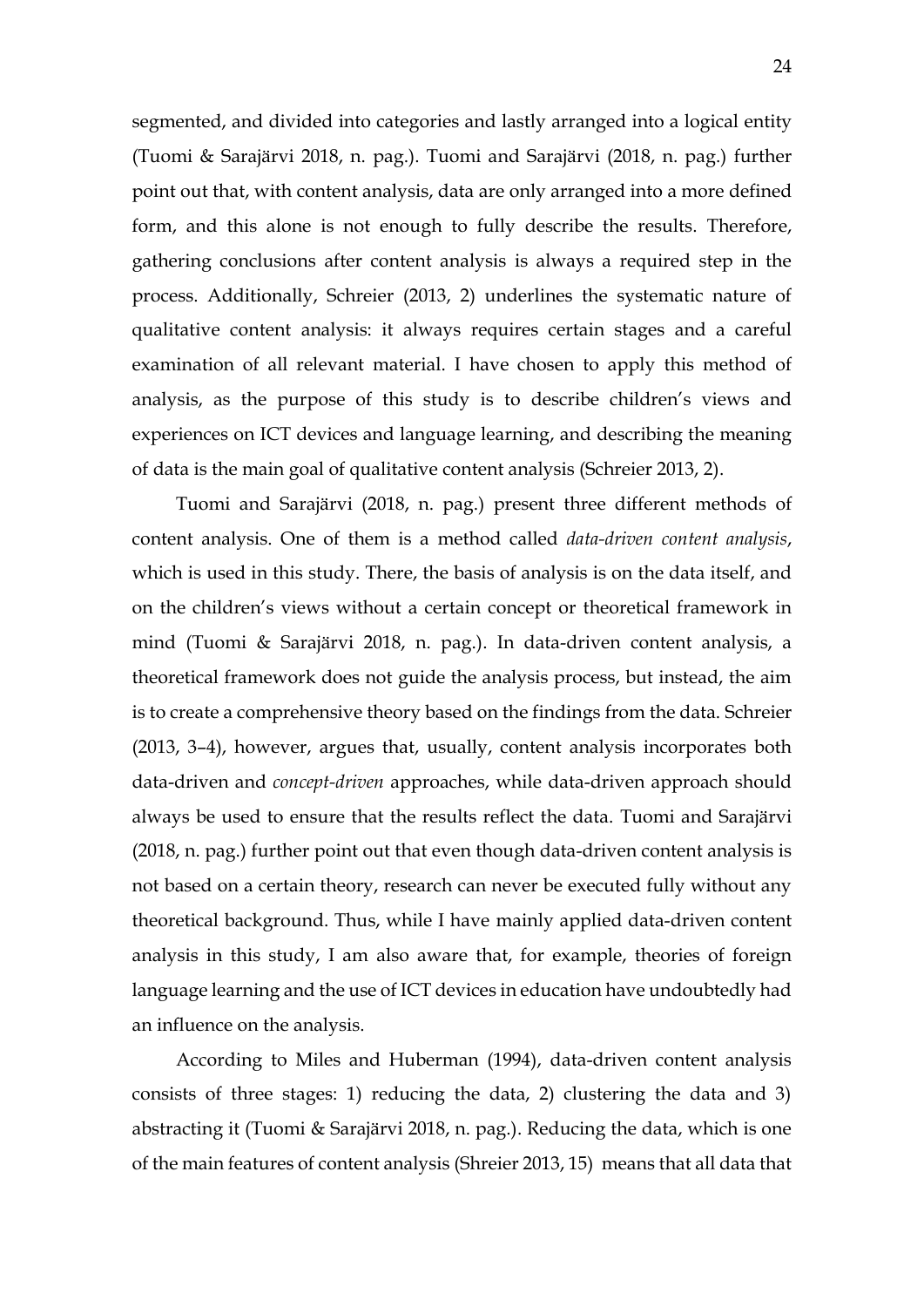are irrelevant for the study is filtered out, and clustering the data is a process where the relevant data are categorized. The last step, abstracting the data, means that the categories are then formed into theoretical concepts. (Tuomi & Sarajärvi 2018, n. pag.) In this study, I have proceeded according to these three stages. First, I reduced the transcribed interviews to the extent that was relevant by going through the data multiple times with the research questions in mind, and by forming simplified expressions. I separated the expressions that were related to the children's general opinions and views of ICT devices and those that were related to ICTs and language learning. These were later formed as the two main themes: *children's views and experiences regarding ICT devices*, and *children's views and experiences regarding language learning using ICT devices*.

Next, the analysis process differed slightly between the two research questions. With the first research question, regarding children's views on ICT devices, I used data-driven content analysis (Tuomi & Sarajärvi 2018, n. pag.). I started clustering the data by searching for similarities and differences in the simplified expressions and, then, formed subcategories by combining similar expressions. This process is also called *successive summarizing* (Schreier 2013, 9). With the second research question, concerning children's views on learning with ICTs, I started combining similar expressions, but also formed subcategories with the help of a set of questions: according to the children, how, why, where, when and with whom do they learn languages? An example of the process of reducing and clustering the data is presented in table 1, on the next page.

After forming the subcategories, I continued the clustering process with the data for both research questions by combining similar subcategories into main categories. The final step of the analysis was to further combine the main categories into themes. It is important to point out, however, that the analysis process was not always as straight-forward as presented here. I went back and forth between these three steps and tested the categories to see if they could be combined, separated or moved somewhere else. Eventually, the analysis led to two themes, both with three main categories and seven subcategories. A table presenting all these can be found in the Appendix 5.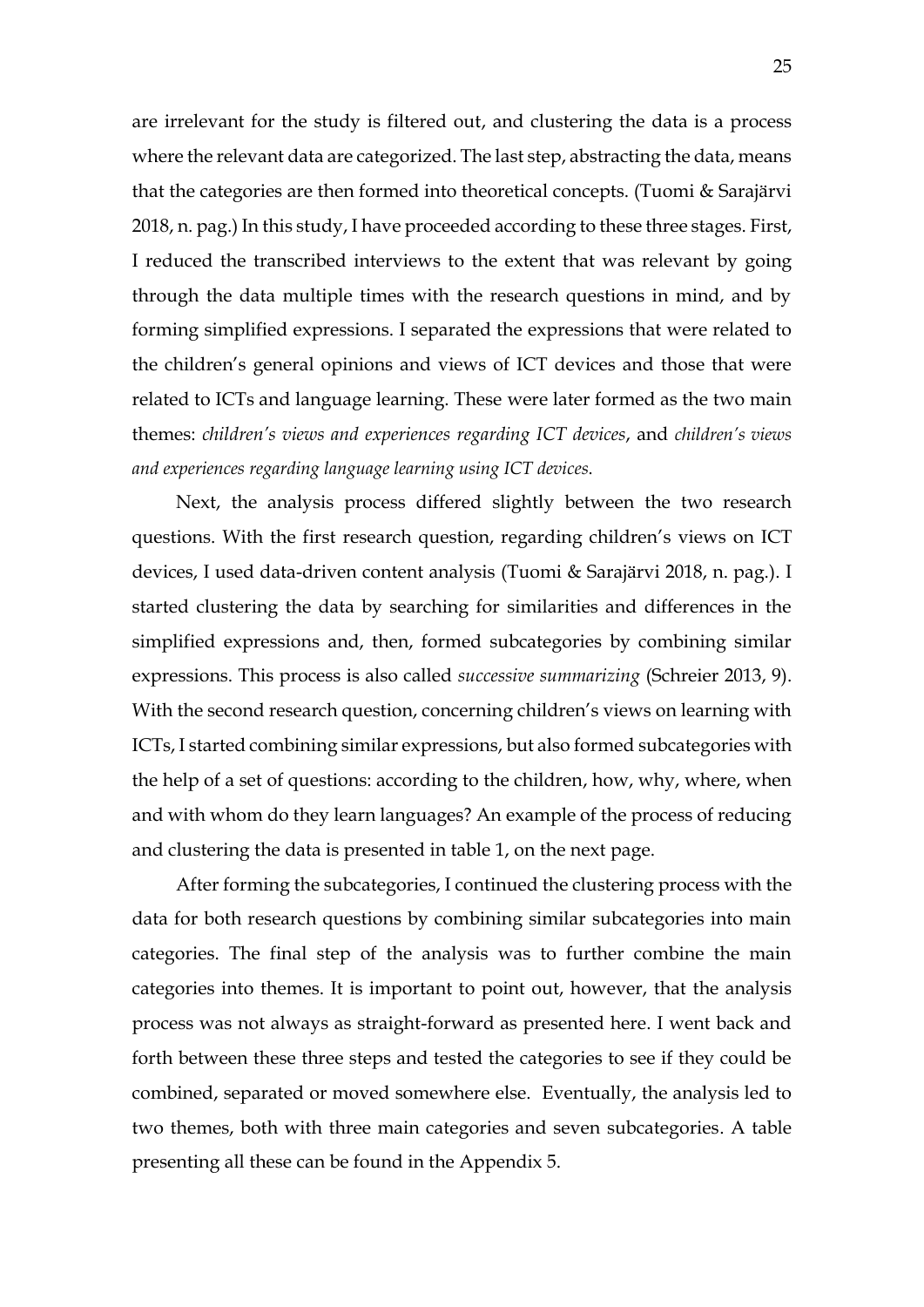| Original<br>expression                                                                                                                                                                                                                                                                                                                                           | Simplified expression                                       | Subcategory                              |  |
|------------------------------------------------------------------------------------------------------------------------------------------------------------------------------------------------------------------------------------------------------------------------------------------------------------------------------------------------------------------|-------------------------------------------------------------|------------------------------------------|--|
| Interviewer: What would you say helps you<br>learn English the best? And you can think of<br>anything, it doesn't have to be a device.<br>Tatu: Well, a game you only play in English.                                                                                                                                                                           | Playing a game in<br>English helps with<br>learning English | ICT devices in                           |  |
| Interviewer: Why did you decide to draw<br>them (a television and an iPad)?<br>Matias: Because I learn from them.<br>Interviewer: Do you learn English from<br>them?<br>Matias: Yeah and a little bit of<br>Swedish.                                                                                                                                             | ICT devices help with<br>learning English and<br>Swedish    | language<br>learning                     |  |
| Lea: Listening to music is fun because then<br>you can also dance to English. And you can<br>say an English song while you dance.                                                                                                                                                                                                                                | Learning English<br>through dancing and<br>singing          |                                          |  |
| Interviewer: Are there any other devices<br>that you would like to use here at the<br>daycare to learn English?<br>Matias: No!<br>Eetu: No, nothing!<br>Matias: We know enough English already.<br>Eetu: Yeah.<br>Interviewer: Yeah?<br>Matias: Yeah, my dad is from Australia and<br>he has taught me so much English that I'm<br>already one of the best here. | Learning English with<br>a parent                           | Other methods<br>of language<br>learning |  |

TABLE 1. Example of the process of reducing and clustering the data in this study.

While the main focus is on the children's interviews, I have incorporated the drawings, video recordings, as well as the teachers' interviews in the process of analysis. As mentioned before, MacDougall and Darbyshire (2018, 9) point out that it is important that children have the possibility to explain their drawings themselves, rather than just relying on the researcher's interpretations. For this reason, the children's drawings were used to help the children get acquainted with the topic of the study, and to make it easier to participate in the interviews.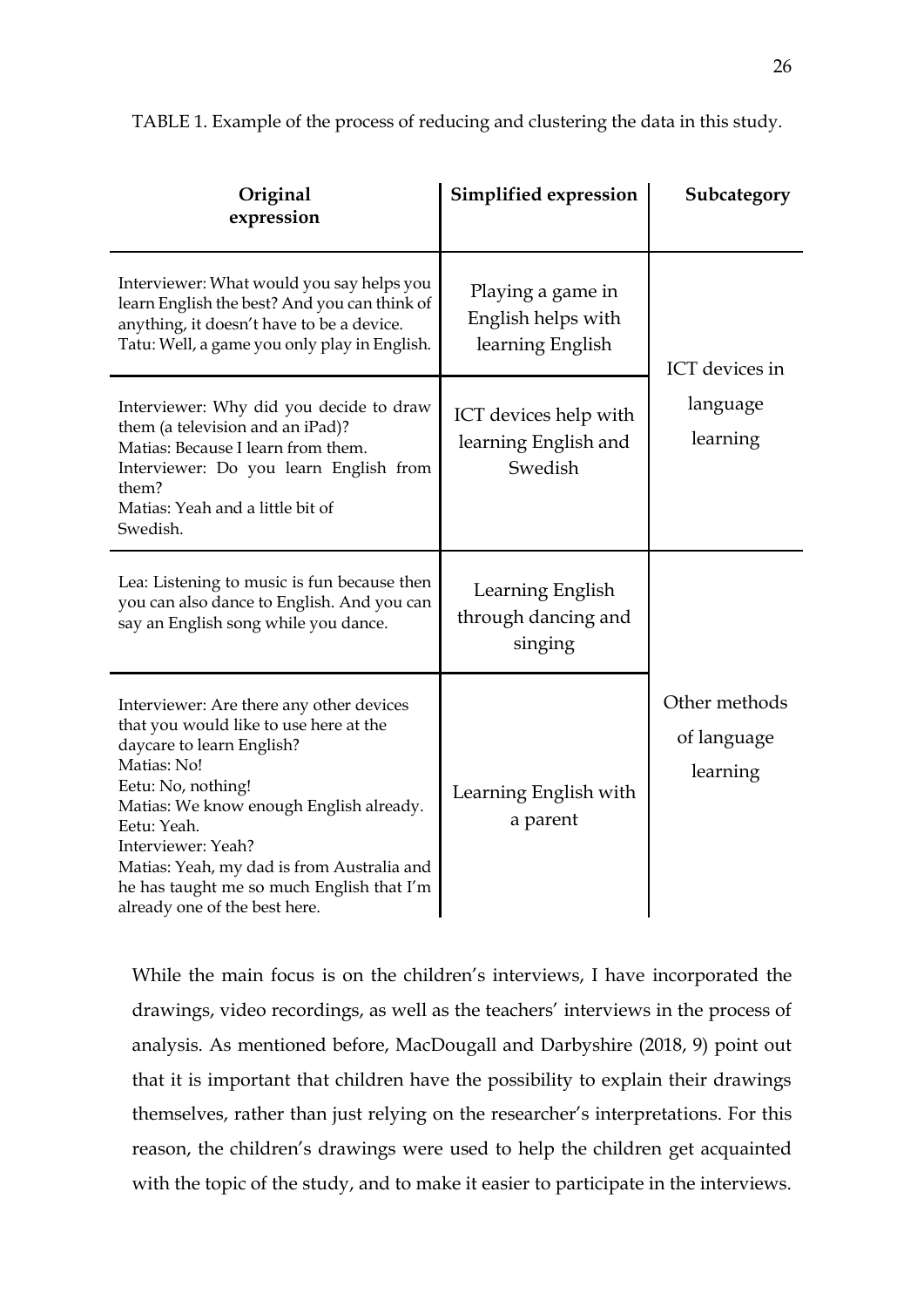I have included some of the children's drawings in the results but the focus there is on the children's own account of their drawings.

The video recordings and teachers' interviews were used to build the context of this study. First, I transcribed both the video recordings and interviews, and next, I searched for examples of the ICT devices that are used with children and how these devices are used. I will present this contextual description at the beginning of chapter 3.

### <span id="page-26-0"></span>**2.4 Ethical considerations**

It is always important to examine the ethical questions entailed in research, and this is especially important when children are involved in the study. Some of the most discussed ethical issues in research with children are informed voluntary consent, participation, and power relations (Farrell 2005, 8). Next, I will discuss these topics.

When children are involved in research, it is important to consider whether children truly have given informed voluntary consent to participate. Kuula (2006, 148) states that it is not always straight-forward to determine when a child can decide for themselves whether they participate in the study, and when a parent's permission is needed. The most common practice, however, is to first ask permission from the parent, and the child makes the final decision (Kuula 2006, 148). For this study, permissions from the day-care center, staff and parents were asked first. All children had the freedom to choose whether they wanted to participate in the study, and they were asked permissions before the drawings, video recordings and interviews. The children also had the right to change their minds about participation at any time.

Then again, Hyvärinen (2017, n. pag.) points out that it is not easy to ensure that children fully understand the meaning and consequences of their participation. For example, in this study, it is difficult to evaluate whether the children understood what it meant to be videotaped, especially when they were recorded by a familiar person. For this reason, it is very important to carefully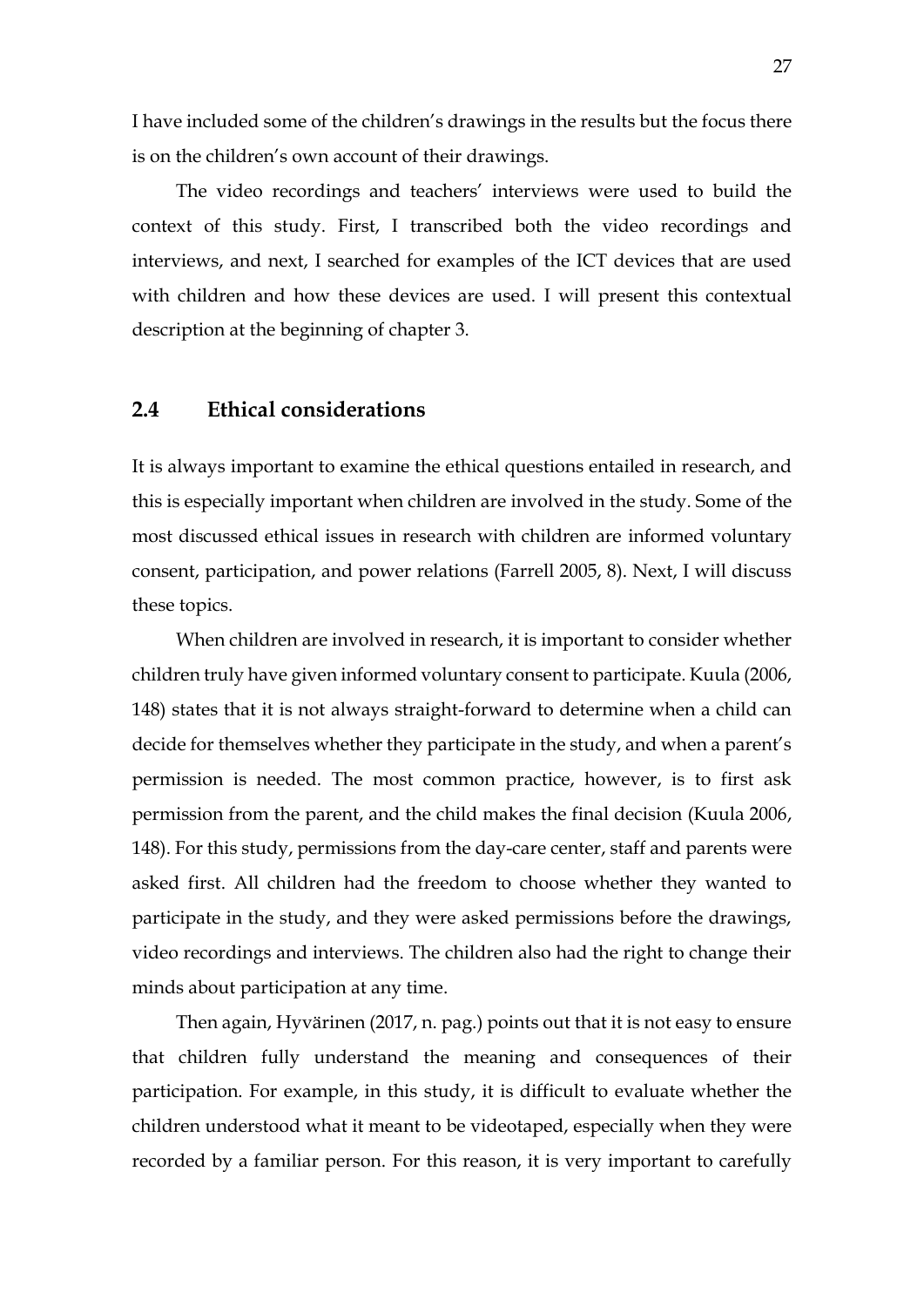listen to both verbal and non-verbal messages during research so that children can decide on their participation and end it if they want to (Raittila et al. 2017, n. pag.). As mentioned previously, some of the children asked to end the interview. In these situations, I usually asked if they felt they could answer one more question, but I also told them that they are free to go if they wish to, and two interviews were ended on the children's initiative.

Researchers have a major role in qualitative interviews (Flick 2018, 4). Raittila et al. (2017, n. pag.) state that when interviewing children in daycare settings the role of the researcher should be carefully considered because children are accustomed to following the rules and instructions of adults. It is, therefore, important that researchers explain their role, and the confidentiality of the interview to the children (Raittila et al. 2017, n. pag.). For this reason, I explained the purpose of this study to the children and told them that their anonymity would be protected throughout the research process. Furthermore, I informed them that I am interested in their views and experiences, and do not expect any specific answers. My role was to guide the interview with questions and comments and to support conversations between the children. As MacDougall and Darbyshire (2018, 7) point out, group interviews with children should be focused but also allow room for unexpected turns. Therefore, my aim was to create a positive, open atmosphere, where there was space to discuss unrelated topics. I showed interest in the children's views, even when the topic was not necessarily related to the study and encouraged the children when they wanted to add something to their drawings.

Ensuring that the anonymity of all participants involved in research is important. This can be done by changing or removing all names and other details that might help in recognizing the participants (Kuula 2006, 214; Ruusuvuori & Tiittula 2005, n. pag.). In this study, the anonymity of the children is protected by replacing all the names with pseudonyms. Names of people or places mentioned by the children in the interviews have been changed or removed. Regarding the location of the daycare center, only the region has been given. The collected data were stored carefully and destroyed after finishing the study.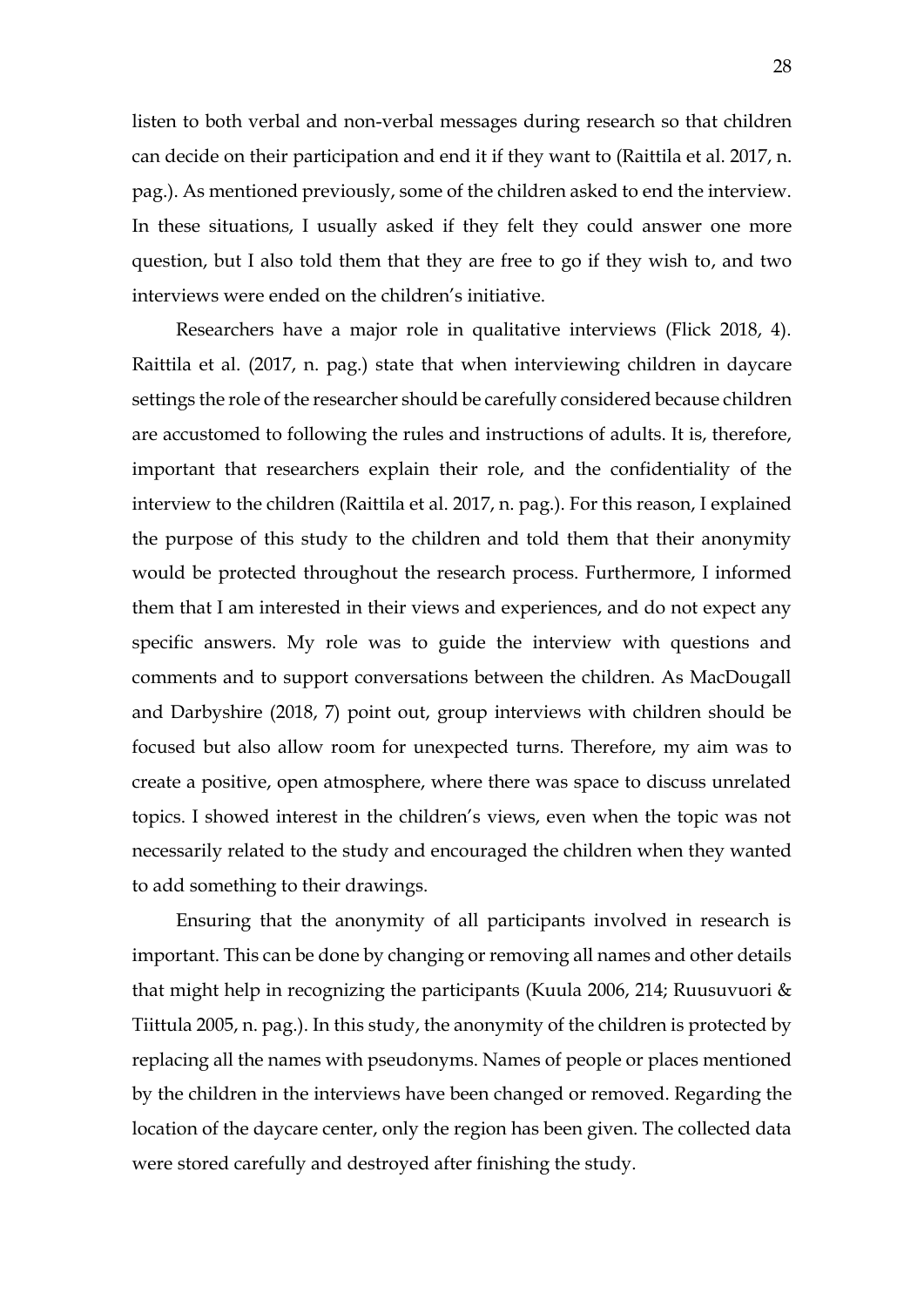# <span id="page-28-0"></span>**3 RESULTS**

In this chapter, I will present the results of this study, i.e. the children's views and experiences regarding ICT devices and their views on foreign language learning using ICT devices. The chapter consists of two parts, of which the first one concentrates on the first research question, while the second part focuses on the second research question. I have translated all examples from the interviews from Finnish into English.

First, however, I will describe the context of this study based on the video recordings and the interviews with the teachers. Most of the video clips are of the children playing games with a tablet, either with a teacher or with a pair. These games focus on learning new vocabulary in English, for example, animals, but also on numbers, letters, and sounds. Similar games were also played on a computer. Additionally, a few of the clips show a group of children watching television in English. In different video clips, the children are watching a music video and dancing, practicing yoga according to the instructions on the video, or watching a movie. Final clips are of one child and a teacher who are looking at photos on a smart phone. The teacher mainly speaks in English, while the child does not speak at all. The photos are of the group's activities, and it seems that the teacher is helping the children learn vocabulary for these different activities.

 The two teachers stated in the interviews that they mostly use cameras, radios, and smart phones with the children. They also use tablets, computers, and a television. They explained that these ICTs are used to introduce the children to new language structures and vocabulary, but also as a part of everyday activities and not so much with language learning. For example, smart phones are mainly used when the children come to the daycare center in the morning, and they log themselves in. Cameras and video cameras are both used to document different activities, and children use these ICTs themselves. Both teachers expressed that they would like to make more use of tablets, Youtube and games to support language learning.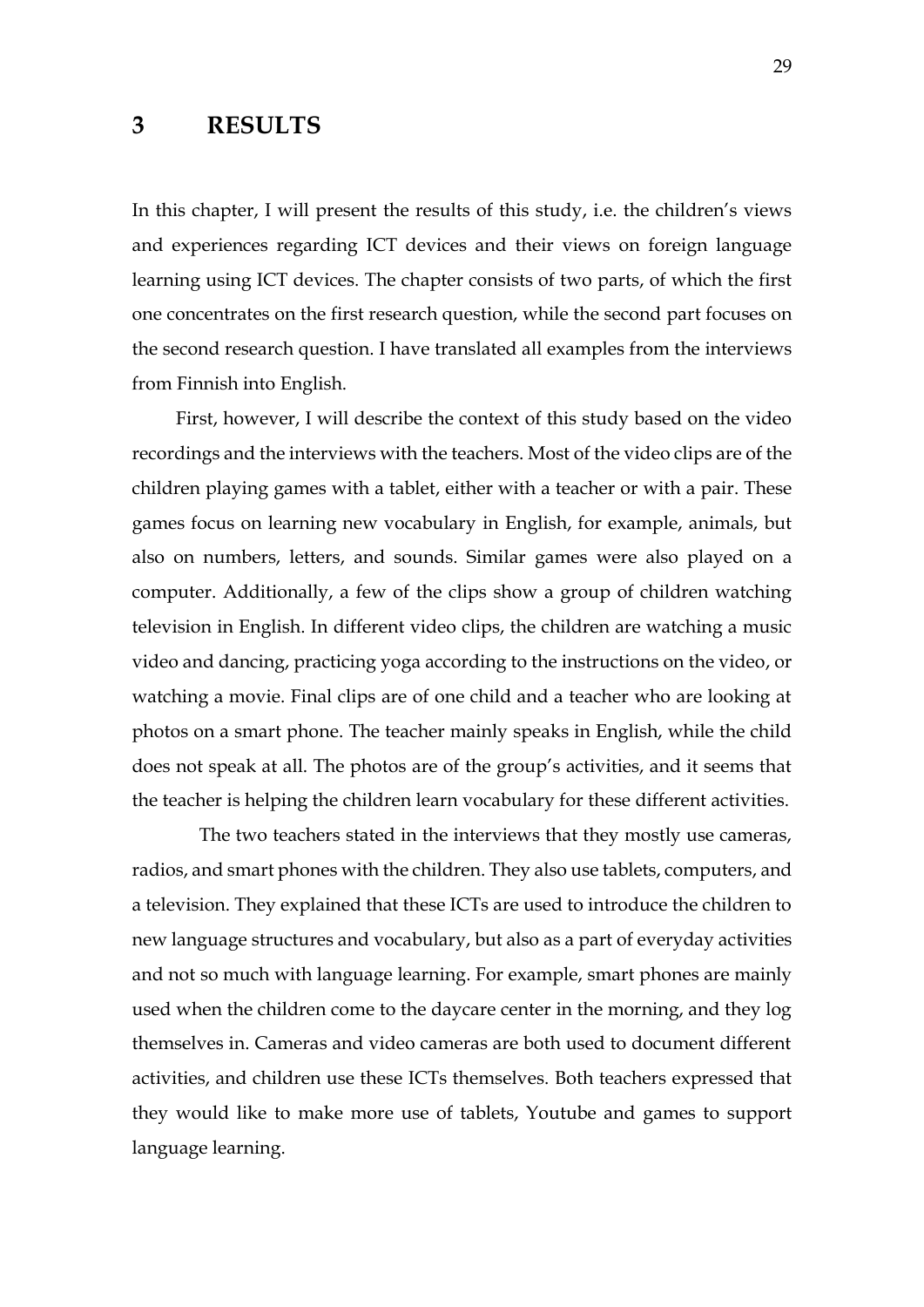#### <span id="page-29-0"></span>3.1 **Children's views and experiences regarding ICT devices**

In the following section, I will present the children's views on and experiences with ICT devices. The views and experiences are divided into three categories: experiences using ICT devices, ownership of ICT devices, and possibilities of using ICT devices. These main categories and their subcategories are illustrated in Figure 1.





The children had various experiences using ICT devices, which included different *ways of using the devices*. Playing was evidently the most popular way of using ICTs, and there were many examples where the children mentioned playing as their favorite way of using ICT devices. In Example 1, Alvar explains that his view on tablets.

Example 1. Interviewer: Why do you like using it (a tablet)? Alvar: Well because it has good games in it.

As Example 1 shows, Alvar likes using a tablet because there are good games in it. For him, like many other children who participated in the interviews, games and playing were the main reason to use ICTs. Overall, tablets were especially popular amongst the children, and they were mentioned as favorite ICT devices by seven of the 14 children, and seven of the ten drawings also portrayed a tablet. For example, Picture 1 portrays Luka's drawing of a tablet and some of his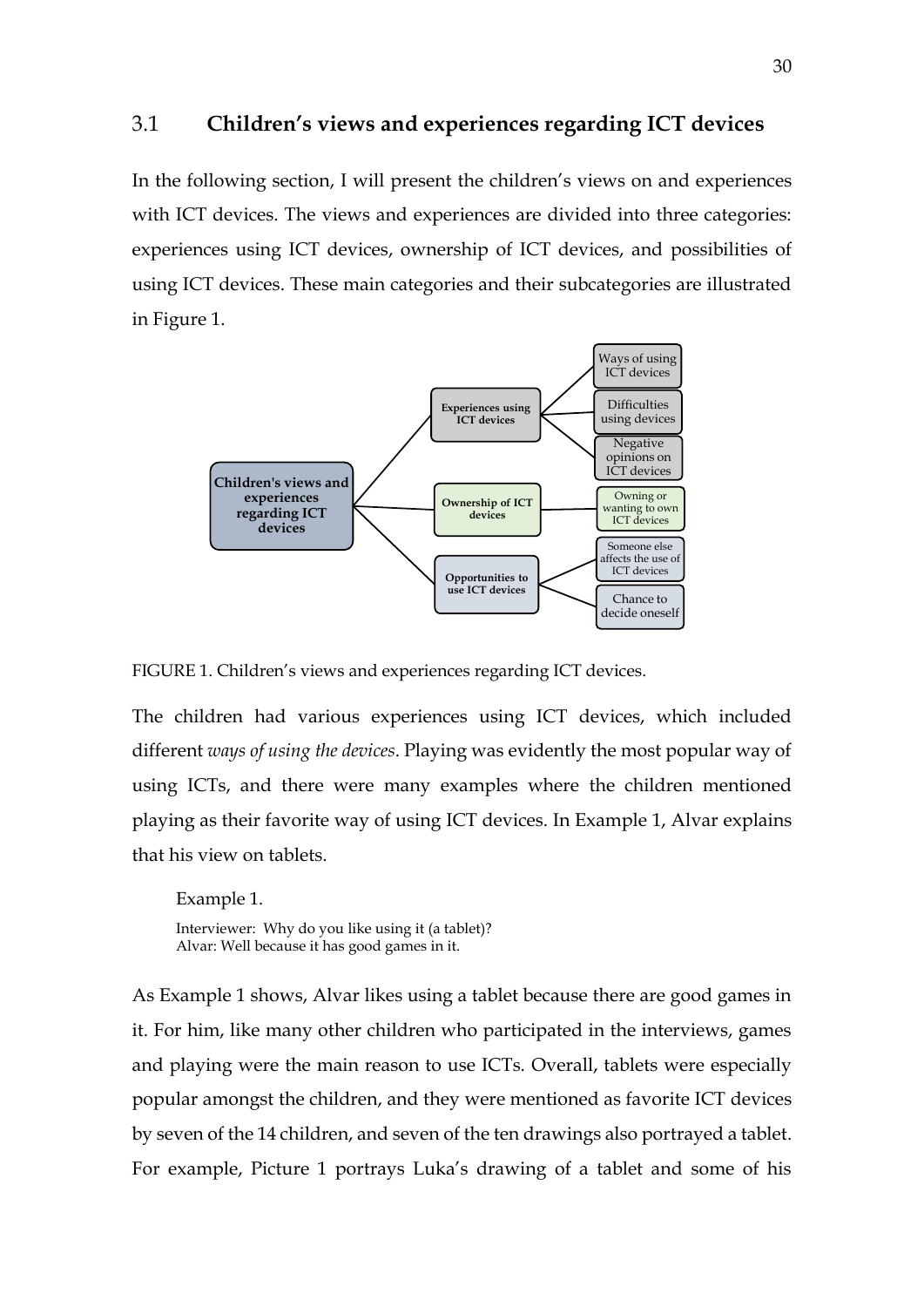favorite applications. In Example 2, Luka tells about his drawing and explains that he chose to draw a tablet because it is his favorite device and he likes to play with it.



Example 2.

Luka: This is Lego City and this is Yle Areena and this is Youtube and this is Twitter. And this is a snake game. Interviewer: Why did you decide to draw a tablet? Luka: Because I play with it almost all the time. iPad is my favorite.

Picture 1. Luka's drawing of a tablet.

Watching videos was also brought up multiple times, as in Example 3.

Example 3. Interviewer: Do you think it is fun to use different devices? Oiva: Yes. Interviewer: Why do you think that is? Oiva: Because you can watch videos.

Example 3 suggests that Oiva thinks different ICTs are fun because he can use them to watch videos.

During the interviews, the children mostly told about the ways they enjoyed using the devices, and all children drew pictures of devices they like to use, such as in Picture 2 where Tatu has drawn his favorite device, a tablet. Tatu explains his drawing in Example 4. Other enjoyable ways of using ICTs that the children mentioned were taking photos, watching kids' programs and tapping a keyboard or a tablet screen, which all were mentioned once or twice.



Picture 2. Tatu's drawing of a tablet.

Example 4.

Interviewer: What have you drawn here? Tatu: A tablet. Interviewer: Okay, a tablet. Why did you decide to draw a tablet? Tatu: Because. Well. I don't know. Interviewer: Is it maybe your favorite device or? Tatu: Yes.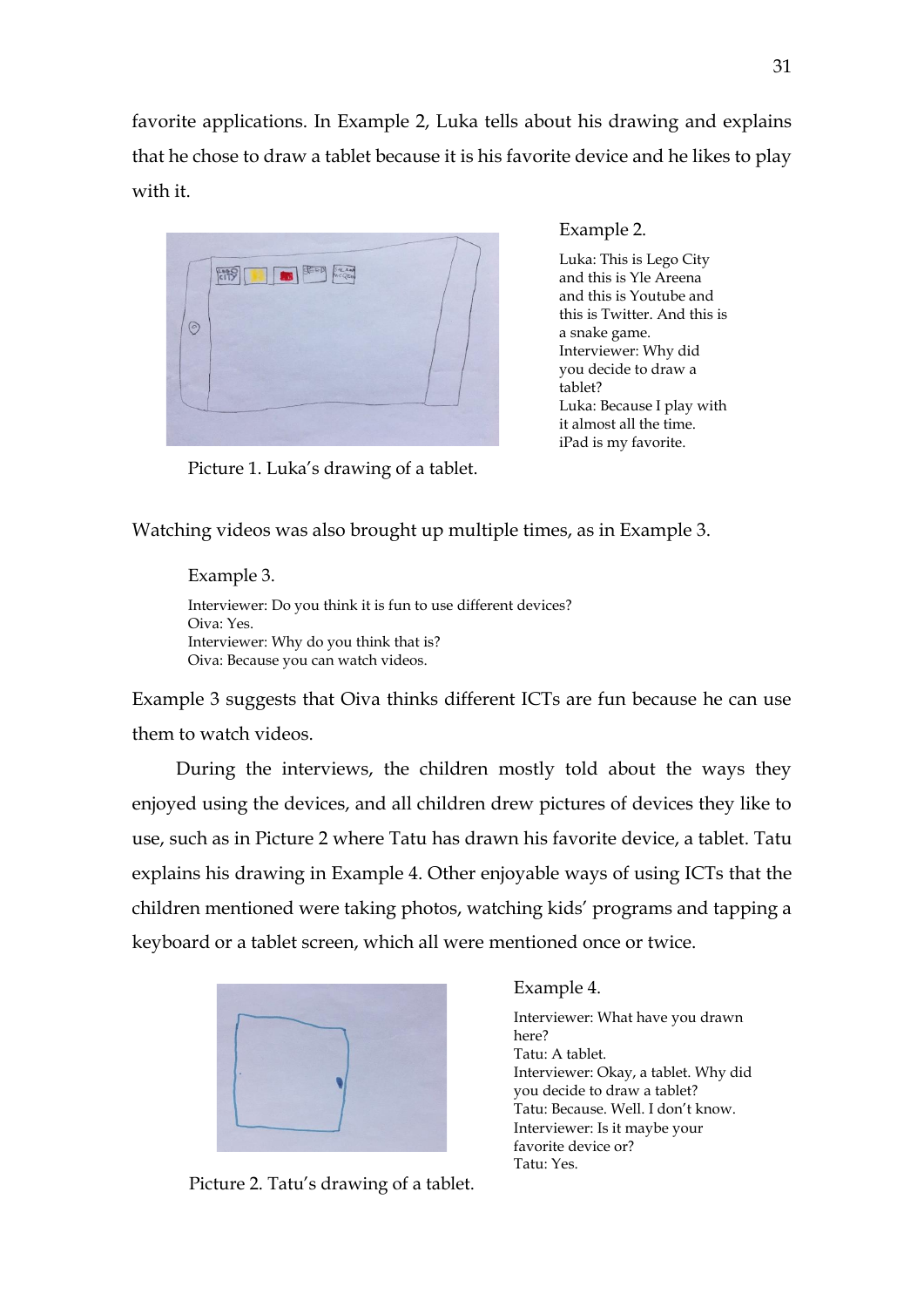Whether the children had used the device before seemed to be significant and influenced their opinion. In Example 4, Tatu explains that he does not like video cameras.

Example 4.

Interviewer: And are there some devices that you don't like? Or are they all fun to use? Tatu: All are fun except for video cameras. Interviewer: Why don't you like video cameras? Tatu: I just don't. Interviewer: Have you ever used a video camera? Tatu: No.

As Tatu explains, he does not know why he does not like video cameras, but later states that he has never used them. Some children also felt that they did not like the way that the devices are used, like in Example 5, where Veijo states that he does not enjoy using cameras because there is nothing else one can do with them except to take photos.

Example 5. Interviewer: Why do you think you don't like cameras? Veijo: Because you just take photos with them.

In addition to the different ways of using the devices, the children also had experienced *difficulties using ICT devices*, and these difficulties affected their views on ICTs. For example, some children felt that some ICTs were difficult to use, which then caused negative feelings towards the devices. This can be seen in Examples 6 and 7.

Example 6.

Interviewer: Why don't you like radios? Tatu: Because sometimes it makes noises, it plays music that I don't like. Interviewer: I see. Do you think you'd be able to chance the music, then? Tatu: I can't because I don't know how to use the radio.

Example 7.

Interviewer: Mila, do you find it fun to use these devices to learn English? Mila: Well, now I have to say no. Interview: No? Why not? Mila: Really, because when I was in Lahti I didn't get the… the first time I played the frog game I didn't get the donut into the frog's mouth.

While many difficulties were connected to the usability of the ICTs, as in the two previous examples, other difficulties that the children had experienced related to the language used in programs, games, or music. Some children explained that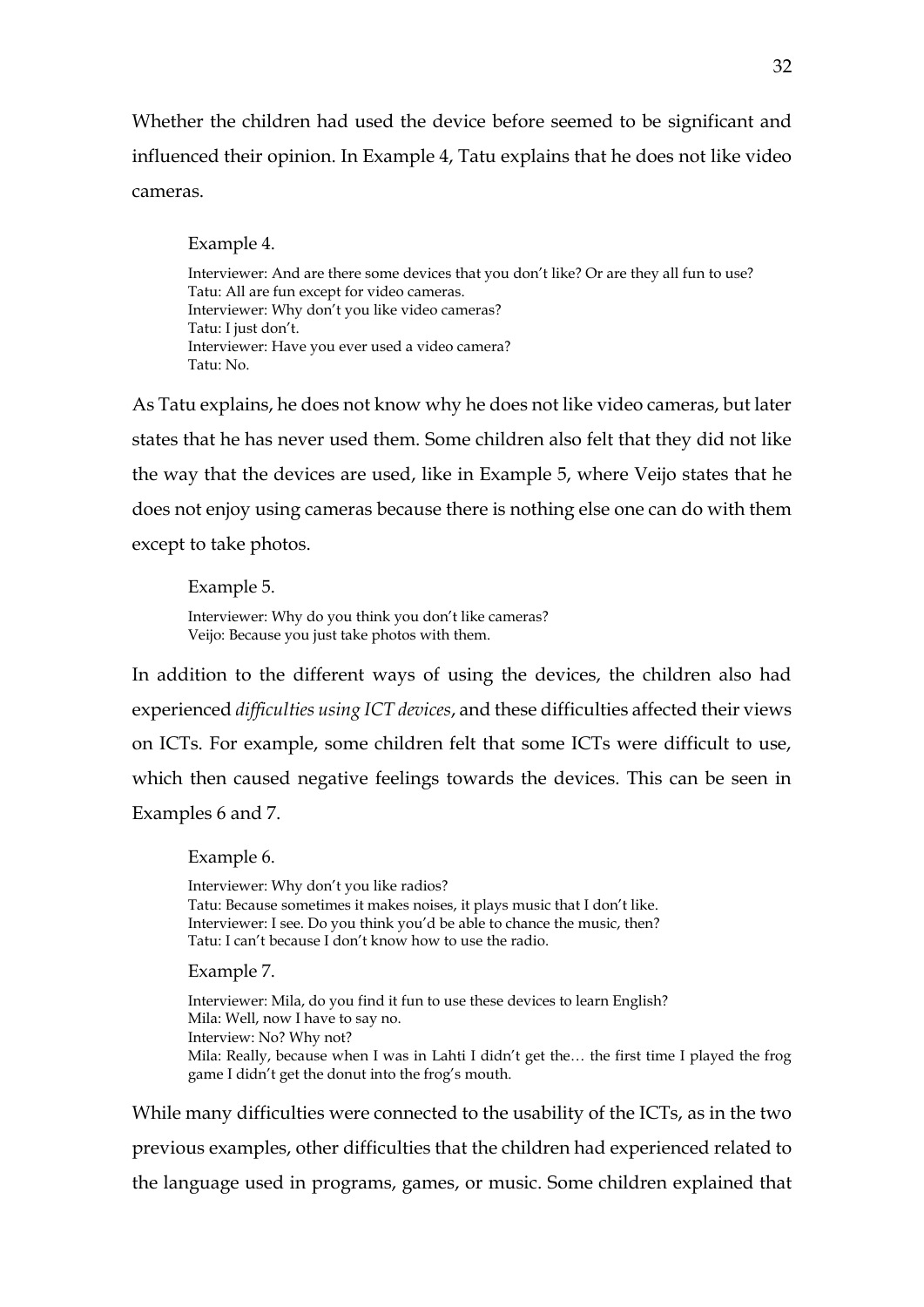they choose to use the devices in Finnish because they felt that otherwise they would not know how to use the device, or that they would not understand games or videos, like in Example 8.

Example 8.

Interviewer: And if you could choose, would you rather watch videos in English or in Finnish? Mila: In Finnish. Iida: In Finnish, or otherwise we wouldn't understand English.

As the previous examples illustrate, many children had experienced some difficulties with ICT devices, in a way that the devices were too hard to use. On the other hand, for some children, such as for Riia in Example 9, ICTs presented a different kind of problem.

Example 9.

Interviewer: You have used a tablet only once? Was it fun? Riia: Umm no. Interviewer: Okay, why not? Riia: Because it was way too easy.

For Riia, ICTs were too easy to use, and thus, not very fun. The children had formed diverse views based on previous experiences with ICTs, as previous examples also illustrate, and some of them had *negative opinions on ICT devices*. Many children said that they do not like radios: they felt that they could not change the music that was playing or that it made annoying sounds, like in Example 6 and also in the next Example 10.

Example 10. Interviewer: Are there any devices that you don't like that much? Oiva: Well, for example music. Interviewer: Music? Do you mean this radio or something else? Oiva: Yeah, I don't like it at all. Interviewer: Why not? Oiva: Because it makes an annoying sound.

Overall, radios were the least preferred devices among the children. Televisions were also mentioned, but only once. Tatu describes: "*I don't like televisions because the programs are a little bit weird and boring*"(Example 11), which makes him dislike televisions altogether.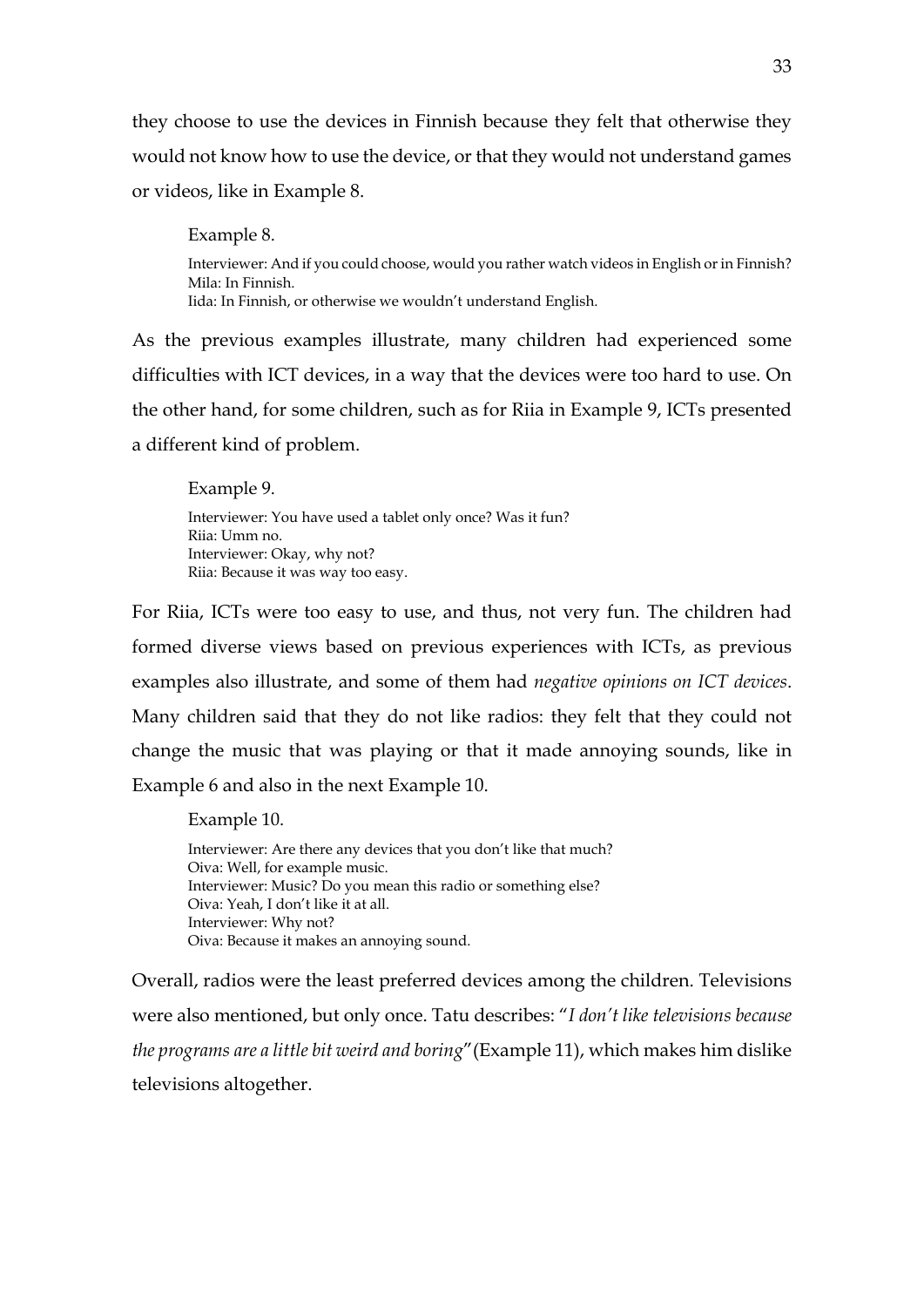For some children, ownership of ICT devices played a significant role in how they viewed the devices. Either *owning or wanting to own ICT devices* was important to them, like in Example 12.

Example 12.

Interviewer: Are there any devices that you don't like? Mila: I don't like video cameras. Interviewer: Why not? Iida: I don't like smart phones. Interviewer: Smart phones, I see. Mila, why don't you like video cameras? Mila: Because I don't have one. Interviewer: Yeah, I see. And how about you, Iida, why don't you like smart phones? Iida: Well because I don't have a smart phone, I only have a tablet.

Both Mila and Iida explain that they do not like video cameras or smart phones because they do not own them. On the other hand, some children mentioned devices as their favorite even though they did not own them, like Tatu, who says that his favorite devices are "*Tablets, computers, smart phones. Even though I don't have my own smart phone*" (Example 13). In the example, Tatu lists his favorite devices and feels that it is important to acknowledge that he does not own one of them. Overall, many children talked about ICT devices that they do not currently own but that they hope to own someday. Usually the children had seen someone use these devices, and wanted to own a similar one, such as in Example 14.

Example 14.

Alvar: When I get my own smart phone I can, like, I can play a bit and I hope I'll get the same smart phone that my friend's mother has.

Moreover, some of the drawings portrayed ICTs that the children wanted to own in the future. In Picture 3, Mila has drawn a smart phone which she hopes to get when she grows up, as she explains in Example 15.



#### Example l5.

Interviewer: Mila, maybe you could start, what have you drawn here? Mila: This is the smart phone I will get when I grow up.

Picture 3. Mila's drawing on a smart phone.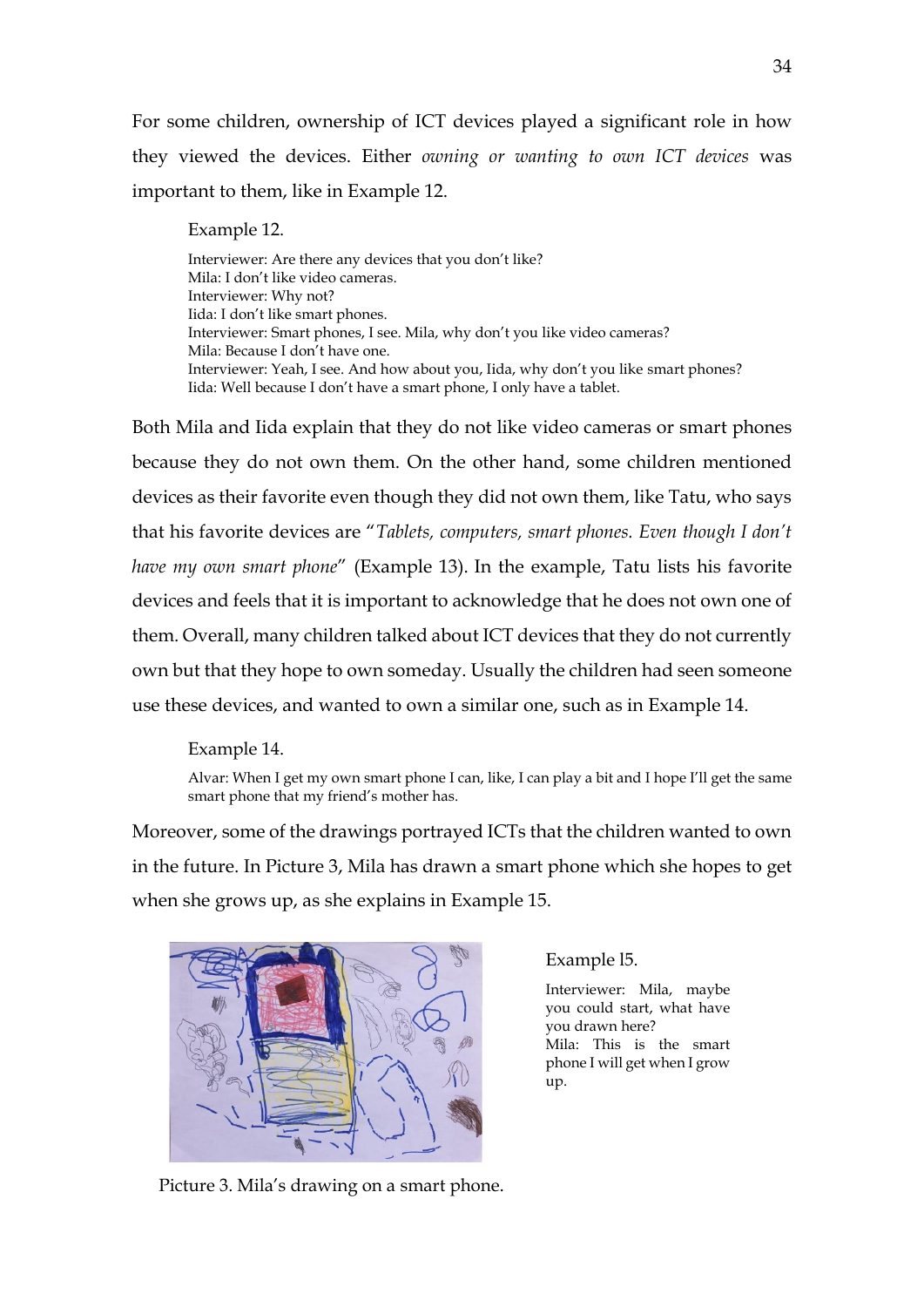In addition to the various experiences on ICTs and ownership of the devices, the children's opportunities to use ICT devices also influenced their views. Many children expressed that *someone else affects the use of ICT devices*, and, for the most part, these were adults. Parents and daycare educators were brought up multiple times, as Example 16 illustrates.

Example 16.

Interviewer: How much or how often do you practice English with these devices? Tatu: We have used them once and today our teacher promised that we can use them today and then I don't know when after that.

Tatu explains that their teacher is the one who decides on the use of ICTs in the daycare center. At home, parents set boundaries for the use of ICT devices, as in Example 17, where Alvar talks about how he cannot use his mother's tablet.

Example 17.

Interviewer: What about at home, do you use any other devices to learn English? Alvar: No, I don't. Because I'm not allowed to. I can't. Because mom's tablet is full and there are no games in it, and you can't download anything because it's full.

Alvar states that he is not able to learn English with his mother's tablet because his mother decides on what kind of content can be downloaded. Other family members were also mentioned a few times. Usually these were older siblings, like in Example 18.

Example 18.

Interviewer: And at home, do you use any other devices to learn English? Iida: I don't have any other devices except I watch when my sister uses the iPad, she doesn't let me use it, and I don't like computers either because my sister never lets me use her computer.

Iida is not allowed to use her sister's computer, which affects Iida's opinion on computers. Even when adults or other people did not decide on the use of ICTs, some children's answers reflected adults' views on devices. In Example 19, when asked what devices she does not like, Lea explains that her dad does not like smart phones, even though Lea herself likes them. Also, in Example 20, Riia states that her dad watches something in English that she finds boring, even though she was asked whether she uses any ICT to learn English.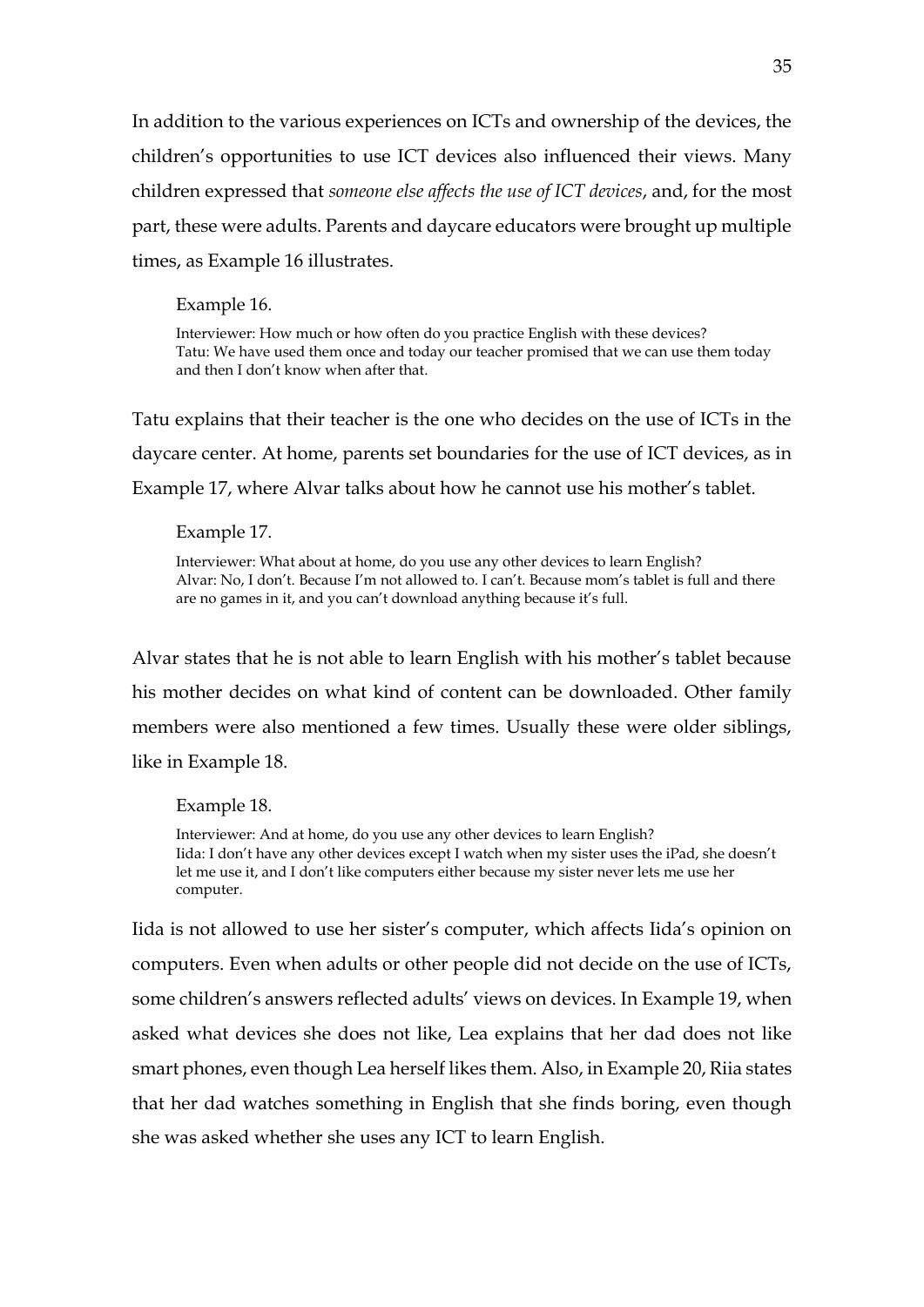Example 19.

Interviewer: And are there any devices you don't like? Lea: Well, my dad doesn't like that one. \*points to a smart phone\* Interviewer: A smart phone? And you? Do you like it? Lea: Yes.

Example 20.

Interviewer: Do you use any other devices to learn English, at home or at daycare? Riia: At home…. There's something my dad watches but I'm not interested in it. Interviewer: What does your dad do? Riia: He watches something in English and it's boring.

Even though other people had an impact on children's opportunities to use ICTs, as previous examples show, for some children, ICT devices presented a *chance to decide themselves*, like for Riia in Example 21. She mentioned tablets as her favorite because they allow her to make independent decisions.

Example 21. Interviewer: Why are tablets your favorite?

Riia: Because it lets you choose.

In conclusion, the children's views on ICT devices were affected by their previous experiences, the ownership of the devices and their opportunities to use them. Playing, watching videos, and using tablets were the most popular ways of using ICTs, and whether the children had used the device before affected their views. Moreover, difficulties with the use of ICTs influenced their opinions. While the children mainly enjoyed using different ICTs, they expressed negative opinions towards some devices, mostly radios. Owning an ICT or wanting to own one was important to them. On the one hand, parents, teachers, and siblings affected their opportunities to use the devices, but on the other hand, some ICTs presented an opportunity to make decisions oneself.

# <span id="page-35-0"></span>3.2 **Children's views on ICT devices and foreign language learning**

In this section, I will describe how the children view foreign language learning using ICT devices. Children's perceptions are divided into three main categories, which are *methods and places of language learning*, *areas of language learning* and *motivation for language learning*. The first main category, methods and places of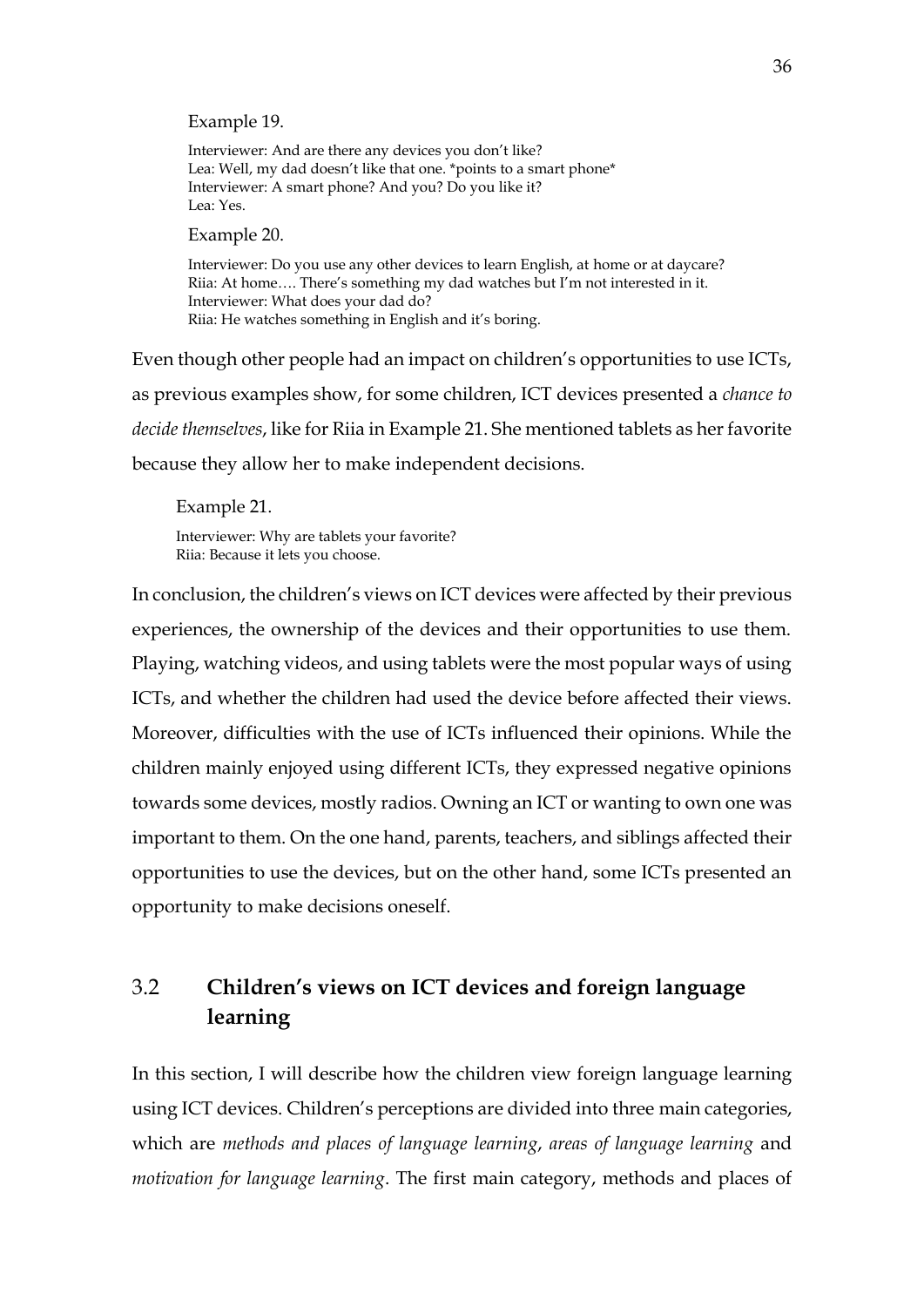language learning, is further divided into three sub-categories: *ICT devices in language learning*, *other methods of language learning*, and *places of language learning*. The second main category, areas of language learning, consists of two subcategories: *learning new vocabulary* and *revising vocabulary*. Lastly, the third main category, motivation for language learning, is divided into two sub-categories, which are *expressing oneself through language* and *parent's feedback.* 

In the interviews, the children discussed different methods and places of language learning. First, I will present how the children use *ICT devices in language learning*. As stated in the previous section, one of the most popular ways of using the devices was playing. The children also mentioned playing several times when talking about learning with ICT devices, as in Examples 22 and 23.

#### Example 22.

Interviewer: What would you say helps you learn English the best? And you can think of anything, it doesn't have to be a device. Tatu: Well, a game you only play in English.

Example 23.

Interviewer: So, you don't use them (devices) to learn English that much? Eetu: Well no, not much at all except for a dinosaur game I have.

Many children felt that they have learned some English with the help of different ICTs, particularly games, as in previous examples. Other languages were also mentioned in the interviews, like in Example 24. Oiva tells that he has drawn a picture (see Picture 4) of a television and an iPad because he has learned English and Swedish from them.



Picture 4. Oiva's drawing of an iPad.

#### Example 24.

Interviewer: Why did you decide to draw them (a television and an iPad)? Oiva: Because I learn from them. Interviewer: Do you learn English from them? Oiva: Yeah and a little bit of Swedish.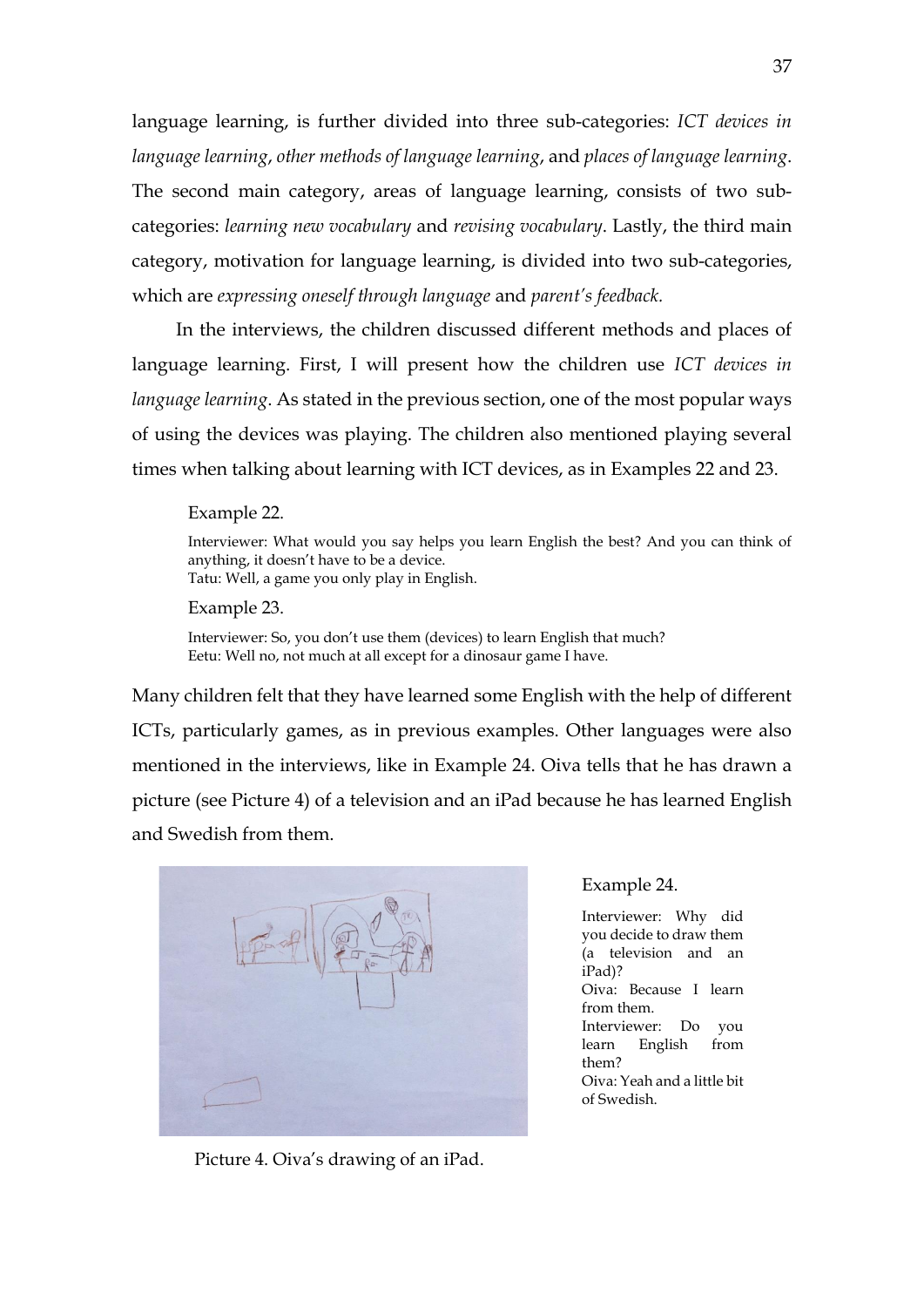Sometimes learning was not only dependent on the children's desire to use the devices, or adult's permission. In Example 25, Sonja and Milo talk about learning English with ICT devices. Milo then mentions that he does learn with ICTs, but only if they work properly.

Example 25.

Interviewer: Do you learn a lot of English using those devices? Sonja: Yeah. Interviewer: And you, Milo? Milo: Yeah. If they work.

Moreover, sometimes learning English with ICTs was impossible as the devices did not provide games or programs in the target language, as in Example 26.

Example 26.

Interviewer: And do you think that tablets help you learn English? Luka: Well, no. Interviewer: Why not? Luka: Because there are only some Finnish games on it.

Luka explains that he thinks tablets do not help him learn English, simply because there are only Finnish games on the tablet. It might be possible that he does not want to play games in English or that he cannot or is not allowed to download more games, as was also discussed in the previous section. While tablets and games were mentioned most frequently as ICTs that help with foreign language learning, radios were also talked about a few times. Lea tells in Example 27 that she thinks listening to a certain song on the radio when the group needs to clean up their toys helps her learn English.

Example 27.

Interviewer: Oh yeah, we did talk about it already that you think that it (a radio) helps you learn English? Lea: Yeah, a little bit, when we have "tidy up" we listen to a certain song.

Although many children talked about different ways they think ICT devices are helpful when learning English, some children did not feel that ICTs were useful at all, like Eetu in Example 28.

Example 28.

Interviewer: How about you, Eetu, do the devices help you learn English? Eetu: Not much. Or not at all.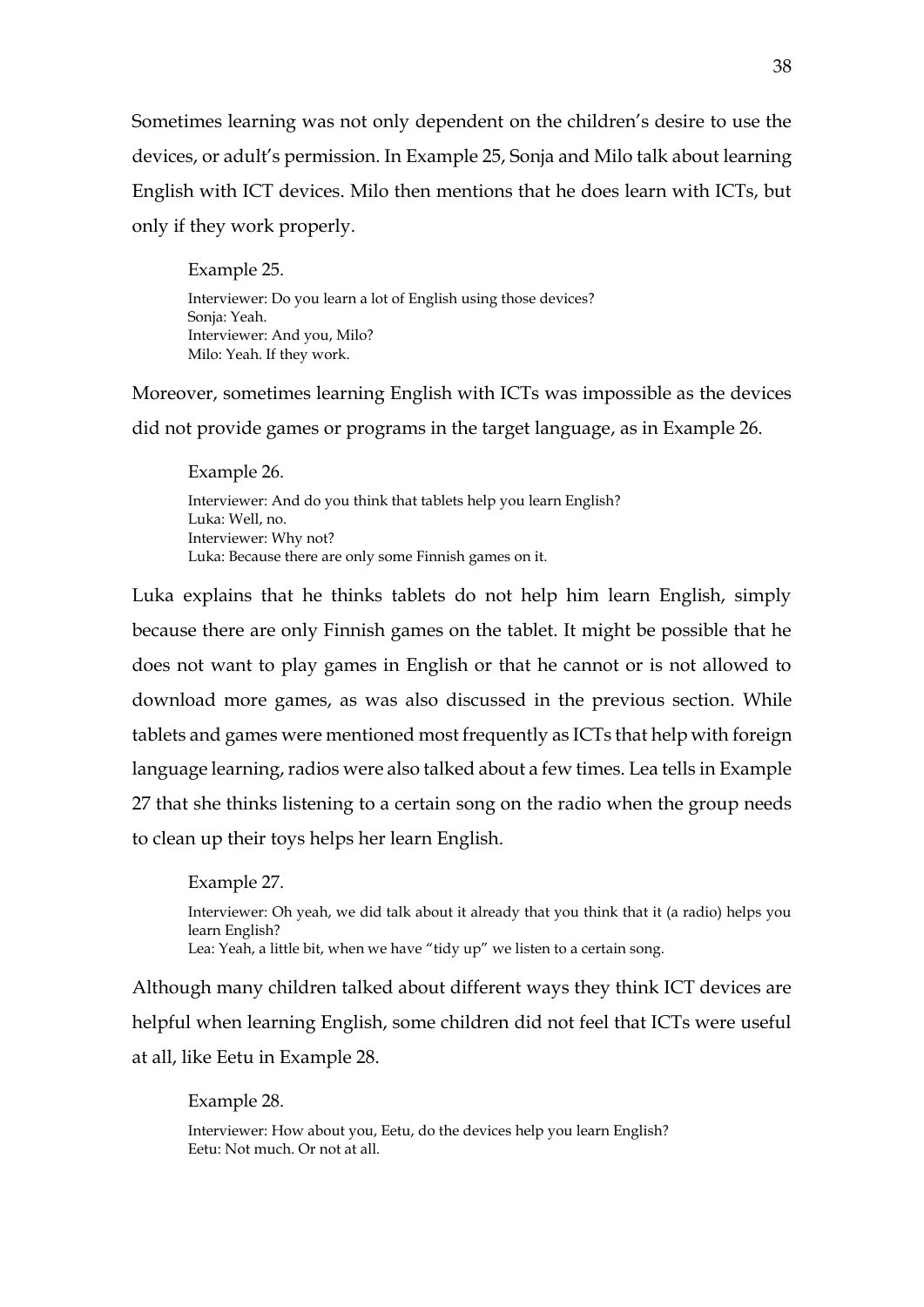For Eetu, ICTs were maybe used for other purposes, not so much for learning English. Similarly, even though a number of children felt that ICT devices did not help them with FLL, many of them still thought that ICTs were fun to use, like Riia in Example 29. Playing was mentioned in multiple interviews as an enjoyable way of using ICTs even when learning was not important.

Example 29.

Interviewer: Do you think that you can learn from it (a game)? Riia: Umm. No. It's still fun because you can play it.

While some children thought that ICT devices helped them learn English, *other methods of language learning* were also mentioned in the interviews. Music was brought up most frequently as a helpful way of learning languages. For instance, Henni explains that "*I learn a little bit of Spanish from music, too, from Spanish music*" (Example 30). Lea also states that "*Listening to music is fun because then you can also dance to English. And you can say an English song while you dance*" (Example 31).

In some interviews, FLL was seen as a more of a social event rather than something that is learned through ICT devices, such as in Example 32, where Matias says that his dad has taught him English.

Example 32.

Interviewer: Are there any other devices that you would like to use here at the daycare to learn English? Matias: No! Eetu: No, nothing! Matias: We know enough English already. Eetu: Yeah. Interviewer: Yeah? Matias: Yeah, my dad is from Australia and he has taught me so much English that I'm already one of the best here.

In the interviews, the children mentioned different *places for learning languages*. Mostly they learned English at the daycare center and at home, like Matias and Eetu in Example 33. Alvar, in Example 34, also explained that he thinks that the best way to learn English is to attend the English Club, which is held once a week after daycare.

Example 33.

Interviewer: What do you think is the best way to learn English? Matias: At the daycare. Eetu: At the daycare.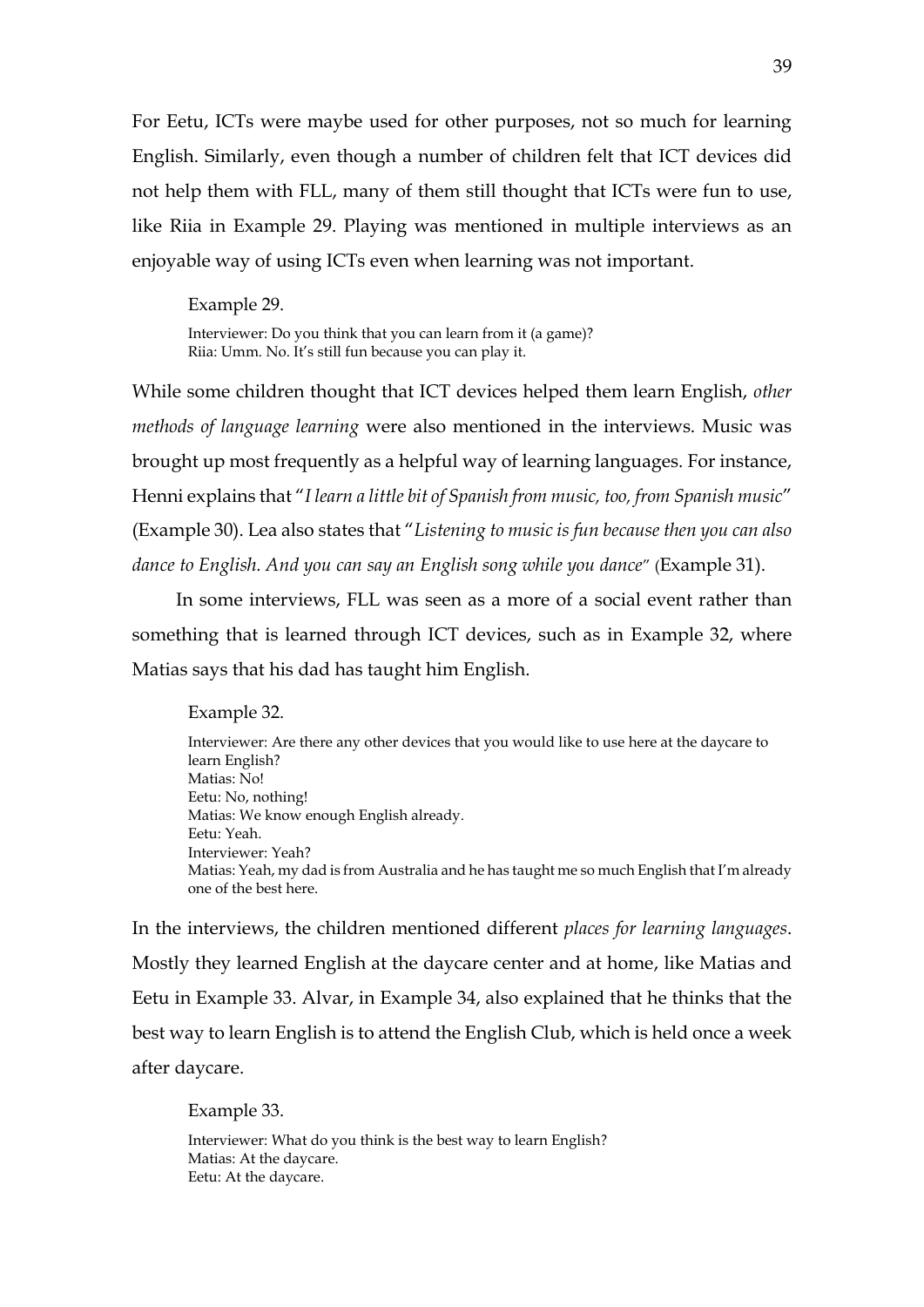Matias: Or at home.

Example 34.

Interviewer: How do you think you learn English the best? You can say something else, too, it doesn't have to be a device. Alvar: At the English Club.

ICT devices can be used almost anywhere, which can make FLL assessible in various places. In Example 35, Matias describes how he can learn languages everywhere with a tablet.

Example 35. Interviewer: Has it (the tablet) helped you learn the language (English)? Matias: Yes. Interviewer: Do you learn with it at home or here at daycare? Matias: Everywhere! Every Earth and France and Austria and and

There were two areas of language learning that were mentioned in the interviews. These two areas are closely related as they both involve vocabulary. *Learning new vocabulary* was noticeably the most common area of language learning for the children, as most of them felt that they learned new words while using ICTs. In Examples 36 and 37, Alvar, Lea and Henni explain the kind of vocabulary they have learned, specifically with games and English music.

Example 36.

Interviewer: Do you think you learn English when you play? Alvar: Yes. I have learned from a fish game. Like all… All, umm, things living in water. Interview: Those kinds of words? Alvar: Yeah, everything that lives in water.

Example 37.

Interviewer: What do you think is the best way to learn English? Lea: Well, especially from English music. Interviewer: You learn well from music? Lea: Yeah. Henni: When it says like "scup" and a carrot in English, "scarrot".

While most children had learned new vocabulary with ICTs, one child thought that the devices helped her with *revising vocabulary*. In Example 38, Riia tells that she learns a little bit of English from Youtube, but only words she already knows.

Example 38.

Interviewer: And Riia, do you learn English from Youtube? Riia: No… or a little. Interviewer: A little bit? What kinds of things?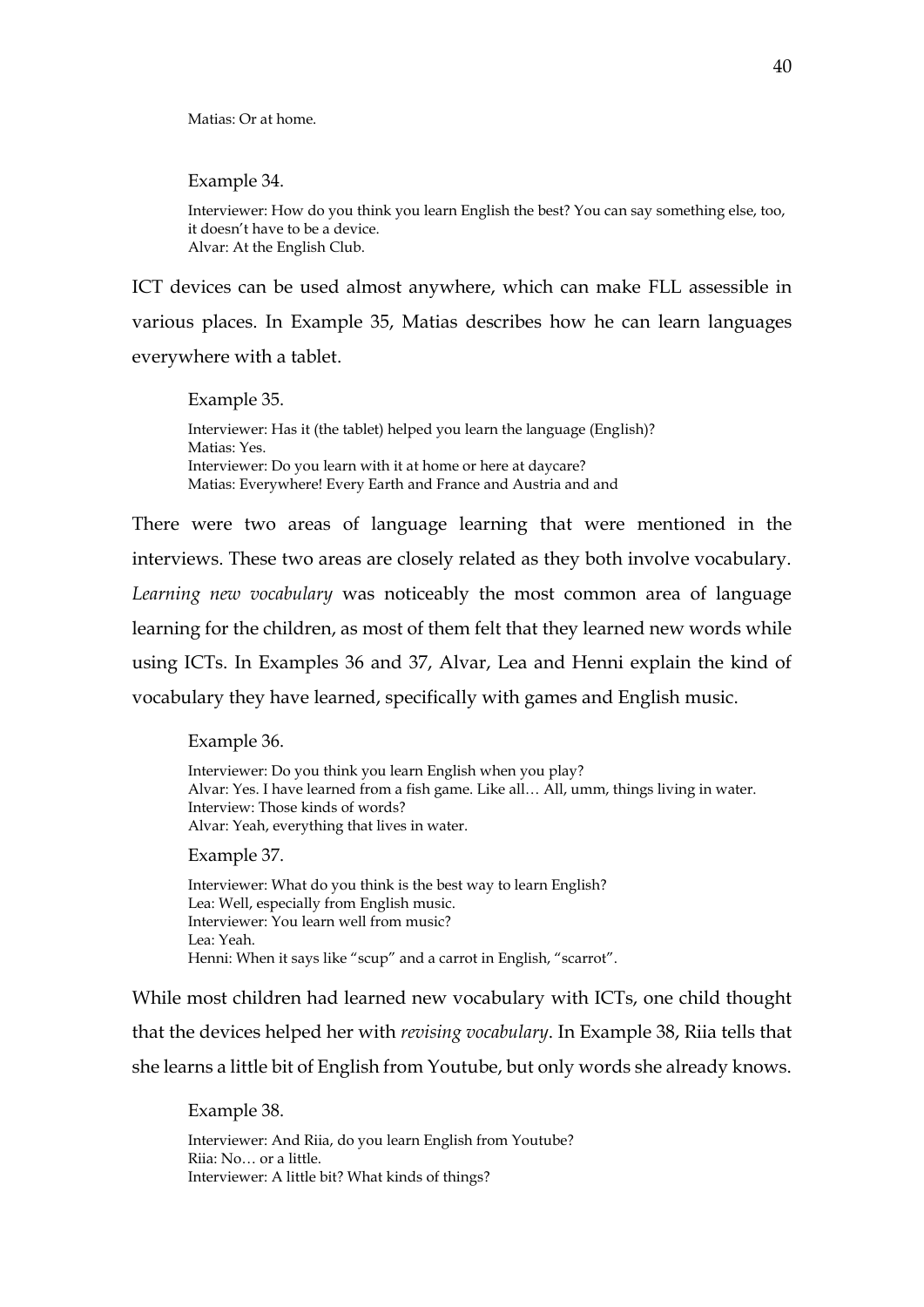Riia: Umm English. Interviewer: Do you learn new words? Riia: Umm no. I only learn words that I already know.

For some children, using ICT devices supported their motivation for FLL. In Example 39, Tatu explains that he likes ICTs because they help him learn English and can then express himself verbally. For him, *expressing himself through language* seems to be important, and ICTs help him achieve that goal.

Example 39. Interviewer: Do you like using them (devices)? Tatu: Yes, I do. Interviewer: Okay, why do you think you like them? Tatu: Well, then I learn so much that there is nothing I can't say.

As discussed in the previous section, the use of ICTs was sometimes affected by adults. Example 40 demonstrates that sometimes motivation for FLL was also affected by *parent's feedback*: Lea explains that she thinks it would be fun to learn English by playing different games because her and her friend's mothers are excited when the children learn English.

Example 40. Interviewer: Do you think it would be fun to learn by playing those games? Lea: Yeah. Interviewer: Why do you think so? Lea: Because our mothers become excited when we know a little bit of English.

In conclusion, some ICTs, especially games and radios, were helpful with FLL but, mostly, ICTs were used because they are fun. Other methods of FLL were also described, and music was seen as an especially efficient method for learning. According to the children, language was learned at home, at the English Club and everywhere, and ICTs helped with learning vocabulary. Furthermore, devices motivated FLL, as they help the children express themselves, and receive positive feedback from their parents.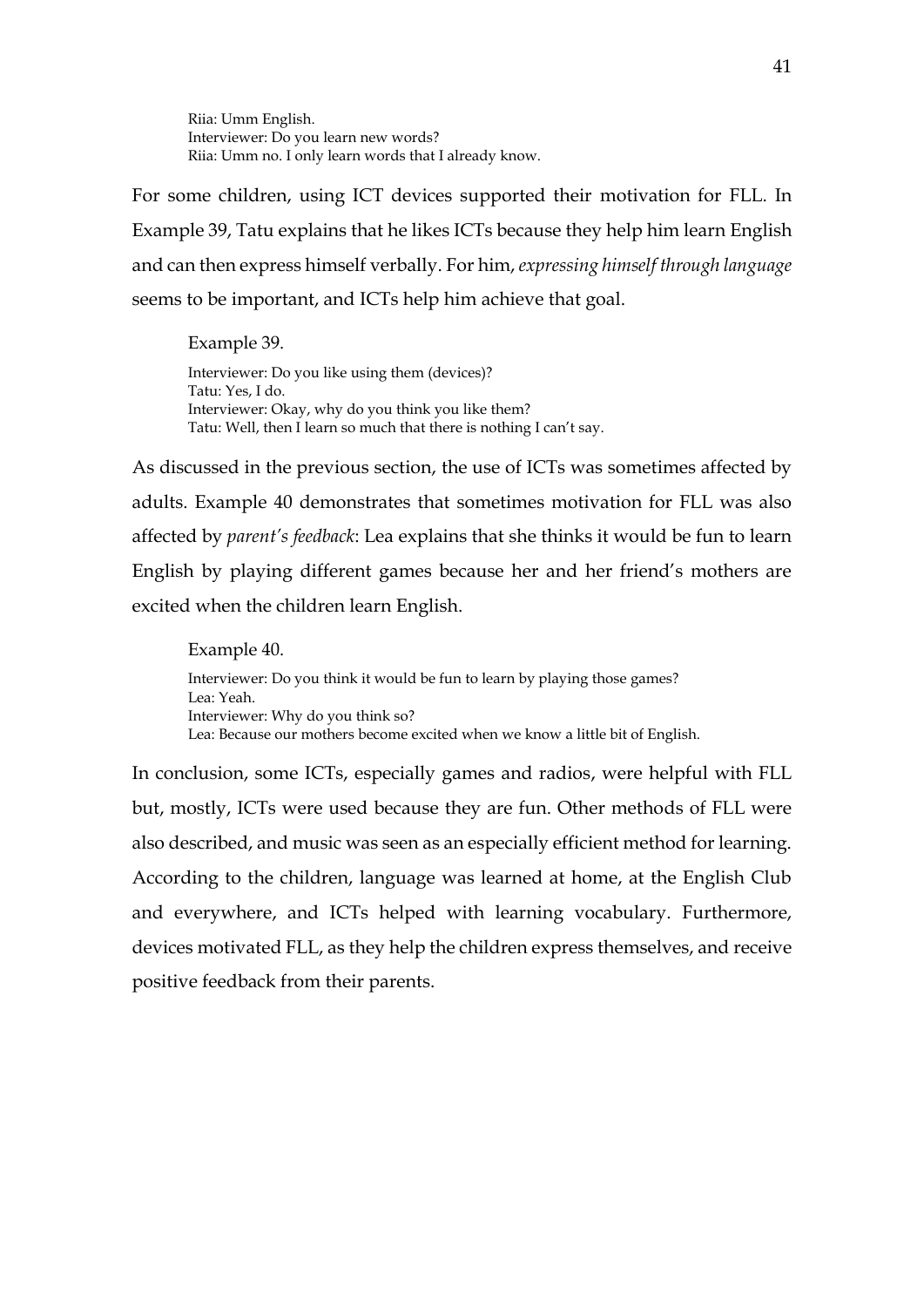## <span id="page-41-0"></span>**4 DISCUSSION**

In this chapter, I will reflect on the results of this study. First, I will summarize the results and discuss the conclusions of this study in relation to previous studies. Second, I will evaluate the research process of this study, and, last, I will make some recommendations for further research.

The purpose of this study was to gain on understanding of children's views and experiences regarding ICT devices and their views and experiences on foreign language learning with ICTs. In conclusion, the results showed that the children had various views on ICTs and their views were shaped by their previous experiences with ICTs, the ownership of the devices, and their opportunities to use them. Their views and experiences on FLL using ICTs were characterized by different methods and places of language learning, areas of language learning, and motivation.

Overall, the children had positive views and experiences with ICTs, similarly to Mertala's (2016) study. The children described different ways of using ICTs "fun" and "nice", and all children wanted to draw ICTs that they like, which might imply that the children associate positive qualities with the devices, thus making it easy and straight-forward to choose to draw their favorite device. As Chaudron et al. (2018) also concluded, the children in this study seemed to have clear views on which ICTs they like and do not like.

Unsurprisingly, playing games was the most popular way of using ICTs, and tablets the most popular ICT device. These two appeared in all interviews, either together or separately. Most of the video clips also showed the children playing educational games focused on literacy and mathematics, which according to Mertala (2016), are the most common ways of using ICTs in education. Watching videos and taking photos were mentioned a few times, as well, and computers and smartphones were other popular devices. One finding of specific interest is that a number of children said that tapping the screen or keyboard was something they liked, suggesting that interacting with the device using one's fingers is a pleasant activity in itself. These findings are consistent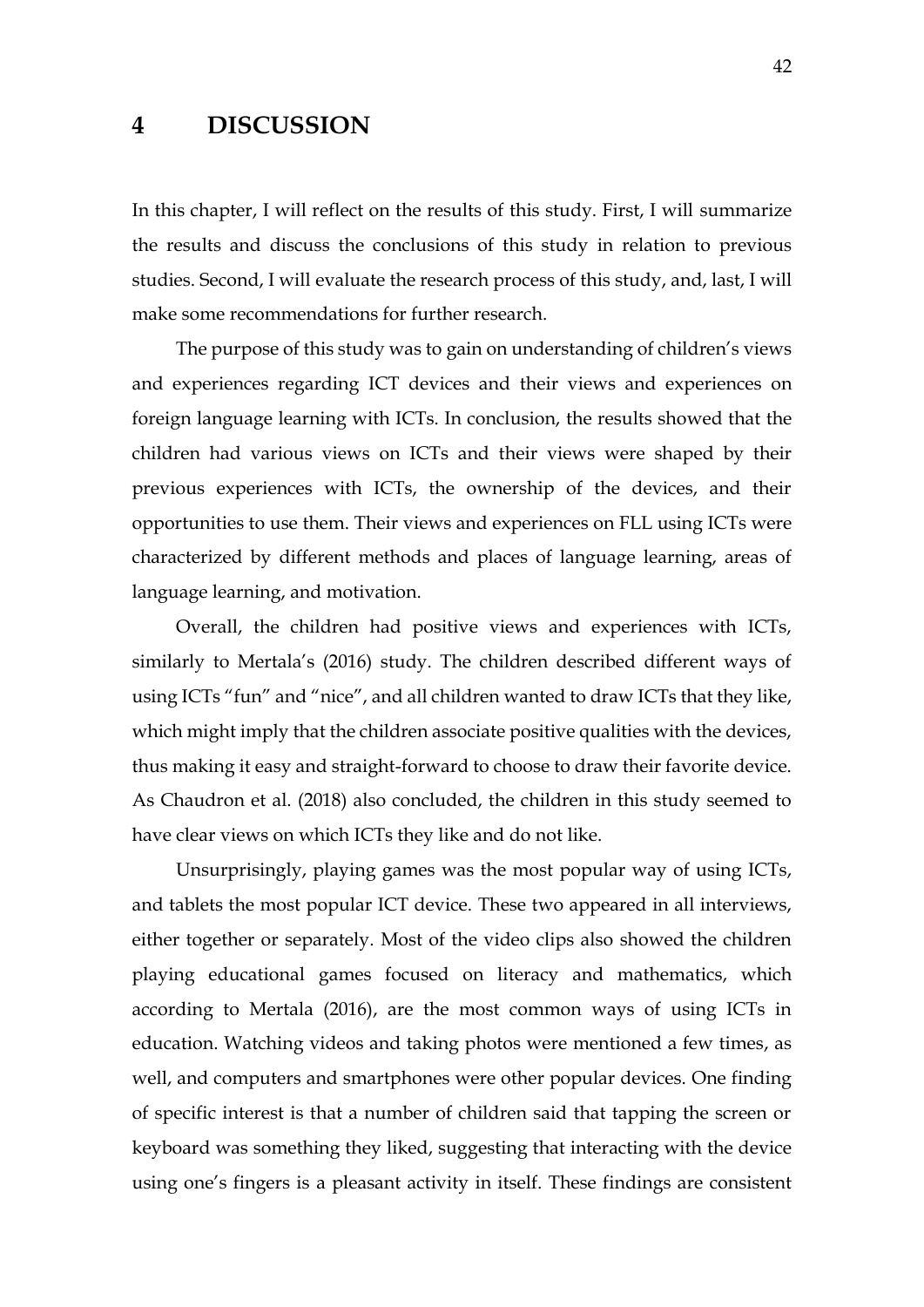with Mertala (2016) and Chaudron et al. (2018), who also found that games, tablets, and touch-screen devices in general, were the most liked ICTs.

The children expressed some negative opinions towards ICTs, which were related to, for instance, difficulties using the devices: they were either too hard or too easy to use, thus providing too much or too little challenge. Moreover, the children did not necessarily like the way the device is "supposed" to be used or had never used the device, which made them dislike it. Radios were the least liked ICTs. The children stated that radios make annoying sounds and that the children cannot change the music themselves. It seems that radios, and ICTs in general, were not liked if the children could not use them independently. Instead, they were mainly used by adults, as was also evident from the teachers' interviews. Chaudron et al. (2018) reported as well, that children have more positive views on ICTs that they can use autonomously. One child even mentioned that she likes using a tablet because "it lets you choose".

Opportunities to use ICTs independently were controlled by parents, kindergarten educators, and siblings. They set boundaries for using ICTs by determining which apps to download on a tablet and when to use a device, indicating that on a general level, the children's use of ICTs is being supervised. Therefore, it appears that at least the most typical concerns associated with ICTs are being addressed (Parkes, Sweeting, Wight & Henderson 2013). In contrast to Chaudron et al. (2018) where ICTs regulated by adults were less popular, the children in this study still liked these devices, and they hoped to use them more.

Chaudron et al. (2018) noted that children are very well aware of the ownership of ICTs, and this was evident in this study as well. Ownership of the devices seemed to be very important for the children, and it affected their views on the device. For example, some children did not like ICTs that they did not own or described how they wanted to own a certain ICT device in the future. Moreover, they always explained if the device they were referring to belonged to someone else, for example, their friends or family members.

The children's views on foreign language learning with ICTs were mixed. A number of children thought that ICTs were helpful, especially playing games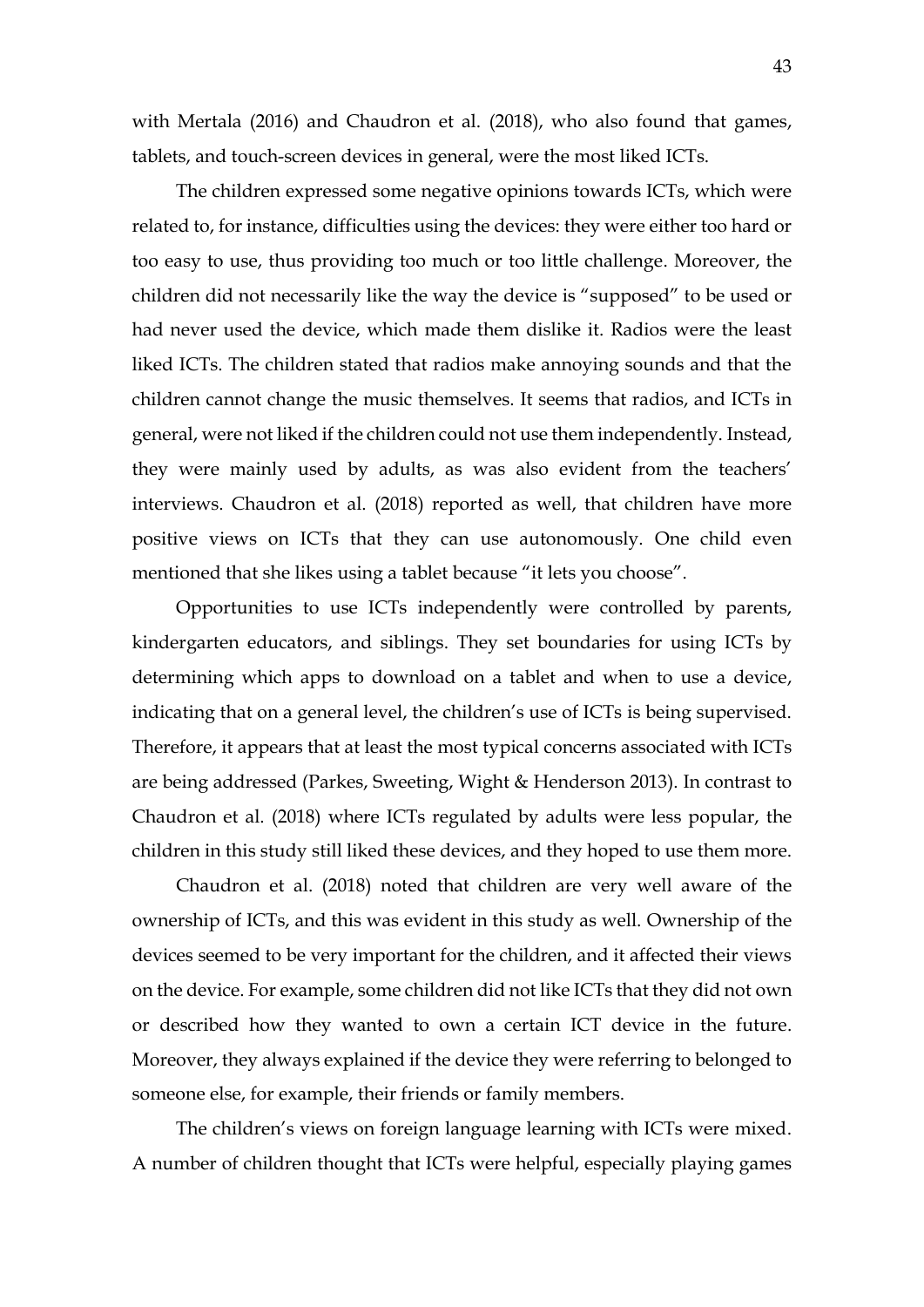with a tablet or listening to radio, which interestingly were also the most and the least liked devices. Others, however, did not find that ICTs supported learning. The main reason for this seemed to be that the devices did not have proper apps or the right language. Other methods of FLL were also mentioned, and especially music was found beneficial. It is interesting that the children did not link music with the devices that are used for listening, but rather talked about music separately. The device in itself was not seen as important. Games, on the other hand, were almost always talked about in relation to the device that they were played with. Perhaps devices are perceived differently in these situations because playing a game is usually more active than listening to music, especially if the children cannot change the music themselves. According to the teachers and the videos, music was mainly listened on a radio or a television.

Other important findings on children's views on FLL were related to places of language learning, motivation, and areas of language learning. Places for language learning were mostly concrete, familiar places and usually not connected to ICTs. The children's motivation to use ICTs in language learning involved both external and internal factors, as one child liked using ICTs for FLL because they received positive feedback from their parents and one learned language for communicational purposes. These findings support Livingstone (2012), who stated that it should not be assumed that children are motivated to use ICTs simply because they like them. Learning new vocabulary with ICTs was very common. This is not surprising because ICTs in the daycare center were primarily used to introduce new vocabulary, as explained by the teachers. Furthermore, vocabulary is very commonly the subject of educational games (Mertala 2016), and this presumably makes it easier to notice the learning process. No other areas of language learning, such as language structures or pronunciation came up in the interviews.

One point of interest was that other people were rarely mentioned. In Chaudron et al. (2018) study, children reported that family and friends were often involved in the use of ICTs. The communicational aspect of ICTs is also highlighted by Arnott (2017). In this study, other people were only present when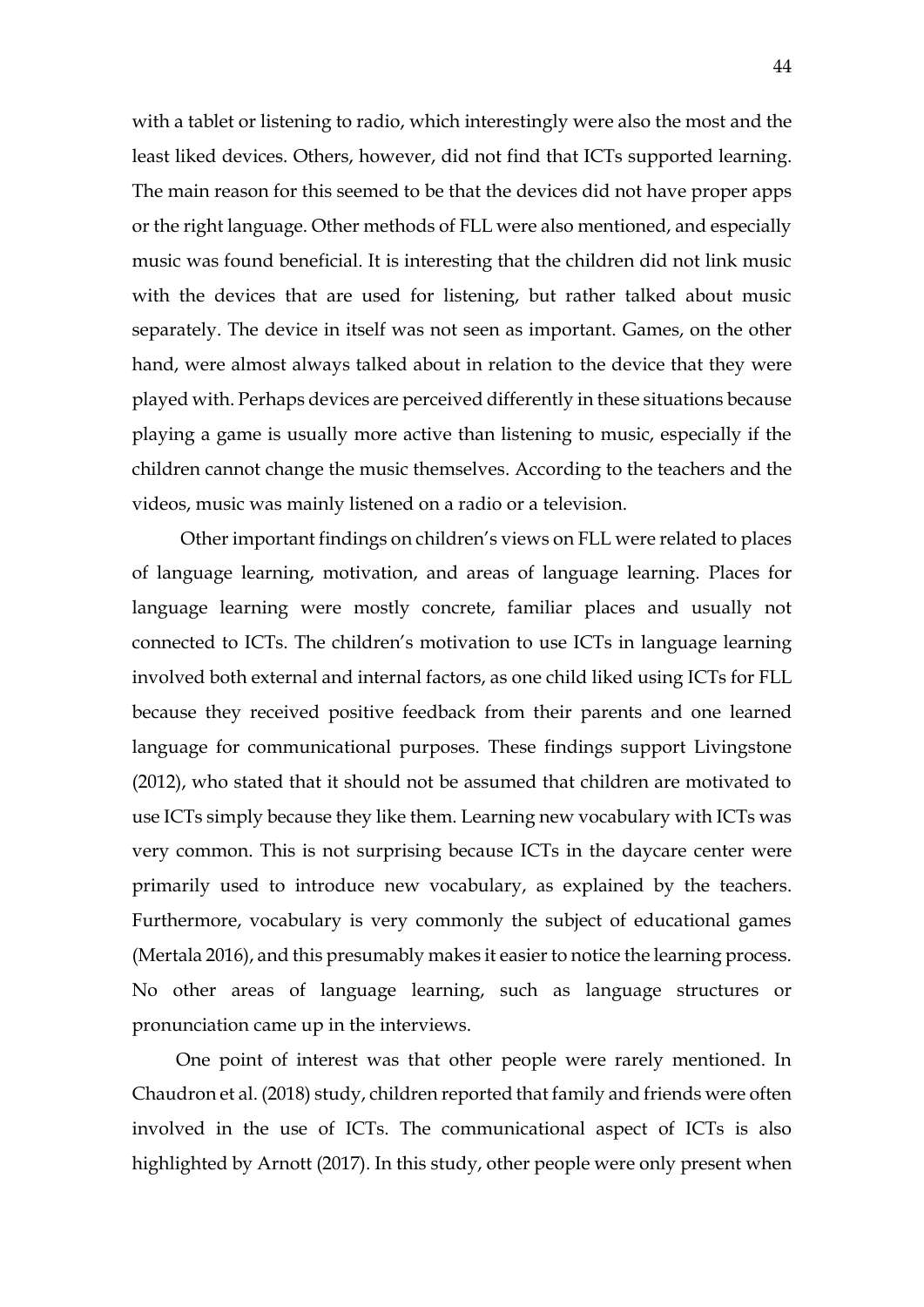the children talked about how parents, teachers, and siblings control the use of ICTs. One child, however, did say that he has learned English with his father. Educators at the daycare center came up only occasionally, and other children from the daycare center not even once. What is noteworthy here is that all video clips showed the children using ICTs together with someone, either an educator or other children. Maybe the children did not perceive using ICTs as a shared activity. The topic of the interviews could also have steered the children's thoughts: the topic being ICTs, the children possibly did not come to think of other ways of learning languages. Moreover, the children in the videos were constantly communicating with each other. These situations seem to contradict worries about possible harmful effects of ICTs on children's social skills (e.g. Plowman & McPake 2013).

As described above, tablets were the most common devices present in the interviews and drawings. Compared to the ICTs that were discussed seldom, this provides some interesting observations on the children's perceptions on ICTs. For example, a television was rarely brought up, even though it was one of the most used devices in the daycare center, which corresponds to the findings by Chaudron et al. (2018). Furthermore, cameras, radios and smartphones were commonly used with the children, according to the teachers. The interviews and drawings seemed to be centered around touch-screen devices and computers. In general, it appeared that the children's perceptions of ICTs related to devices that they can actively use themselves, usually for gaming, in comparison to devices that are used more passively. The children's perceptions of ICTs mirror the world we live in, where touch-screen devices and computers dominate our technological environment (Buckingham 2015).

In conclusion, it seems that while many children thought that ICT devices were helpful in FLL, the main reason for the children to use the devices was entertainment, and gaming in particular, similarly to Mertala's (2016) study where children viewed ICTs mostly as a leisure activity. In his study, children wanted to use ICTs most for gaming, media production and media reception, and learning was not the main focus for children, which appears to be the case here,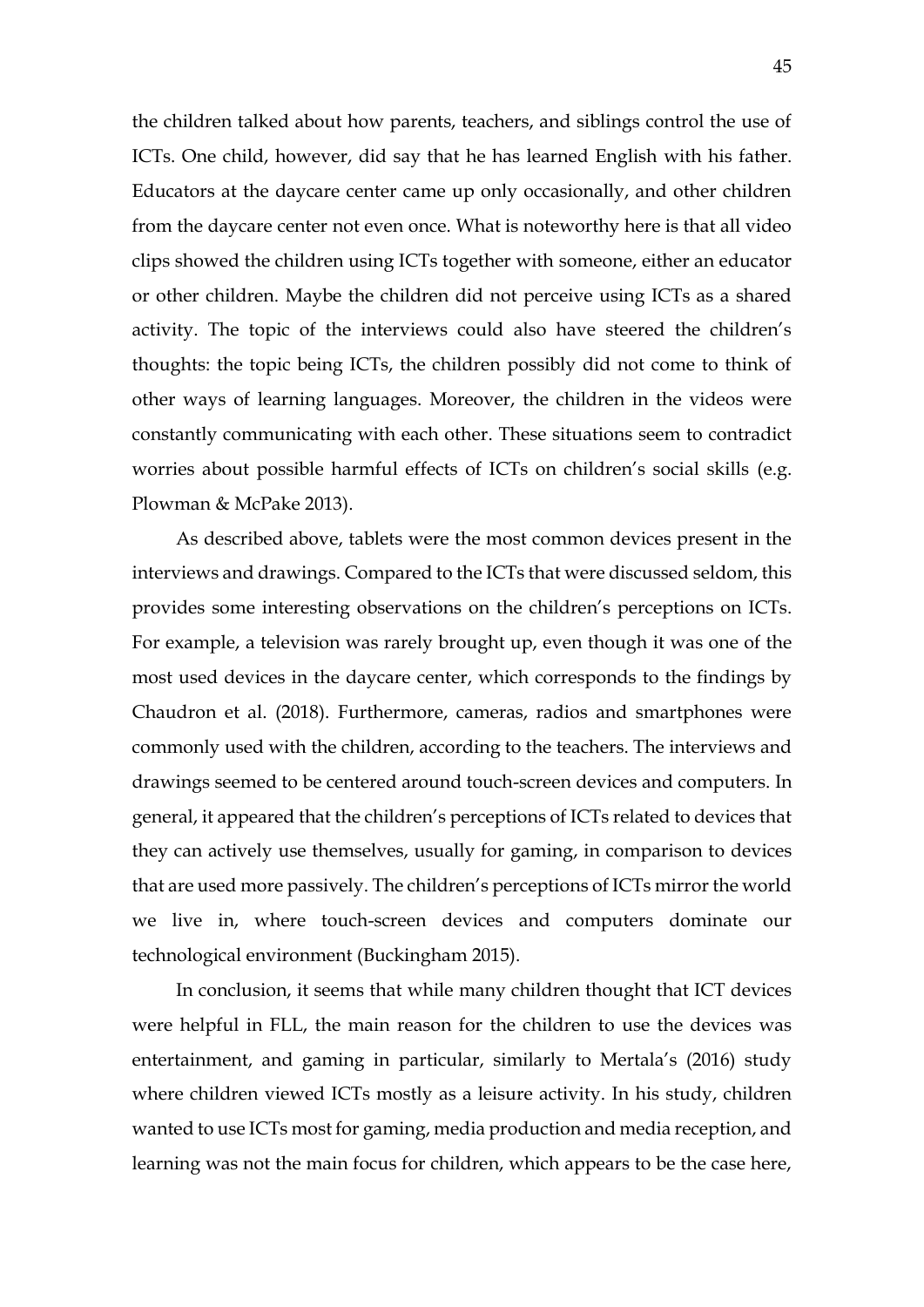as well. The teachers also reported that ICTs were mainly used as part of everyday activities instead of just language learning. Moreover, it is possible that the children did not come to think of all language learning around them and did not necessarily perceive using ICTs as part of learning languages. This can be due to the fact that these children were learning English, and because English is strongly present all around them, it might be difficult to distinguish the learning situations (Skinnari & Sjöberg 2018). As Gass and Mackey (2012) pointed out, the process of FLL is a complex one. Therefore, ICTs can be one piece in the puzzle but there are other, individual factors that affect foreign language learning.

Next, I will evaluate the research process and its weaknesses and strengths. *Reliability* and *validity*, which are commonly used terms in quantitative research, cannot necessarily be applied in qualitative research. Eskola and Suoranta (2008, 211–212), as well as Tauriainen (2000, 113) suggest that, instead, terms such as *credibility*, *transferability*, *dependability,* and c*onfirmability* can be used when evaluating qualitative research. Credibility means that the research results correspond with the views of the participants (Eskola & Suoranta 2008, 211). In this study, I have aimed to describe the analysis and conclusions as accurately and transparently as possible, and the process of analysis was long, with all categories thoroughly reflected on from multiple viewpoints. Furthermore, my perception is, similarly to Aro (2006, 64), that it can be trusted that children's answers reflect their views. Because the data of this study have been gathered two years ago, it would not be practical to contact the participants and confirm whether the results are still, to this day, consistent with their views then. First, this process would be challenging, and, second, it is not reasonable to assume that our views and opinions would remain static over time; instead, they are quite dynamic in nature. Thus, the participants' views presented in this study reflect their views at a certain time and place.

Transferability refers to generalization to the degree that is possible in qualitative research (Eskola & Suoranta 2008, 211). Contextuality and adaptive nature of the reality is a fundamental belief in qualitative research, which means that research can only describe the reality of a certain time, place, and group of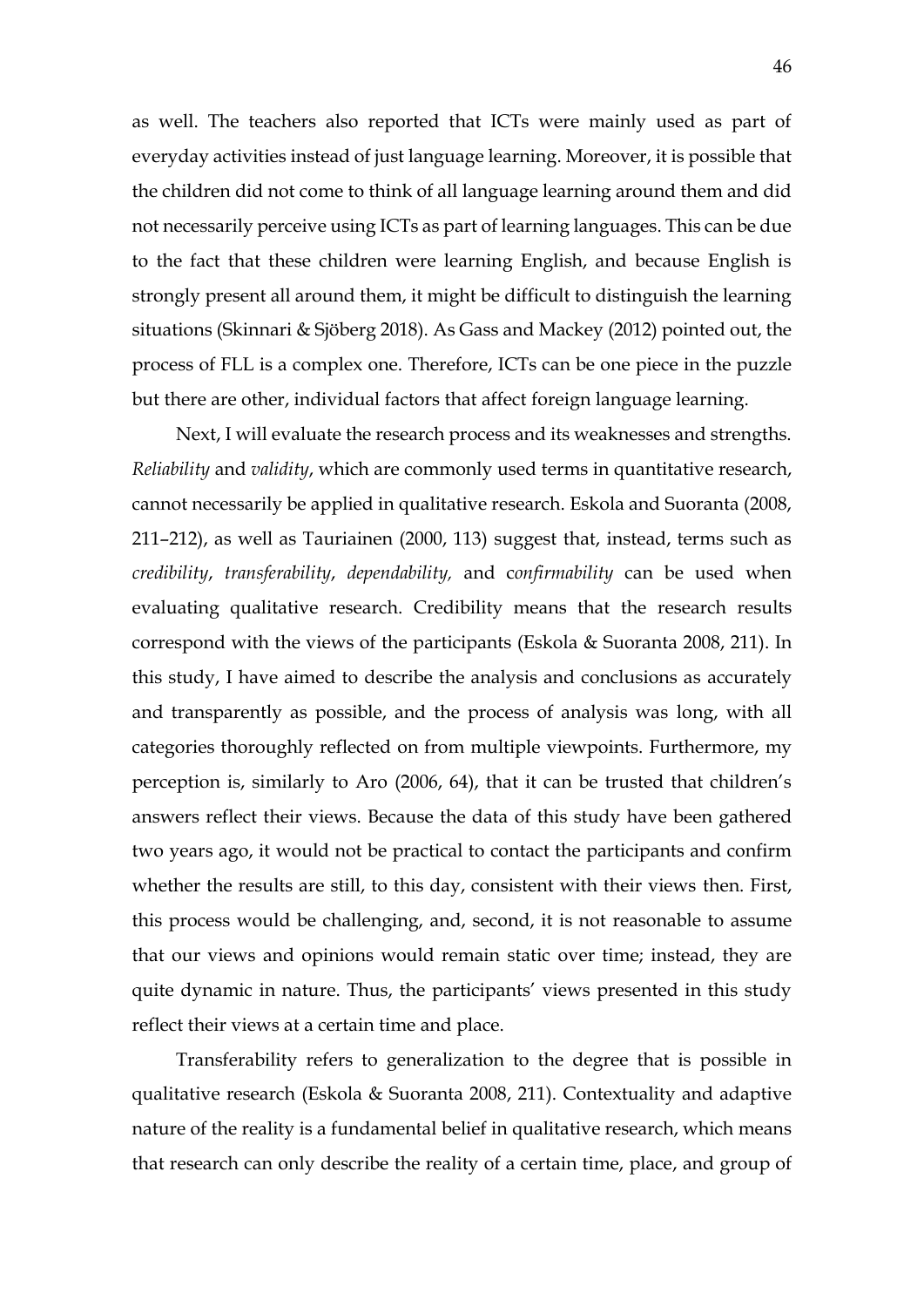people. Therefore, in that sense, generalizations are impossible to achieve in qualitative research. However, transferability can be examined through evaluating the quality and quantity of acquired information. (Tauriainen 2000, 115.) I have aimed to describe the processes of data gathering and analysis as thoroughly as possible in order to convey the context of the study, and, consequently, to help the reader evaluate the transferability of this study. Because this is a case study, the results are not likely to be transferable to different settings. This study does, however, support previous studies on the subject, which adds to its transferability.

Dependability requires that the researcher has taken into consideration different factors that affect the research process, such as the researcher's presuppositions, research environment, and the relationship between the researcher and the participants (Eskola & Suoranta 2008, 212; Tauriainen 2000, 116). In this study, I have aimed at conducting and describing the research process in detail, and next, I will reflect on some of the factors that might have affected the process.

One of the challenges in the present study was that I was not personally present when some of the data were gathered. Drawing and videotaping were executed by the staff, and thus, I am not able to evaluate the influence of possible situational factors. For example, while I did give instructions for drawing and for videotaping children's activities, being present might have given valuable information on the situation, background activities, and children's reactions. As Raittila et al. (2017, n. pag.) suggest, observing or videotaping a drawing situation might deepen the understanding of the subject, as it may give interesting information on the participants' thoughts while they draw. Moreover, I was not able to choose which activities were videotaped. I have, however, received enough information on the drawing and videotaping situations to be able to describe the research process.

Additionally, with some of the interviews, the quantity of data was quite small and there were many closed answers. The reason for this might be that I was not always successful in finding the right types of questions to ask.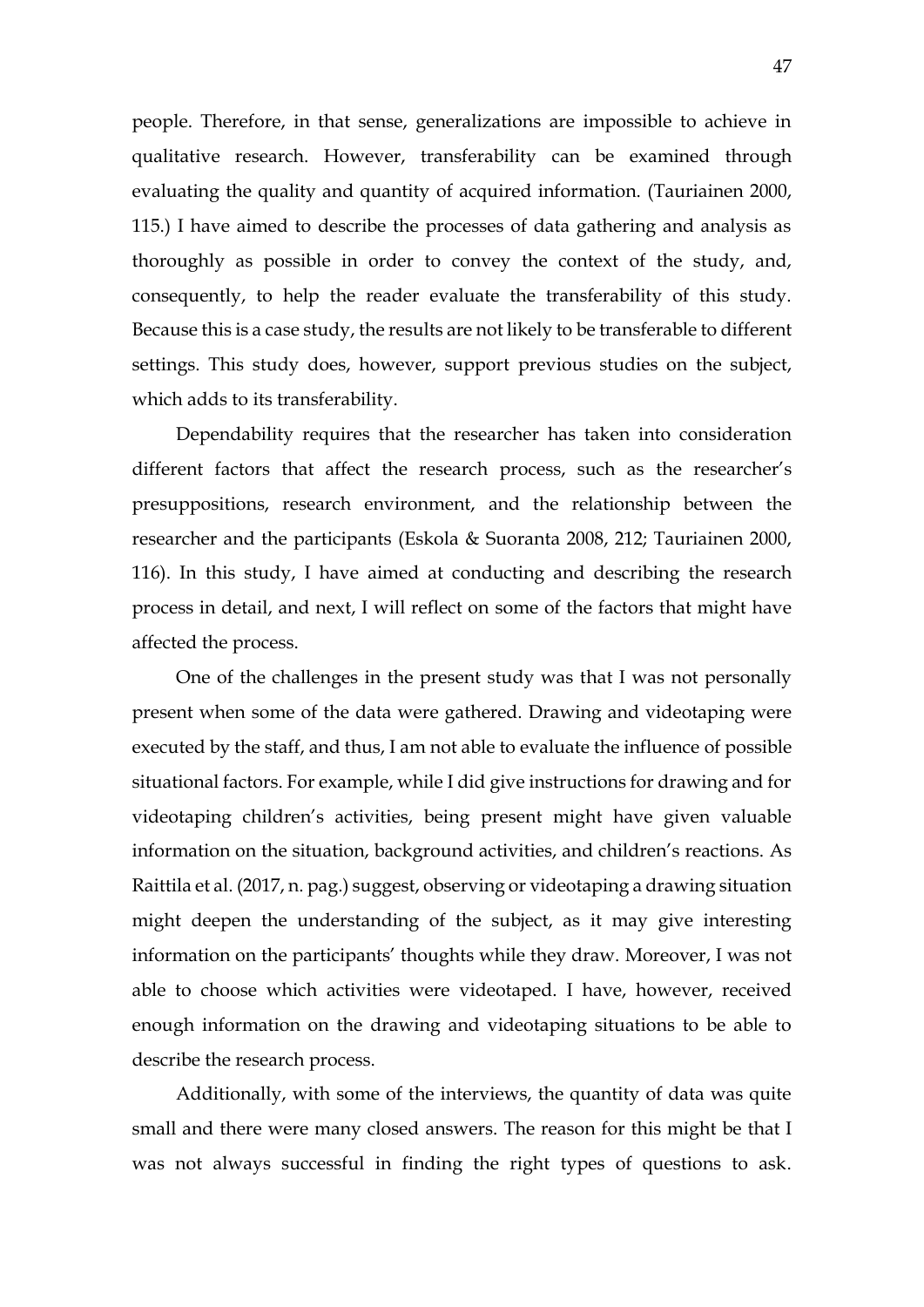Furthermore, a couple of the pair interviews might have worked better as single person interviews, as some children were clearly distracted by their pair. Moreover, it is possible that the children were nervous because I was unknown to them. The unfamiliarity of the situation and the interviewer can be stressful and affect the quality and quantity of the data (Aarnos 2010). Spending more time with the children before the interviews might have helped with nervousness. Additionally, it is possible that the children had not discussed language learning at length before, consequently making it difficult to answer questions related to language learning. Language as a topic is quite abstract, and it is not always easy for adults either to recognize and discuss all the different factors related to language learning.

Confirmability refers to the degree that the study in question supports previous research on the subject (Eskola & Suoranta 2008, 212). While the results of this study did not produce new information, they do support previous studies on children's views of ICTs. The results were very similar to both Mertala (2016) and Chaudron et al. (2018), and while there are no studies that would have focused on children's views of ICTs in early language learning, it may be assumed that children's views on ICTs in general might reflect their views of ICTs with language learning as well.

As education providers have started to invest in early language teaching, future research should concentrate, not only on efficient teaching methods and teachers and parents' perceptions, but also on children's views on early language learning. While there are numerous other learning and teaching methods, the use of ICTs is an important part that should not be ignored, as children do enjoy using the devices and can use them for learning. There is a need for the use of ICT devices in language learning and teaching in a meaningful, purposeful way. Better yet, future research on children's views and how their views can be utilized in teaching could be carried out with the help of children themselves. The few studies on the subject have so far been executed with the researcher entering the field and collecting data, but future studies should include children in all parts of the research process.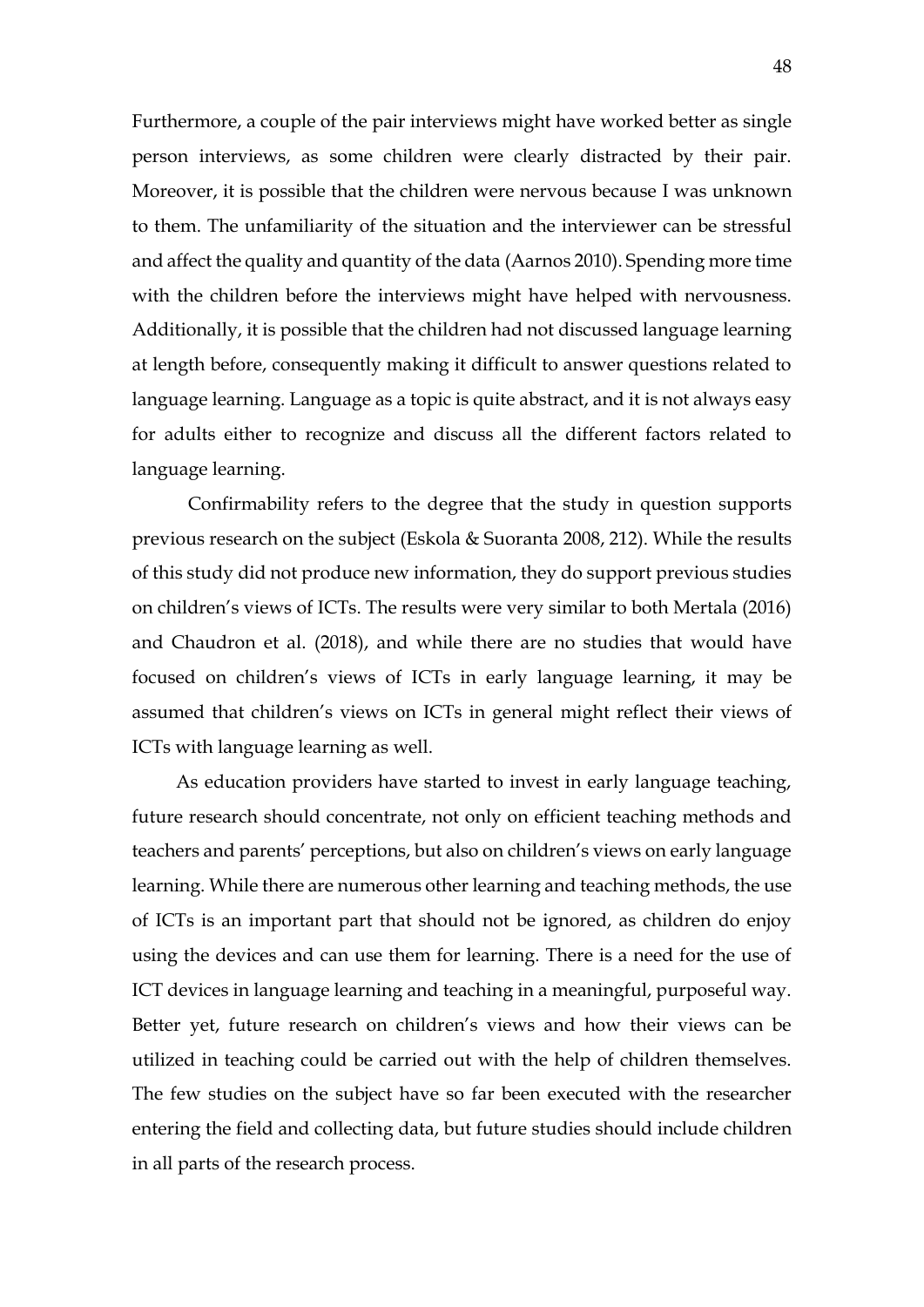# <span id="page-48-0"></span>**REFERENCES**

- Aarnos, E. (2010). Kouluun lapsia tutkimaan: havainnointi, haastattelu ja dokumentit. In J. Aaltola & R. Valli (Eds.) *Ikkunoita tutkimusmetodeihin 1. Metodin valinta ja aineistonkeruu: virikkeitä aloittelevalle tutkijalle* (pp. 172– 188). 3rd ed. Jyväskylä: PS-kustannus.
- Antar, R. (2019). Exploring the use of electronic media in young children's lives and its effects on brain development. *Journal of Early Childhood Education Research*, 8 (1), 59–73.
- Arnott, L. (2017). Framing technological experiences in the early years. In L. Arnott (Ed.) *Digital technologies and learning in the early years* (pp. 7–19). Thousand Oaks, CA: Sage.
- Aro, M. (2006). Anteeksi, kuka puhuu? Lasten kielikäsitysten moniäänisyydestä. In R. Alanen, H. Dufva & K. Mäntylä (Eds*.) Kielen päällä: näkökulmia kieleen ja kielenkäyttöön* (pp. 53–76). Jyväskylä: Soveltavan kielentutkimuksen keskus.
- Berson, I. R., & Berson, M. J. (2010). *High-tech tots: Childhood in a digital world*. Charlotte, N.C.: Information Age Pub.
- Bolstad, R. (2004). *The role and potential of ICT in early childhood education: A review of New Zealand and international literature*. Wellington: Ministry of Education.
- Buckingham, D. (2015). Defining digital literacy What do young people need to know about digital media? *Nordic Journal of Digital Literacy, Jubileumsnummer 2006–2016*, 21–35.
- Bueno Alastuey, M. C., & García Laborda, J. (2016). Technology use in nursery and primary education in two different settings. In A. Pareja-Lora, C. Calle-Martínez, & P. Rodríguez-Arancón (Eds.), *New perspectives on teaching and working with languages in the digital era,* pp. 27–37. Dublin: Research-publishing.net. doi:10.14705/rpnet.2016.tislid2014.419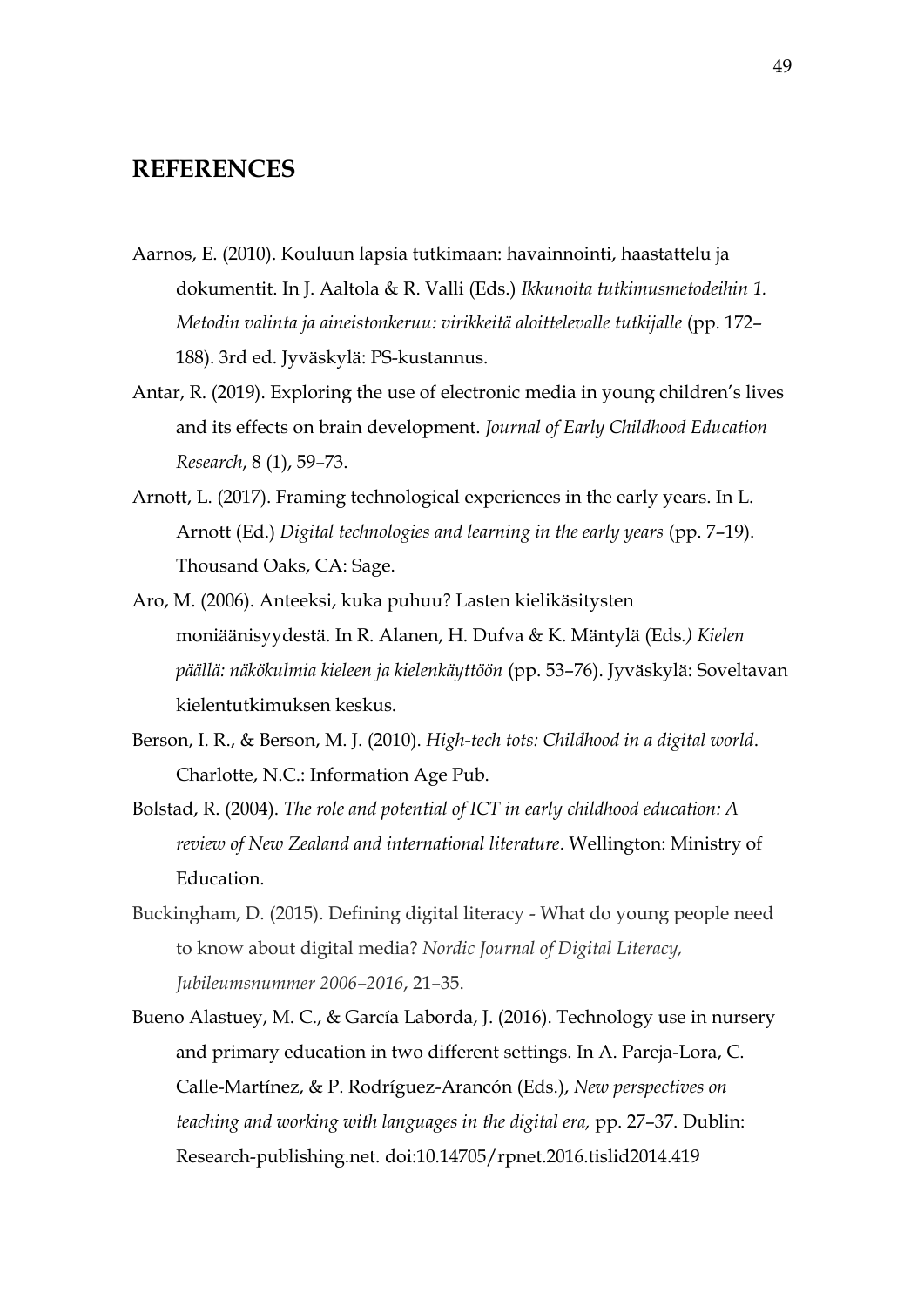Chaudron, S., Di Gioia, R., & Gemo, M. (2018) *Young children (0-8) and digital technology, a qualitative study across Europe*. EUR 29070. doi:10.2760/294383

Chomsky, N. (1965). *Aspects of the theory of syntax*. Cambridge, MA: MIT Press.

- DeKeyser, R. (2012). Age effects in second language learning. In Gass, S. M., & Mackey, A. (Eds.) *The Routledge handbook of second language acquisition* (pp. 442–460). London: Routledge.
- Dörnyei, Z. (2005). *The psychology of the language learner: Individual differences in second language acquisition*. Mahwah, NJ: Lawrence Erlbaum.
- Enever, J. (2016). What can we expect of an early start to foreign [language](http://gyermekneveles.tok.elte.hu/16_1_szam/pub/enever.html) [learning](http://gyermekneveles.tok.elte.hu/16_1_szam/pub/enever.html) in Europe today? *Gyermeknevelés*, No. 1:1– 9. [http://gyermekneveles.tok.elte.hu/aktualis\\_szam.htm](http://gyermekneveles.tok.elte.hu/aktualis_szam.htm)
- Eriksson, P. & Koistinen, K. (2014). Monenlainen tapaustutkimus. Kuluttajatutkimuskeskuksen tutkimuksia ja selvityksiä 11. Helsinki: Kuluttajatutkimuskeskus.
- Eskola, J., & Suoranta, J. (2008). *Johdatus laadulliseen tutkimukseen*. 8th ed. Tampere: Vastapaino.
- European Commission (2018). *Council Recommendation on a comprehensive approach to the teaching and learning of languages.* Brussels: European Commission. Retrieved from [http://ecspm.org/wp](http://ecspm.org/wp-content/uploads/2018/12/EC-Comprehensive-Approach-to-LL_2018.pdf)[content/uploads/2018/12/EC-Comprehensive-Approach-to-LL\\_2018.pdf](http://ecspm.org/wp-content/uploads/2018/12/EC-Comprehensive-Approach-to-LL_2018.pdf)
- Farrell, A. (2005). Ethics and research with children. In A. Farrell. (Ed.). *Ethical research with children* (pp 1–4). Maidenhead, UK; New York, NY: Open University Press.
- Finnish National Agency for Education. (2016). *National Core Curriculum for Preprimary Education 2014*. (Regulations and guidelines 2016:1). Helsinki: Finnish National Agency for Education.
- Finnish National Agency for Education. (2018). *National Core Curriculum for Early Childhood Education and Care 2018*. (Regulations and guidelines 2018:3a). Helsinki: Finnish National Agency for Education.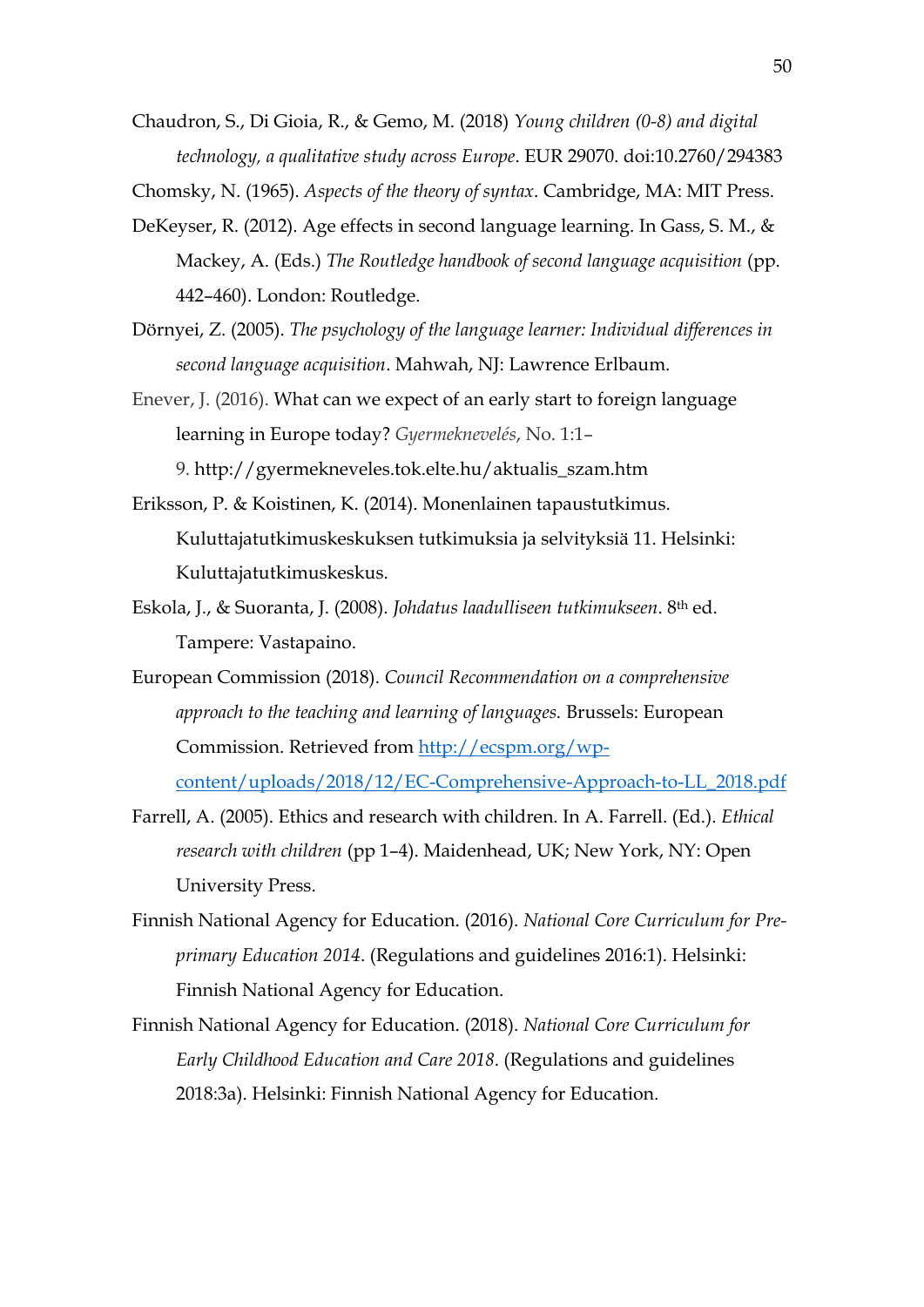- Flick, U. (2018). Doing qualitative data collection charting the routes. In U. Flick (Ed.), *The SAGE Handbook of Qualitative Data Collection* (pp. 1–17). London, UK: Sage. doi:10.4135/9781526416070.
- Gass, S. M., & Mackey, A. (2012). Introduction. In S. M. Gass, & A. Mackey (Eds.), *The Routledge Handbook of Second Language Acquisition* (pp. 1–4). London, UK; New York, NY: Routledge.
- Gonzalez-Vera, P. (2016). The e-generation: The use of technology for foreign language learning. In A. Pareja-Lora, C. Calle-Martínez, & P. Rodríguez-Arancón (Eds.), *New perspectives on teaching and working with languages in the digital era*, pp. 51–61. Dublin, Ireland: Research-publishing.net. doi:10.14705/ rpnet.2016.tislid2014.421
- Goodluck, H. (2011). First language acquisition. *Wiley Interdisciplinary Reviews: Cognitive Science, 2*(1), 47–54. doi:10.1002/wcs.95
- Hall, G., & Cook, G. (2012). Own-language use in language teaching and learning. *Language Teaching*, 45 (3), 271–308. doi:10.1017/S0261444812000067.
- Hoskins Sakamoto, B. (2015). The role of technology in early years language education. In S. Mourão, & M. Lourenço (Eds.), *Early Years Second Language Education: International perspectives on theory and practice* (pp. 149– 161). New York: Routledge. [https://www.academia.edu/11314220/](https://www.academia.edu/11314220/The_role_of_technology_in_early_years_language_education) [The\\_role\\_of\\_technology\\_in\\_early\\_years\\_language\\_education](https://www.academia.edu/11314220/The_role_of_technology_in_early_years_language_education)
- Hyvärinen, M. (2017). Haastattelun maailma. In M. Hyvärinen, P. Nikander, & J. Ruusuvuori. (Eds.), *Tutkimushaastattelun käsikirja*. Electronic book. Tampere: Vastapaino.
- Inha, K. (2018). Vuosi kärkihanketta takana. *Kieli, koulutus ja yhteiskunta*, 9(4). Retrieved from [https://www.kieliverkosto.fi/fi/journals/kieli-koulutus](https://www.kieliverkosto.fi/fi/journals/kieli-koulutus-ja-yhteiskunta-kesakuu-2018/vuosi-karkihanketta-takana)[ja-yhteiskunta-kesakuu-2018/vuosi-karkihanketta-takana](https://www.kieliverkosto.fi/fi/journals/kieli-koulutus-ja-yhteiskunta-kesakuu-2018/vuosi-karkihanketta-takana)
- Irwin, L. G. & Johnson, J. (2005). Interviewing young children: Explicating our practices and dilemmas. *Qualitative Health Research* 15 (6), 821–831. doi:10.1177/1049732304273862.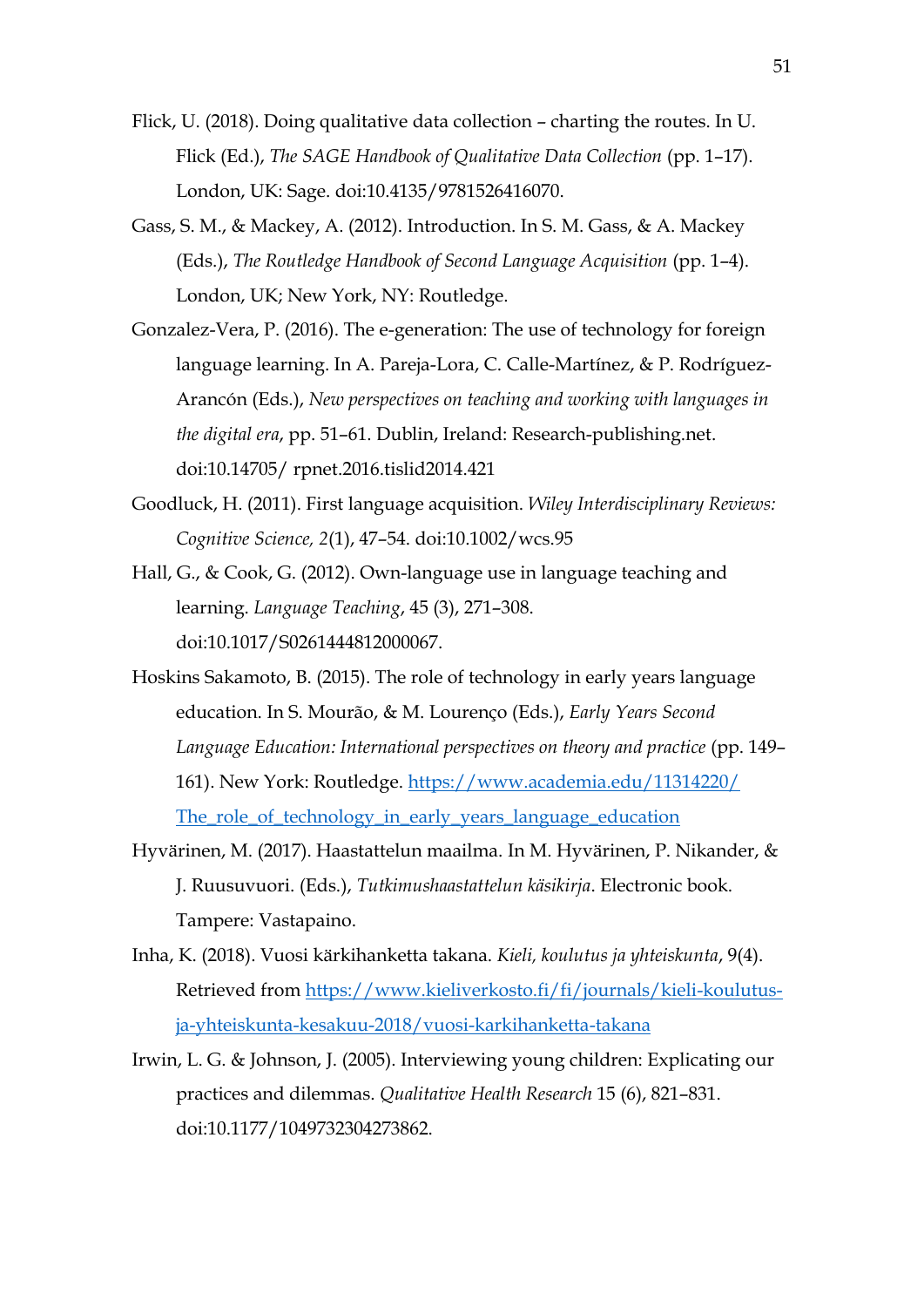- Kangasvieri, T., Miettinen, E., Palviainen, H., Saarinen, T., & Ala-Vähälä, T. (2012). *Selvitys kotimaisten kielten kielikylpyopetuksen ja vieraskielisen opetuksen tilanteesta Suomessa: kuntatason tarkastelu.* Jyväskylä: Jyväskylän yliopisto, Soveltavan kielentutkimuksen keskus. Retrieved from <http://urn.fi/URN:ISBN:978-951-39-4502-2>
- Kerckaert, S., Vanderlinde, R., & Van Braak, J. (2015). The role of ICT in early years childhood education: Scale development and research on ICT use and influencing factors. *European Early Childhood Education Research Journal* 23 (2), 183–199. doi:10.1080/1350293X.2015.1016804.
- Krashen, S. (1981). *Second language acquisition and second language learning*. Oxford, UK: Pergamon.
- Kuula, A. 2006. Tutkimusetiikka: aineiston hankinta, käyttö ja säilytys. Jyväskylä: Vastapaino.
- Lehtonen, T. & Vaarala, H. (2015). Pelisilmää pelaaminen osana kielenopetusta. *Kieli, koulutus ja yhteiskunta,* 6(5). Retrieved from [https://www.kieliverkosto.fi/fi/journals/kieli-koulutus-ja-yhteiskunta](https://www.kieliverkosto.fi/fi/journals/kieli-koulutus-ja-yhteiskunta-lokakuu-2015/pelisilmaa-pelaaminen-osana-kielenopetusta)[lokakuu-2015/pelisilmaa-pelaaminen-osana-kielenopetusta](https://www.kieliverkosto.fi/fi/journals/kieli-koulutus-ja-yhteiskunta-lokakuu-2015/pelisilmaa-pelaaminen-osana-kielenopetusta)
- Livingstone, S. (2012). Critical reflections on the benefits of ICT in education. *Oxford Review of Education*, 38 (1), 9–24, doi:10.1080/03054985.2011.577938.
- MacDougall, C. & Darbyshire, P. (2018.) Collecting qualitative data with children. In U. Flick (Ed.), *The SAGE Handbook of Qualitative Data Collection,*  (pp. 1–20). London, UK: Sage. doi:10.4135/9781526416070.
- Masoumi, D. (2015). Preschool teachers' use of ICTs: Towards a typology of practice. *Contemporary Issues in Early Childhood, 16*(1), 5–17. doi:10.1177/1463949114566753
- Matthews, D. (2014). *Pragmatic development in first language acquisition*. Amsterdam, Netherlands; Philadelphia: John Benjamins Publishing Company.
- Mertala, P. (2016). Fun and games Finnish children's ideas for the use of digital media in preschool. *Nordic Journal of Digital Literacy, 10*(4), 207–226. doi:10.18261/issn.1891-943x-2016-04-01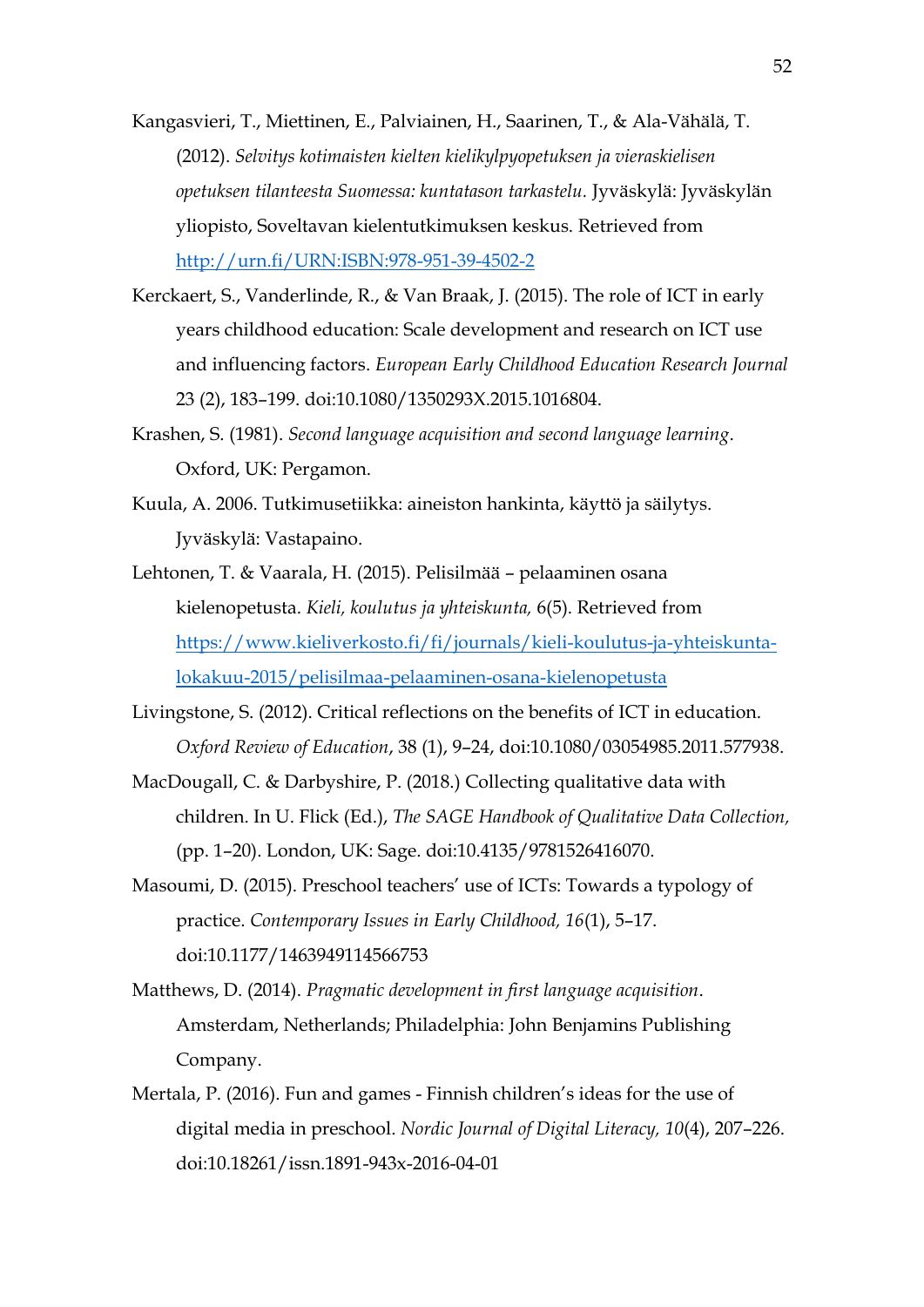- Miles, M. B., & Huberman, A. M. (1994). Qualitative data analysis: An expanded sourcebook (2nd ed.). Sage.
- Ministry of Education and Culture. (2018). Asetusluonnokset lausuntokierrokselle: Kielten oppiminen varhaistuu alkamaan jo ensimmäisellä luokalla. Retrieved from [https://minedu.fi/artikkeli/-](https://minedu.fi/artikkeli/-/asset_publisher/kielten-oppiminen-varhaistuu-alkamaan-jo-ensimmaisella-luokalla) [/asset\\_publisher/kielten-oppiminen-varhaistuu-alkamaan-jo](https://minedu.fi/artikkeli/-/asset_publisher/kielten-oppiminen-varhaistuu-alkamaan-jo-ensimmaisella-luokalla)[ensimmaisella-luokalla](https://minedu.fi/artikkeli/-/asset_publisher/kielten-oppiminen-varhaistuu-alkamaan-jo-ensimmaisella-luokalla)
- Mourão, S., & Lourenço, M. (2015). Introduction. In S. Mourão, & M. Lourenço (eds.), *Early Years Second Language Education: International perspectives on theory and practice* (pp. 1–11)*.* New York, NY: Routledge.
- Mård-Miettinen, K., & Mattila, P. (2018). Varhennetun kieltenopetuksen äärellä. *Kieli, koulutus ja yhteiskunta*, 9(4). Retrieved from [https://www.kieliverkosto.fi/fi/journals/kieli-koulutus-ja-yhteiskunta](https://www.kieliverkosto.fi/fi/journals/kieli-koulutus-ja-yhteiskunta-kesakuu-2018/varhennetun-kieltenopetuksen-aarella)[kesakuu-2018/varhennetun-kieltenopetuksen-aarella](https://www.kieliverkosto.fi/fi/journals/kieli-koulutus-ja-yhteiskunta-kesakuu-2018/varhennetun-kieltenopetuksen-aarella)
- Nikolopoulou, K. & Gialamas, V. (2015). ICT and play in preschool: Early childhood teachers' beliefs and confidence. *International Journal of Early Years Education*, 23(4), 409–425. doi:10.1080/09669760.2015.1078727
- Nikolov M. (2016). Trends, issues, and challenges in assessing young language learners. In M. Nikolov (Ed.) *Assessing Young Learners of English: Global and Local Perspectives*. Educational Linguistics, vol 25. Springer, Cham. doi:10.1007/978-3-319-22422-0\_1
- Palaiologou, I. (2016). Children under five and digital technologies: implications for early years pedagogy. *European Early Childhood Education Research Journal* 24 (1), 5-24. doi:10.1080/1350293X.2014.929876.
- Parkes, A., Sweeting, H., Wight, D. & Henderson, M. (2013). Do television and electronic games predict children' s psychosocial adjustment? Longitudinal research using the UK Millennium Cohort Study. *Archieves of Disease in Childhood, 98*, 341–348. doi:10.1136/archdischild-2011-301508
- Peltoniemi, A., Skinnari, K., Mård-Miettinen, K., & Sjöberg, S. (2018). *Monella kielellä Suomen kunnissa 2017: Selvitys muun laajamittaisen ja suppeamman*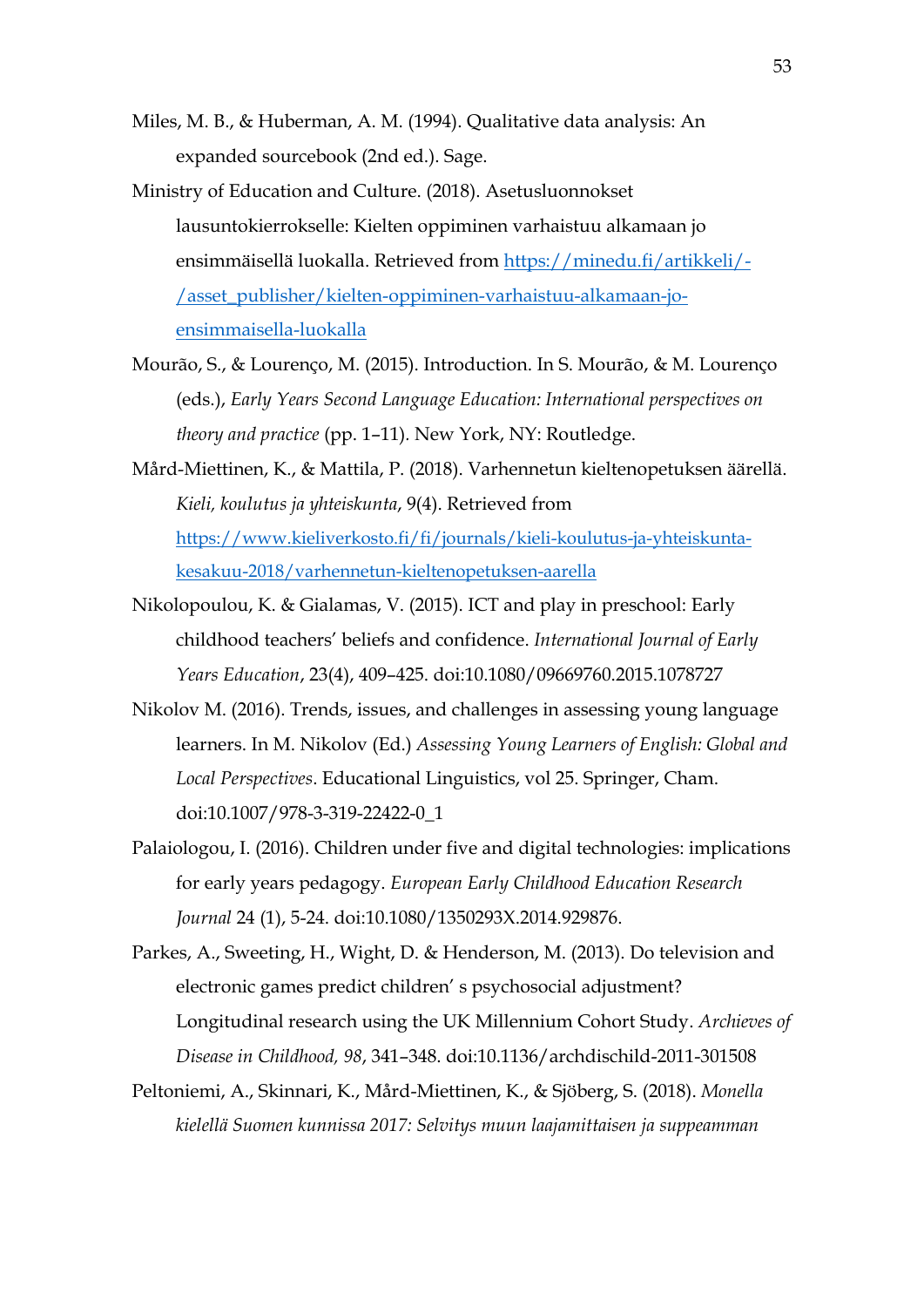*kaksikielisen varhaiskasvatuksen, esiopetuksen ja perusopetuksen tilanteesta*. Jyväskylä: Jyväskylän yliopisto.

- Pietilä, I. (2017). Ryhmäkeskustelu. In M. Hyvärinen, P. Nikander, & J. Ruusuvuori. (Eds.), *Tutkimushaastattelun käsikirja*. Electronic book. Tampere: Vastapaino.
- Pinter, A. (2011). *Children learning second languages*. Palgrave Macmillan. doi:10.1057/9780230302297.
- Plowman, L. & McPake, J. (2013) Seven myths about young children and technology, *Childhood Education*, 89(1), 27–33, doi:10.1080/00094056.2013.757490
- Pyykkö, R. (2017). *Monikielisyys vahvuudeksi. Selvitys Suomen kielivarannon tilasta ja tasosta.* Helsinki: Opetus- ja kulttuuriministeriön julkaisuja 2017:51. Retrieved from<http://urn.fi/URN:ISBN:978-952-263-535-8>
- Raittila, R., Vuorisalo, M. & Rutanen, N. (2017). Lasten haastattelu. In M. Hyvärinen, P. Nikander, & J. Ruusuvuori. (Eds.), *Tutkimushaastattelun käsikirja*. Electronic book. Tampere: Vastapaino.
- Ruusuvuori, J. & Tiittula, L. (2005) Tutkimushaastattelu ja vuorovaikutus. In J. Ruusuvuori & L. Tiittula. (Eds.) *Haastattelu: tutkimus, tilanteet ja vuorovaikutus*. Electronic book. Tampere: Vastapaino.
- Schreier, M. (2013). Qualitative content analysis. In U. Flick. (Ed.) *The SAGE Handbook of Qualitative Data Analysis* (pp. 1–19). London, UK: Sage.
- Skinnari, K. (2018). Kieltenopetusta varhennetaan ollaanko kunnissa valmiita? *Kieli, koulutus ja yhteiskunta*, 9(7). Retrieved from [https://www.kieliverkosto.fi/fi/journals/kieli-koulutus-ja-yhteiskunta](https://www.kieliverkosto.fi/fi/journals/kieli-koulutus-ja-yhteiskunta-joulukuu-2018/kieltenopetusta-varhennetaan-ollaanko-kunnissa-valmiita)[joulukuu-2018/kieltenopetusta-varhennetaan-ollaanko-kunnissa-valmiita](https://www.kieliverkosto.fi/fi/journals/kieli-koulutus-ja-yhteiskunta-joulukuu-2018/kieltenopetusta-varhennetaan-ollaanko-kunnissa-valmiita)
- Skinnari, K. & Sjöberg, S. (2018). *Varhaista kieltenopetusta kaikille: Selvitys varhaisen ja vapaaehtoisen kieltenopetuksen tilasta sekä toteuttamisen edellytyksistä kunnissa*. Jyväskylä: Jyväskylän yliopisto, Soveltavan kielentutkimuksen keskus.

Skinner, B. F. (1957). *Verbal behavior*. New York, NY: Appleton-Century-Crofts.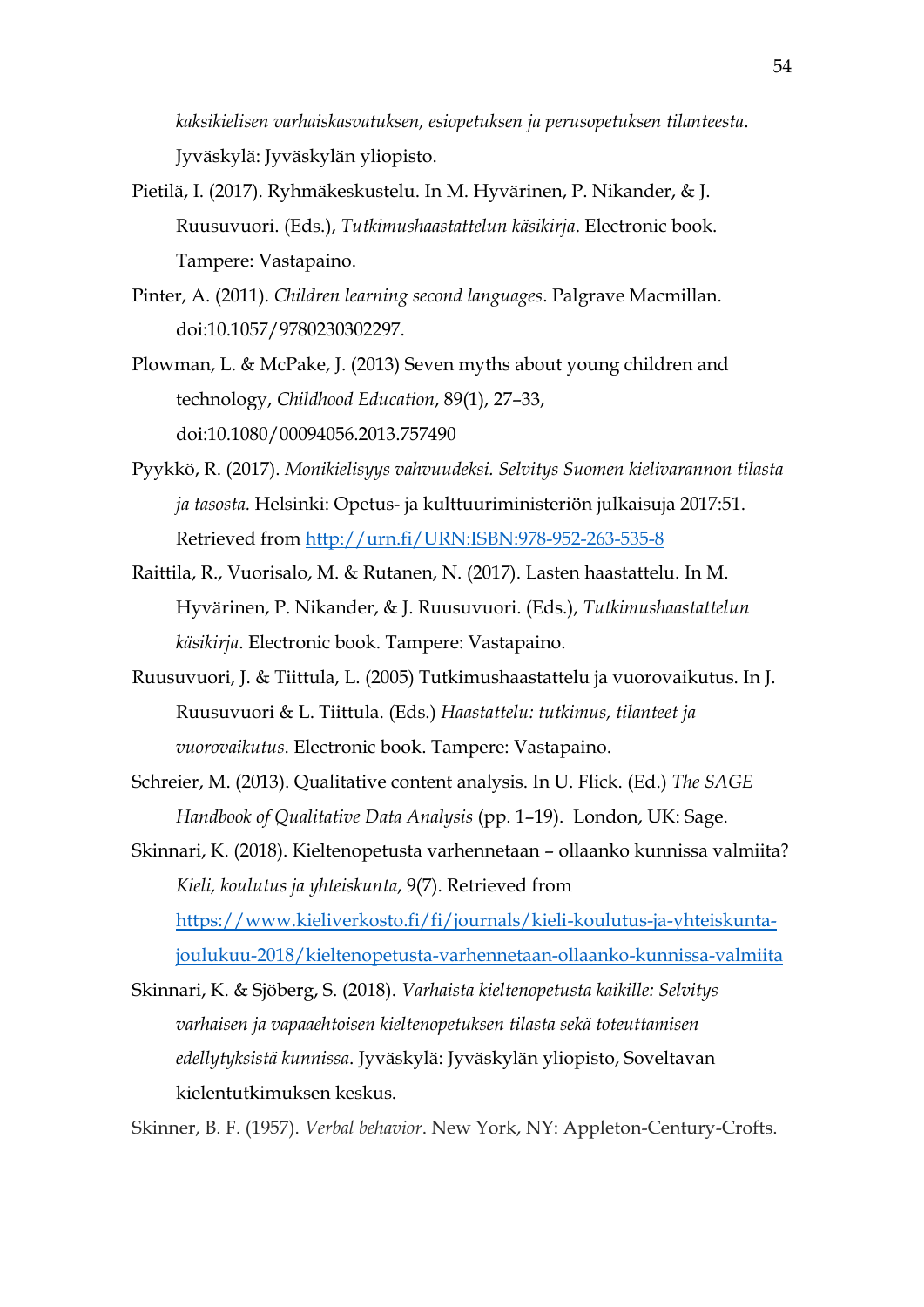- Tauriainen, L. (2000). Kohti yhteistä laatua: Henkilökunnan, vanhempien ja lasten laatukäsitykset päiväkodin integroidussa erityisryhmässä. Doctoral dissertation. Jyväskylä Studies in Education, Psychology and Social Research, 165. Jyväskylän yliopisto.
- Tuomi, J. & Sarajärvi, A. (2018). *Laadullinen tutkimus ja sisällönanalyysi*. (Uudistettu laitos). Helsinki: Tammi.
- Uno, M., Park, H. I., Tyler, A. & Ortega, L. (2016). *The usage-based study of language learning and multilingualism*. Washington, D.C.: Georgetown University Press.
- Vygotsky, L. S. (1962). Thought and Language. Cambridge, Mass.: M.I.T.
- Woodside, A. G. (2010). *Case study research: theory, methods and practice*. Bingley, UK: Emerald.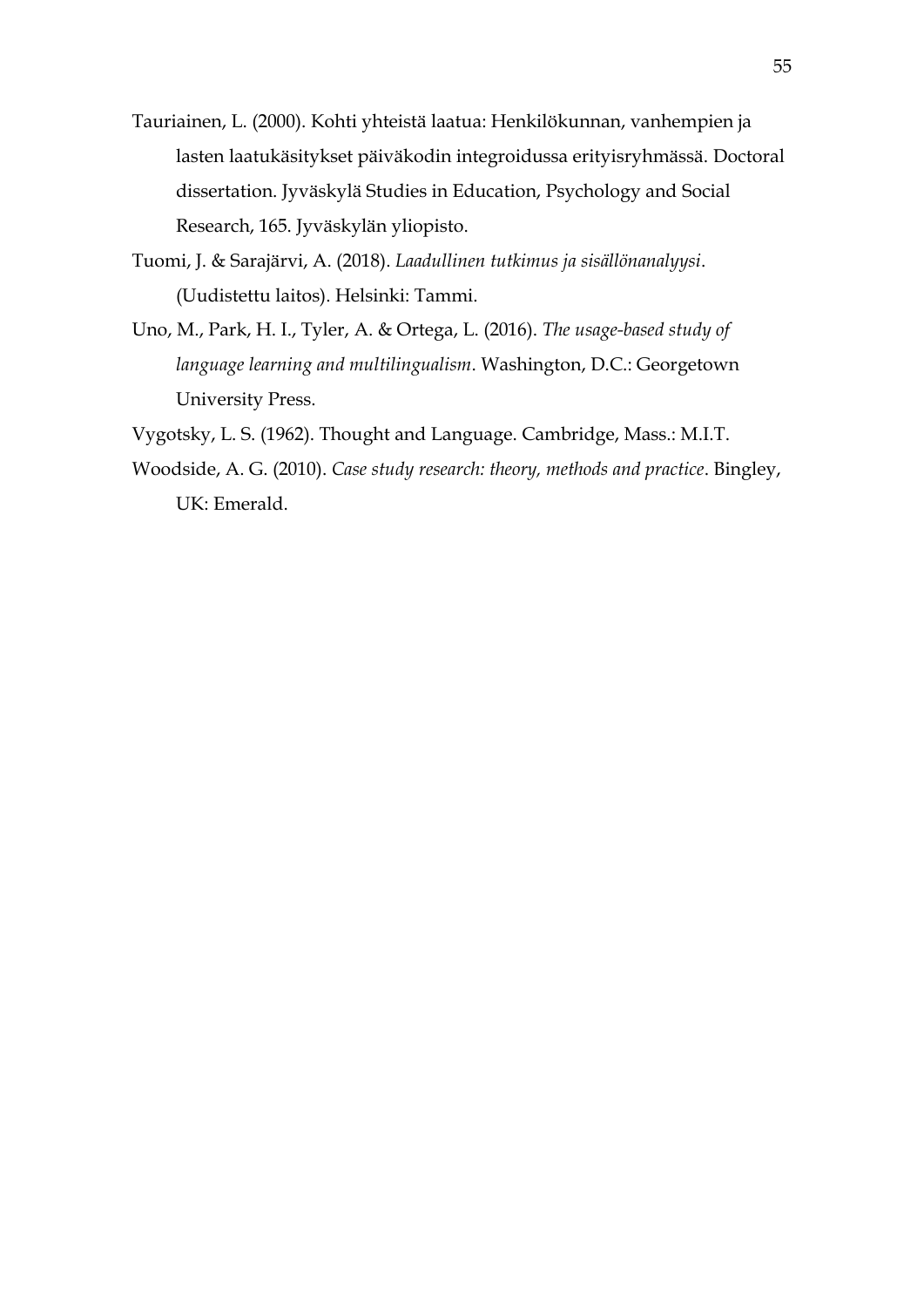# <span id="page-55-0"></span>**APPENDICES**

### <span id="page-55-1"></span>**Appendix 1. Instructions for the staff on the drawings**

#### Ohjeistus lasten piirustuksille:

Luotan teidän ammattitaitoonne ohjeistaa lapsia piirtämään siten, että teidän ryhmänne lapset ymmärtävät tehtävänannon. Voitte antaa esimerkiksi seuraavanlaisia ohjeita:

- o Piirrä kuva laitteista, joita mieluiten käytät apuna englannin (tai muiden vieraiden kielten) oppimisessa. Voit myös piirtää, millaisia laitteita et tykkää käyttää.
- o Mitä opit, kun käytät juuri tätä/näitä laitteita?
- o Miten opit englantia (vierasta kieltä) parhaiten? Entä miten et opi kovin hyvin?

Voitte halutessanne keskustella lasten kanssa ensin siitä, mitä tieto- ja viestintätekniikan välineet ovat. Tärkeintä on, että lapsen piirustus liittyy juuri hänen mielipiteeseensä TVT-laitteiden käytöstä vieraiden kielten opetuksessa. Olisi hyvä, jos kaikille ryhmän lapsille annettaisiin sama ohjeistus, mutta voitte käyttää lapsille myös yksilöllisiä ohjeita harkintanne mukaan. Toivon, että kirjaisitte ylös, millaisia ohjeita olette käyttäneet.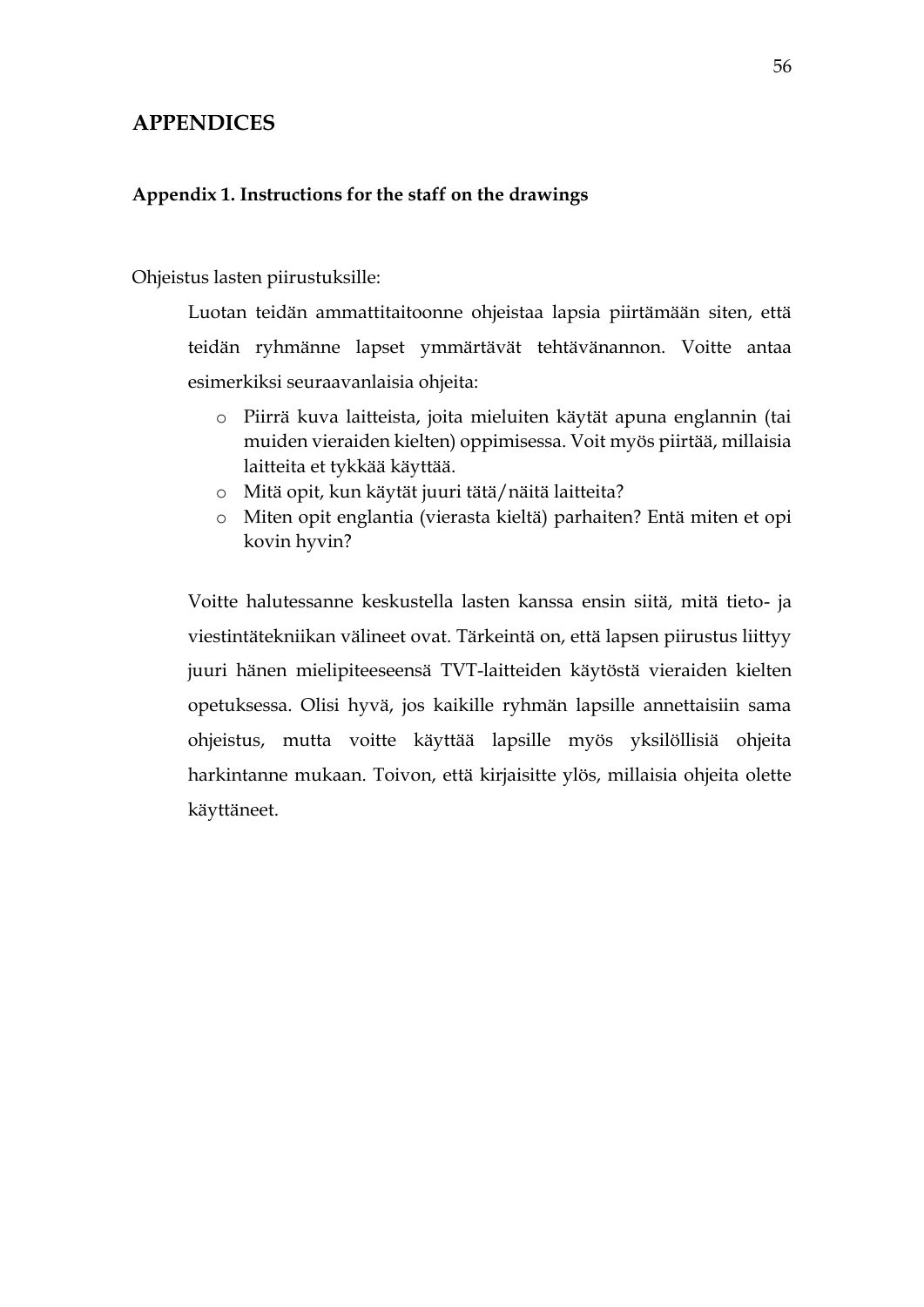## <span id="page-56-0"></span>**Appendix 2. Interview questions**

Haastattelurunko:

Olen valmiiksi tulostanut kuvia erilaisista tieto- ja viestintätekniikan laitteista. Näitä voin käyttää apuna haastattelussa, jos lapsille on hankalaa miettiä, millaisia TVT-laitteita on olemassa.

- Aloitan itseni ja tutkimuksen lyhyellä esittelyllä ja kerron, että olen kiinnostunut juuri näiden lasten mielipiteestä. Esittelen nauhoituslaitteen ja testataan sitä yhdessä. Kerron, että kukaan muu ei saa kuulla nauhoituksia eikä niitä käytetä muuhun, kuin tähän tutkimukseen. Kerron, että lapsi saa itse päättää tutkimukseen osallistumisestaan ja keskeyttää tutkimuksen missä vaiheessa tahansa. Kysytään lapsilta lupa tutkimukseen osallistumiseen.
- Keskustellaan aluksi lasten tekemistä piirustuksista.
	- o Mitä piirustuksessa on?
	- o Oliko piirtämistehtävä helppo/vaikea? Miksi?
	- o Löydätkö parin piirustuksesta välineitä, joita sinäkin käytät? Millaisia? Miten käyttäisit niitä? Entä oliko jokin parin piirustuksessa yllättävää? Miksi?
- Mitkä ovat suosikkilaitteitasi? Miksi? Mihin käytät niitä?
- Entä mistä laitteista et pidä? Miksi?
- Millaisia laitteita käytätte englannin oppimiseen päiväkodissa? Entä kotona? Mitkä näistä ovat suosikkejasi/mistä näistä et pidä? Miksi?
- Millaisia muita laitteita haluaisit käyttää englannin oppimisessa päiväkodissa tai koulussa?
- Onko sinusta kiva käyttää laitteita englannin oppimisessa? Miksi/miksi ei?
- Auttavatko laitteet sinua oppimaan englantia? Miksi/miksi ei?
- Miten parhaiten opit englantia? Miten et niin hyvin?
- Millaisia pelejä käytät kotona/päiväkodissa englannin harjoitteluun?
- Mitkä niissä on kivoja hahmoja? Mikä niissä on kivointa?
- Mitä olet oppinut näistä peleistä?
- Miten paljon/usein harjoittelet englantia näiden laitteiden ja pelien kanssa kotona? Entä päiväkodissa?
- Pelaatko mieluiten yksin vai kaverin kanssa? Miksi?
- Onko sinusta kivaa oppia englantia näiden pelien avulla? Miksi? Miksi ei?
- Onko sinulla vielä jotain, mitä haluaisit kertoa näistä laitteista tai englannin oppimisesta?
- Kiitos haastatteluun osallistumisesta!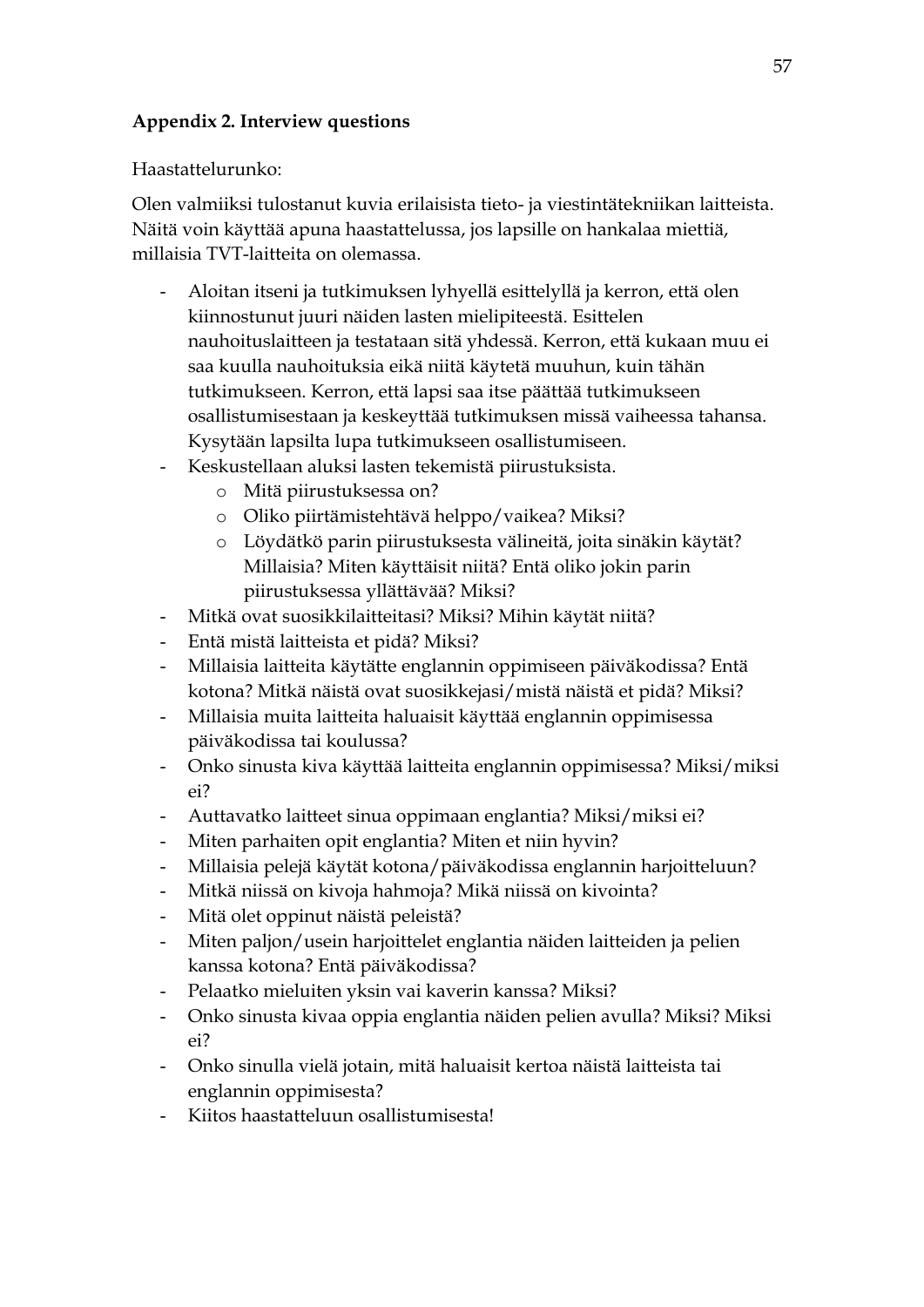

<span id="page-57-0"></span>**Appendix 3. Pictures of different ICT devices**

Kuvat: https://papunet.net/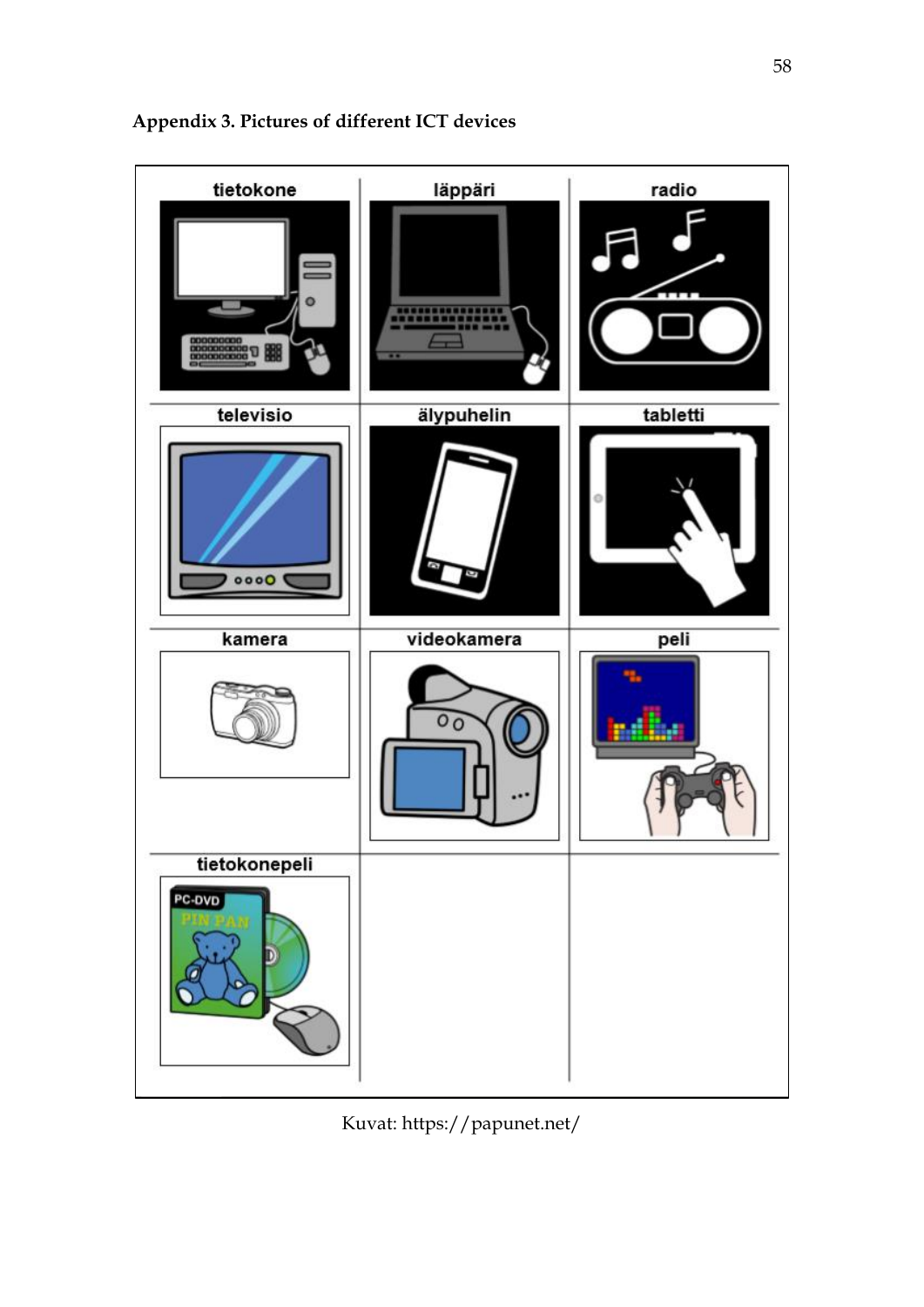<span id="page-58-0"></span>Ohjeistus päiväkodin kasvattajille lasten toiminnan videoinnista:

Videoi tilanteita ja toimintaa, joissa lapset käyttävät tieto- ja viestintätekniikan välineitä (esimerkiksi televisio, tabletit, tietokoneet, radiot, kamerat, puhelimet, Internet, älytaulut....) vieraiden kielten oppimisen yhteydessä. Tärkeintä videoinnissa on, että videolta saa selvän toiminnasta ja että lasten (ja aikuisten) ääni kuuluu selkeästi. Videokameran voi jättää pyörimään toiminnan taustalle, jolloin teidän ei tarvitse kuvata toimintaa aktiivisesti. Jos haluatte, voitte esimerkiksi toiminnan päättymisen jälkeen kysyä lapsilta, millaista oli käyttää juuri näitä TVT-välineitä tällä kertaa ja auttoiko se heitä oppimaan kieltä. Voitte myös halutessanne tehdä muistiinpanoja tilanteesta.

Teidän ei tarvitse miettiä, onko tilanne videoimisen arvoinen: pienikin hetki voi olla tutkimukseni kannalta arvokas, joten uskaltakaa videoida ehtimisenne mukaan lyhyetkin tilanteet.